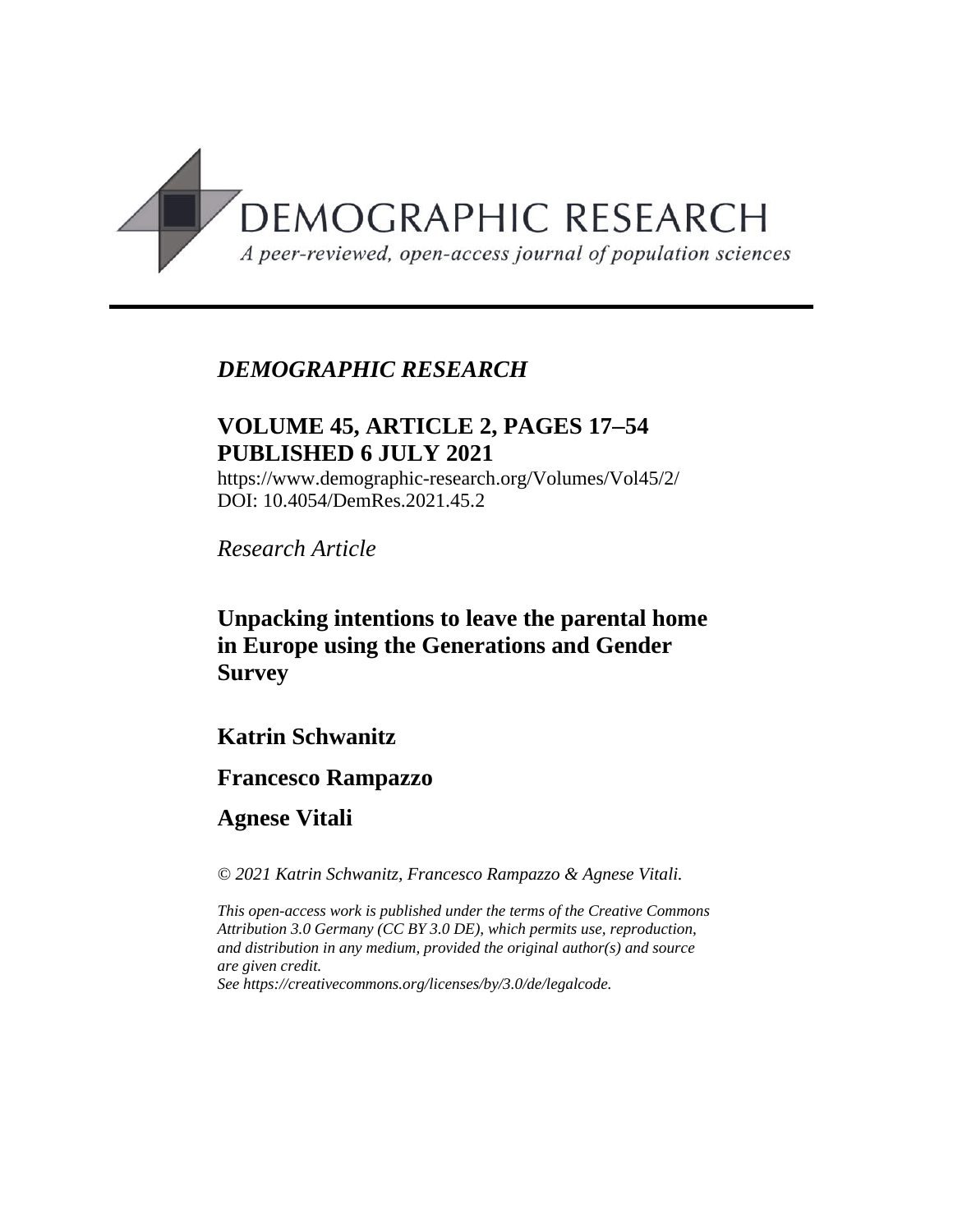# **Contents**

| $\mathbf{1}$   | Introduction                                                            | 18 |
|----------------|-------------------------------------------------------------------------|----|
| 2              | Background and hypotheses                                               | 19 |
| 2.1            | TPB and leaving-home intentions at the individual level                 | 20 |
| 2.2            | TPB and leaving-home intentions at the country level                    | 22 |
| 2.3            | The present study                                                       | 23 |
| 3              | Data and methods                                                        | 24 |
| 3.1            | Sample                                                                  | 24 |
| 3.2            | Measurement                                                             | 25 |
| 3.3            | Methods                                                                 | 25 |
| $\overline{4}$ | Results                                                                 | 27 |
| 4.1            | A cross-national comparison of intentions to leave the parental<br>home | 27 |
| 4.2            | Attitudes, subjective norms, and perceived behavioural control          | 29 |
| 4.3            | Proximate determinants of leaving-home intentions                       | 31 |
| 4.4            | Robustness checks                                                       | 41 |
| 5              | Conclusion                                                              | 42 |
| 6              | Acknowledgements                                                        | 45 |
|                | References                                                              | 46 |
|                | Appendix                                                                | 51 |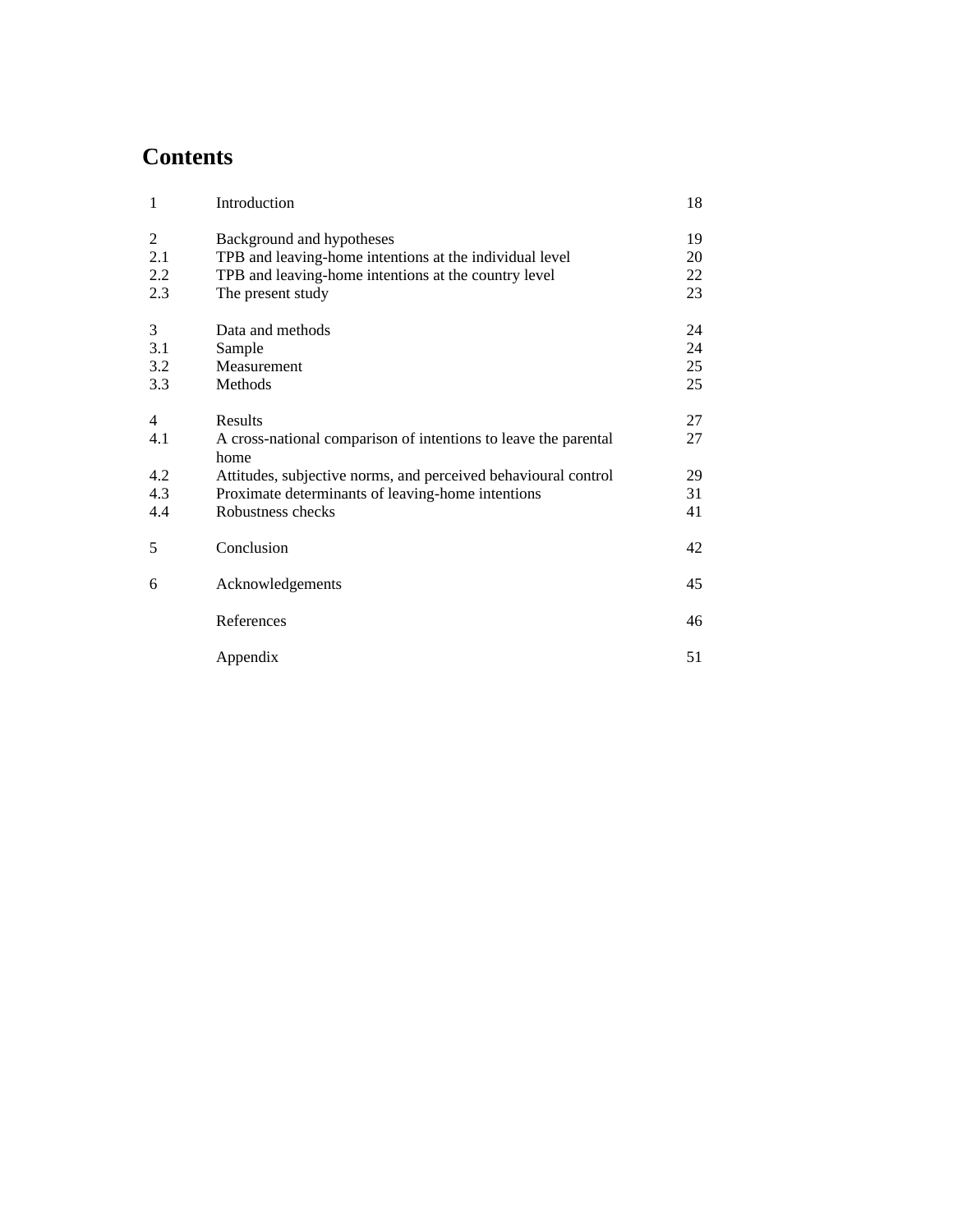# **Unpacking intentions to leave the parental home in Europe using the Generations and Gender Survey**

**Katrin Schwanitz[1](#page-2-0)**

**Francesco Rampazzo[2](#page-2-1)**

**Agnese Vitali[3](#page-2-2)**

## **Abstract**

### **BACKGROUND**

Comparative research has shown considerable cross-national differences in the age at leaving the parental home across Europe. Intentions to leave home might help to shed light on such marked heterogeneity in patterns of home-leaving.

### **OBJECTIVE**

We address to what extent personal preferences (measured by attitudes), normative pressure (measured by subjective norms), and structural barriers (measured by perceived behavioural control) are linked to leaving-home intentions. We also address whether such associations vary by country, gender, and age.

#### **METHODS**

We use data for 12 European countries from the first wave of the Generations and Gender Survey. The sample is composed of young adults (aged 18 to 34) who had never left the parental home for at least three months after age 16 ( $N = 10,457$ ). We employ multigroup factor analysis and binary logistic regression models to (1) compare the distribution of estimated means, variances, and correlations of attitudes, subjective norms, and perceived behavioural control towards leaving home and to (2) analyse the interactions between these three latent factors and country, sex, and age.

#### **RESULTS**

The analyses show a North–West/South–East divide in leaving-home intentions among young adults and a large variation in the estimated means of attitudes, subjective norms, and perceived behavioural control across the 12 countries. Our analyses also overall confirm the relevance of these three factors as drivers for young adults' leaving-home

<span id="page-2-0"></span><sup>&</sup>lt;sup>1</sup> School of Governance, Law and Society, Tallinn University, Estonia. Email: katrin.schwanitz@tlu.ee.

<span id="page-2-1"></span><sup>&</sup>lt;sup>2</sup> Saïd Business School, Leverhulme Centre for Demographic Science, and Nuffield College, University of Oxford, UK.

<span id="page-2-2"></span><sup>3</sup> Università degli Studi di Trento, Italy.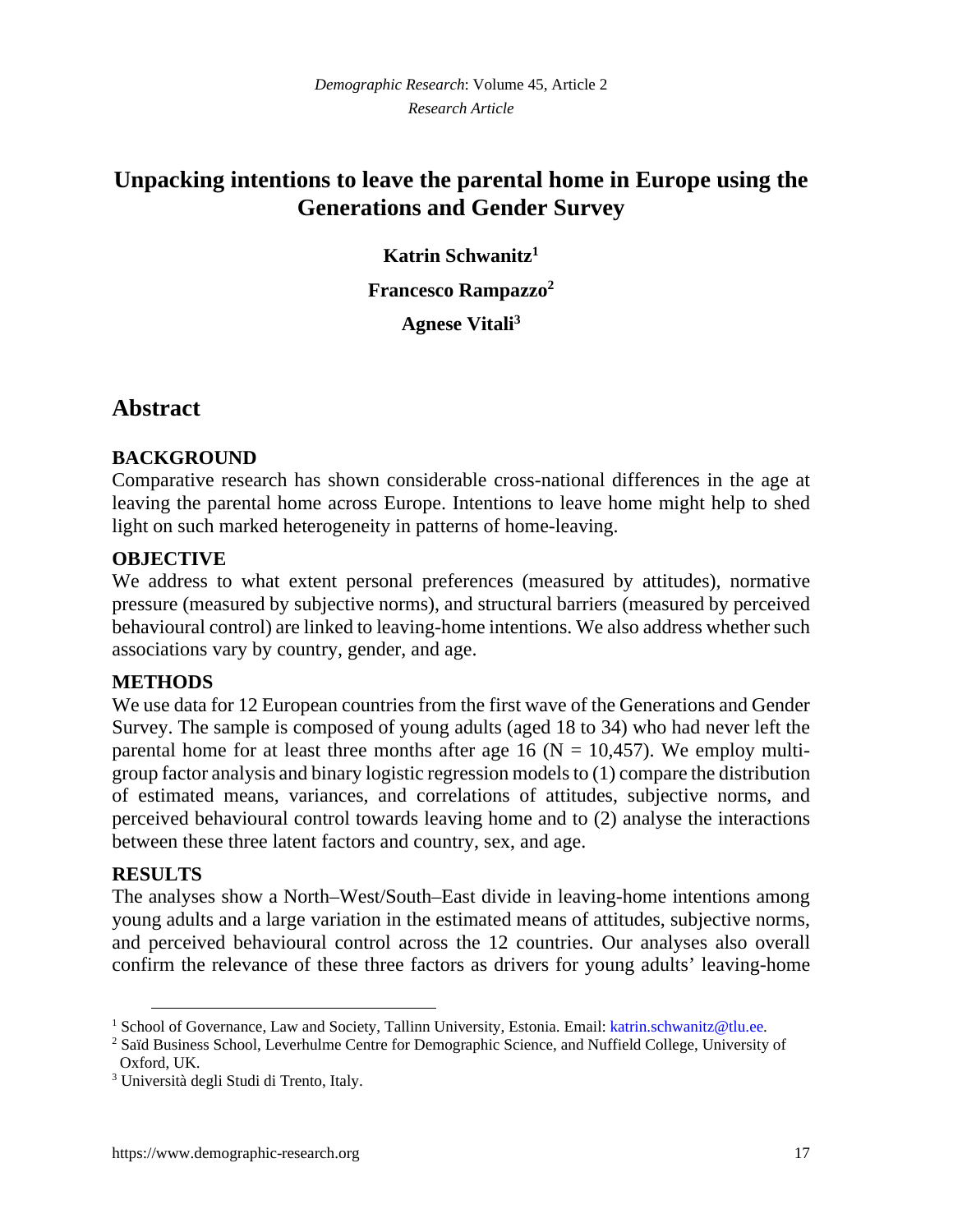intentions – even when controlled for sociodemographic variables and interactions with country, sex, and age.

#### **CONTRIBUTION**

The paper contributes to the literature by providing a cross-national comparison of leaving-home intentions.

## **1. Introduction**

The share of young adults living with their parents varies greatly across Europe, being highest in Southern European countries and lowest in Scandinavia (Billari and Liefbroer 2010; Aassve, Cottini, and Vitali 2013). Cross-national differences in patterns of coresidence between young adults and their parents have been explained in terms of structural and cultural factors, which can help or impede young adults to leave the parental home (Furstenberg 2010; Buchmann and Kriesi 2011). Structural factors include labour and housing markets, educational systems, welfare provision, tax systems, and access to credit. Cultural factors have historical roots and are linked to the strength of family ties and intergenerational relations, prevailing social norms, and stage of ideational change (Billari 2004). Previous studies have evaluated the association between structural and/or cultural factors and the living arrangements of young adults in multicountry (see, e.g., Aassve et al. 2002; Mandic 2008; Iacovou 2010) and single-country studies (see e.g., Vitali 2010; Stone, Berrington, and Falkingham 2011).

Less is known about the decision-making process leading young adults to leave the parental home for the first time. Following Gauthier (2007), we adopt a conceptual framework which extends research on the transition to adulthood to include the crossnational study of young adults' underlying motivations about home-leaving. Short-term intentions are considered to be the best predictors of behaviours (Ajzen 1991) and have been widely investigated in family demography to gain insights into various demographic processes. The study of intentions as precursors of actual behaviours is particularly widespread in fertility research, partly due to the availability of questions on fertility intentions in a variety of social surveys such as the Generations and Gender Survey, European Social Survey, and the Eurobarometer. Instead, intentions are understudied in the literature on the transition to adulthood. And yet, by studying intentions to leave the parental home, we can unravel the mechanisms at play at the time when the intention is formed, and we can unpack its drivers. This exercise can help us to shed new light on why patterns of home-leaving differ so markedly across Europe. So far, only a few contributions have attempted to study the home-leaving decision-making process focusing on the drivers of behaviours, all with a single-country focus (Billari and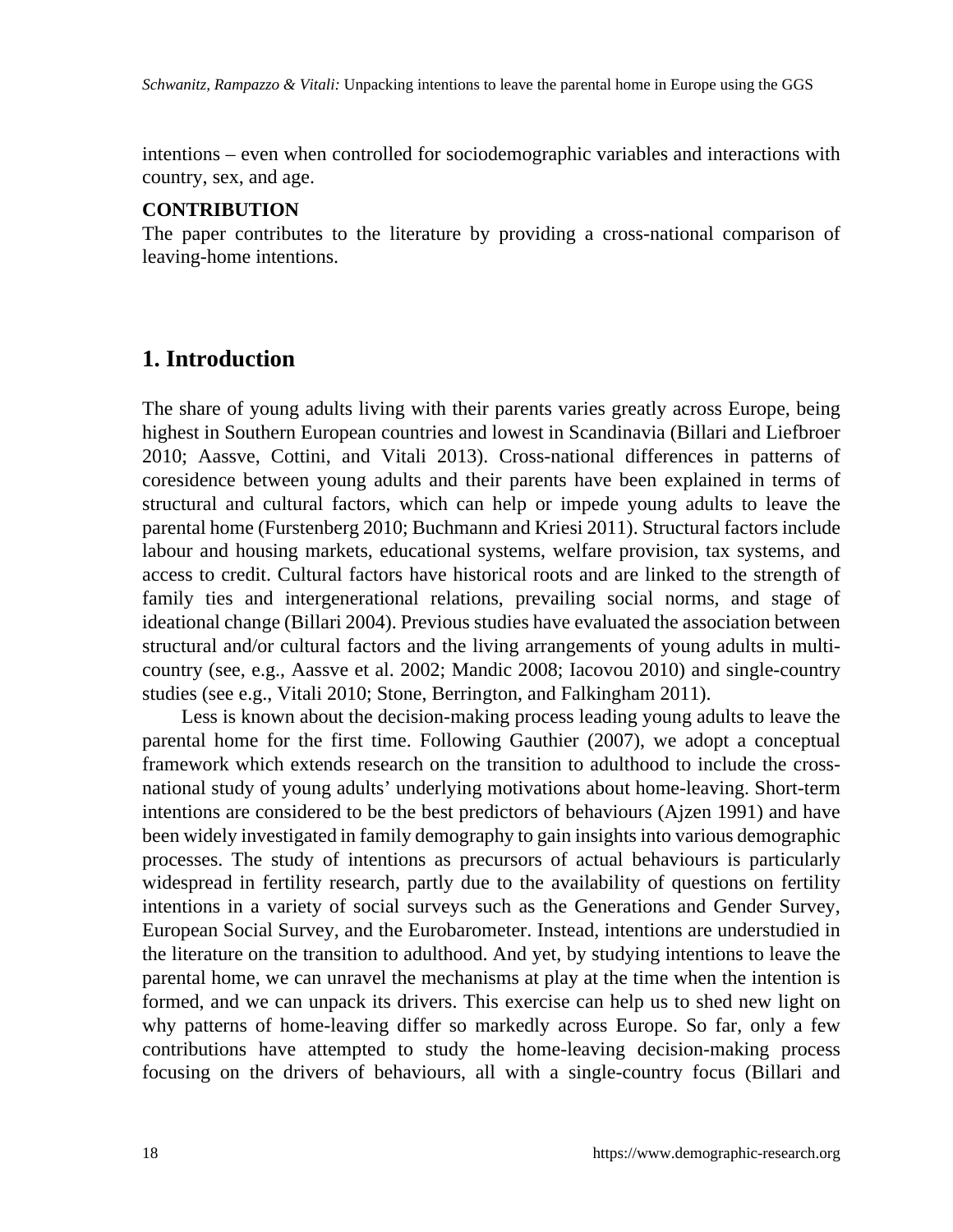Liefbroer 2007; Ferrari, Rosina, and Sironi 2014; Tosi 2017) except for Billari, Hiekel, and Liefbroer (2019), who use the Generations and Gender Survey for three countries (Austria, Bulgaria, and France).

We start filling this research gap with a wide-ranging multi-country study on leaving-home intentions and their determinants. This is made possible by understudied data from the Generations and Gender Survey (GGS). Studying leaving-home intentions in comparative perspective offers a unique opportunity to unravel the mechanisms behind the well-known and striking differences in the age at leaving the parental home and in patterns of coresidence with parents across Europe.

Drawing on the Theory of Planned Behaviour (TPB) (Fishbein and Ajzen 1975; Ajzen 1991) and using rich information on factors shaping the home-leaving decisionmaking process from the GGS (Gauthier, Cabaço, and Emery 2018) for 12 countries, we formulate hypotheses regarding young adults' intentions to live independently from parents and on the drivers leading to the formation of such intentions. We focus on three sets of factors which TPB assumes are responsible for the formation of intentions regarding a particular behaviour, in our case leaving the parental home: (1) attitudes towards the behaviour (i.e., an evaluation of the advantages and disadvantages linked to the behaviour); (2) subjective norms (i.e., the perceived approval/disapproval of significant others regarding the specific behaviour); and (3) perceived behavioural control (i.e., the perceived presence of obstacles and opportunities impeding or facilitating the specific behaviour). We ask the following research questions:

- 1) How do intentions to leave the parental home vary across European countries?
- 2) Do young adults report different levels of (1) attitudes, (2) subjective norms, and (3) perceived behavioural control towards leaving the parental home across countries? And if so, in which countries is each factor most/least important?
- 3) Are there country, sex, and age differences in terms of how (1) attitudes, (2) subjective norms, and (3) perceived behavioural control are related to the formation of intentions to leave the parental home?

## **2. Background and hypotheses**

We rely on the Theory of Planned Behaviour (TPB) (Fishbein and Ajzen 1975; Ajzen 1991) as a theoretical framework to gain insight into the formation of leaving-home intentions. We then discuss the linkages between the TPB framework and the classical literature on the factors associated with home-leaving behaviour.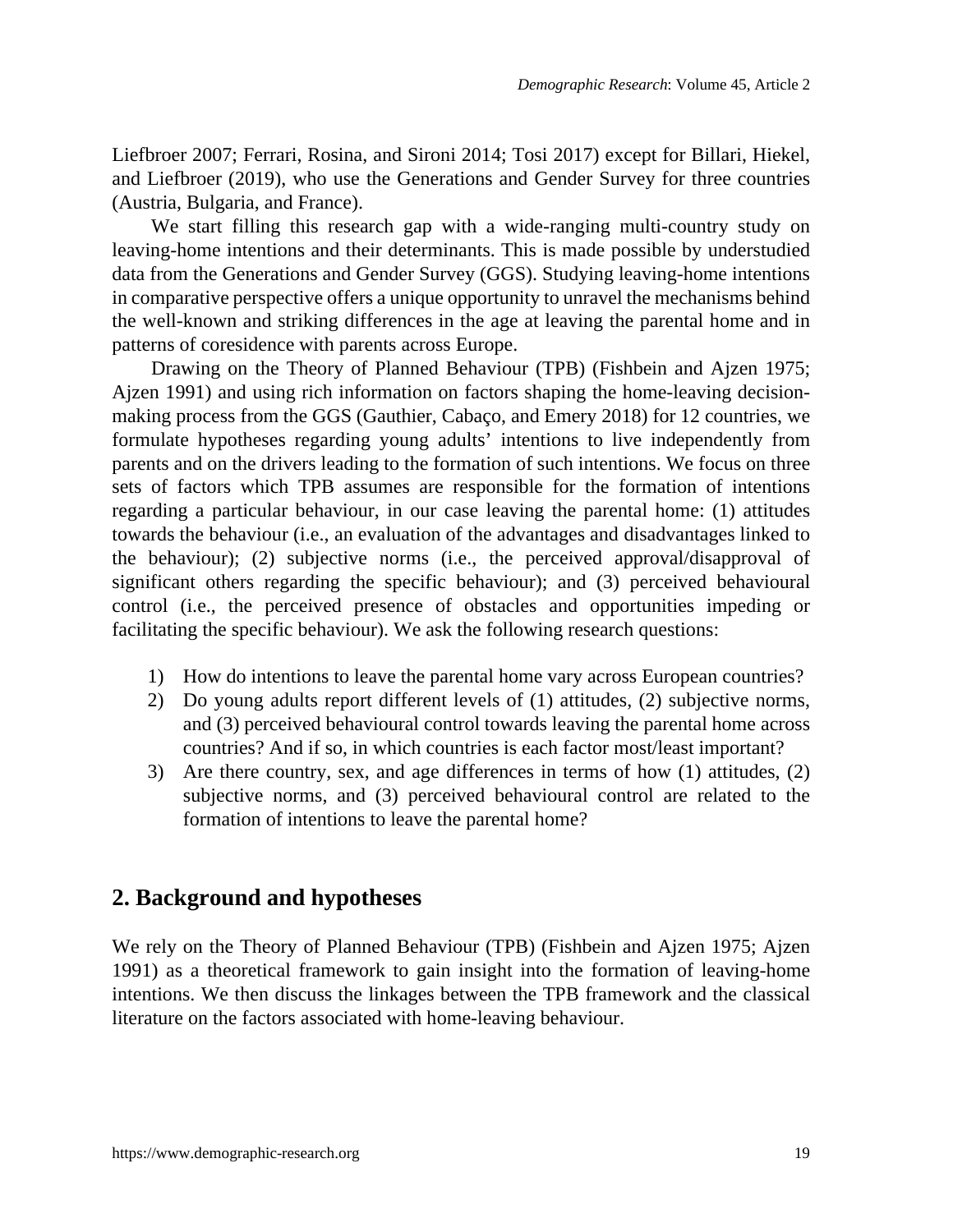#### **2.1 TPB and leaving-home intentions at the individual level**

TPB describes individuals' decision-making as a two-stage process composed of intention formation followed by subsequent realisation. Importantly, TPB explains how individuals become motivated (i.e., form an intention) and develop a plan to engage in a specific behaviour. Regarding intention formation, TPB specifically posits that the intention to engage in a specific behaviour depends on three main factors, also termed "proximate determinants" (Ajzen 1991):

- 1) Attitudes towards the behaviour (i.e., an evaluation of the advantages and disadvantages linked to taking up the specific behaviour);
- 2) Subjective norms (i.e., the perceived approval/disapproval of significant others regarding the specific behaviour);
- 3) Perceived behavioural control (i.e., the perceived presence of exogenous obstacles and opportunities impeding or facilitating the specific behaviour and the extent to which a behaviour can then be performed successfully).

Other influences, termed "background factors" within the TPB model (Ajzen 1991), are assumed to be indirectly linked to intentions through attitudes, subjective norms, and perceived behavioural control. Background factors in applied research often are demographic, socioeconomic, or gender-related variables (e.g., Ajzen and Klobas 2013; Mencarini, Vignoli, and Gottard 2015; Billari, Philipov, and Testa 2009; Dommermuth, Klobas, and Lappegård 2011); specific examples in the context of home-leaving are age, sex, education, employment status, partnership status, or parental background (e.g., Ferrari, Rosina, and Sironi 2014; Billari, Hiekel, and Liefbroer 2019).

It is noteworthy that while TPB points to background factors as being important for intention formation, it does not theorise about how proximate determinants themselves originate (Ajzen 2011: 1123). We can envisage two ways in which background factors give rise to the proximate determinants of home-leaving. First, background factors establish a set of opportunities and constraints within which young adults (can) act (i.e., leave the parental home). Background factors likely are a key component in young adults' evaluations about the advantages and disadvantages, as well as the feasibility of leaving home. This ties in with the longstanding argument in the empirical literature that economic resources are a critical determinant of home-leaving (e.g., Avery, Goldscheider, and Speare 1992; Kerckhoff and Macrae 1992; Mulder, Clark, and Wagner 2002; Aassve et al. 2002; Billari 2004; Iacovou 2010; Aassve, Cottini, and Vitali 2013; Schwanitz, Mulder, and Toulemon 2017). Resources – such as income, educational attainment, housing, but also socioeconomic family background – directly capture young adults' agency (i.e., the ability to pursue leaving-home plans effectively); agency, in turn, is also related to the perceived ability to achieve a specific behavioural goal (Ajzen 1991).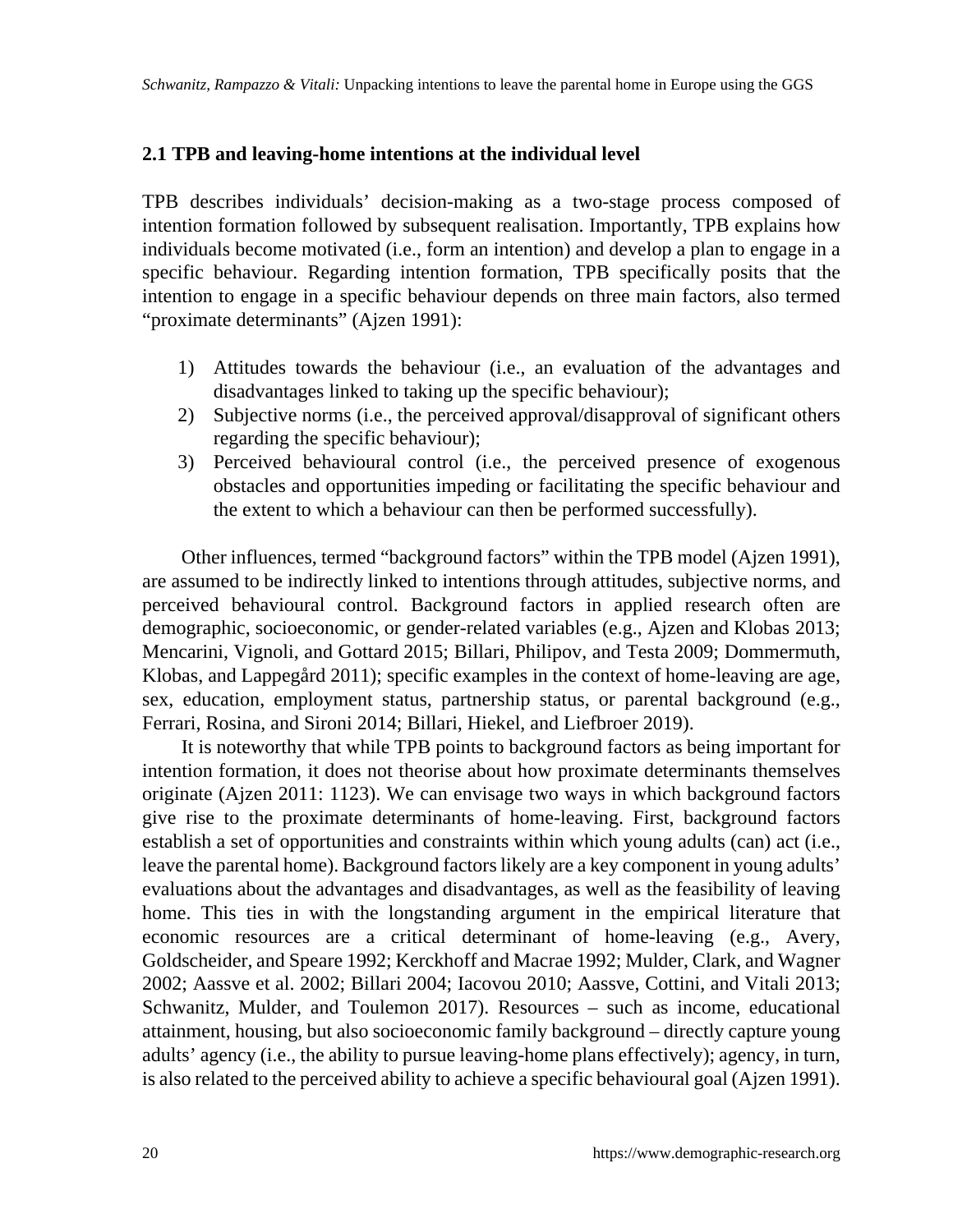Second, background factors are indicative of normative expectations and frames of reference to which young adults have been exposed during socialisation, or have picked up via social modelling (Keijer, Liefbroer, and Nagel 2018), and which also guide young adults' reasoning about anticipated consequences of leaving home versus staying. Again, this argument ties in with prior research showing that demographic choices in young adulthood are influenced by cultural norms and value orientations (Liefbroer and Billari 2010). Particularly leaving the parental home has been shown to be a subject of moral evaluations and a sense of the 'right time' (Billari and Liefbroer 2007). It is useful to note that what is framed as cultural norms and value orientations in studies of home-leaving clearly overlaps with the TPB concepts of attitudes and subjective norms. Finally, as Fishbein and Ajzen (2010) and other authors (Iacovou and Tavares 2011; Liefbroer 2009) point out, changes in opportunities, constraints, or personal or structural circumstances – hence in some background factors – can trigger changes in proximate determinants and, in turn, intentions.

Empirical support for TPB has been established in studies of fertility (see, e.g., Schoen et al. 1999; Billari, Philipov, and Testa 2009; Ajzen and Klobas 2013; Dommermuth, Klobas, and Lappegård 2011; Mencarini, Vignoli, and Gottard 2015), partnership formation (e.g., Wiik and Bernhardt 2019), employment (Gauthier, Emery, and Bartova 2016), and migration (e.g., Dommermuth and Klüsener 2018). For what concerns leaving the parental home, Billari and Liefbroer (2007) theorise in a seminal article that subjective norms, attitudes, and perceived behavioural control are associated with the probability to leave the parental home, and they find empirical confirmation in their study of Dutch youth. Similar results are obtained by Ferrari, Rosina, and Sironi (2014) and Tosi (2017) on Italian data. Ferrari, Rosina, and Sironi (2014) and Billari, Hiekel, and Liefbroer (2019) also document an association between leaving-home intentions and subsequent realisation.

Generally, however, cross-national research on leaving-home intentions is scant. To the best of our knowledge, Billari, Hiekel, and Liefbroer (2019) is the only study to date that adopts a comparative approach in their analysis of intentions (and their subsequent realisation) about key events in the transition to adulthood (i.e., leaving the parental home; starting a coresidential union; getting married; having a child). They also find evidence that the intention realisation is stratified by parental socioeconomic status. This important piece of research nevertheless leaves out two unsolved questions which we aim at addressing: First, the findings in Billari, Hiekel, and Liefbroer (2019) are based on a small and selected group of countries, which limits its generalisation to broader societal and structural contexts. Second, how leaving-home intentions are specifically formed (across different country contexts) is yet to be analysed.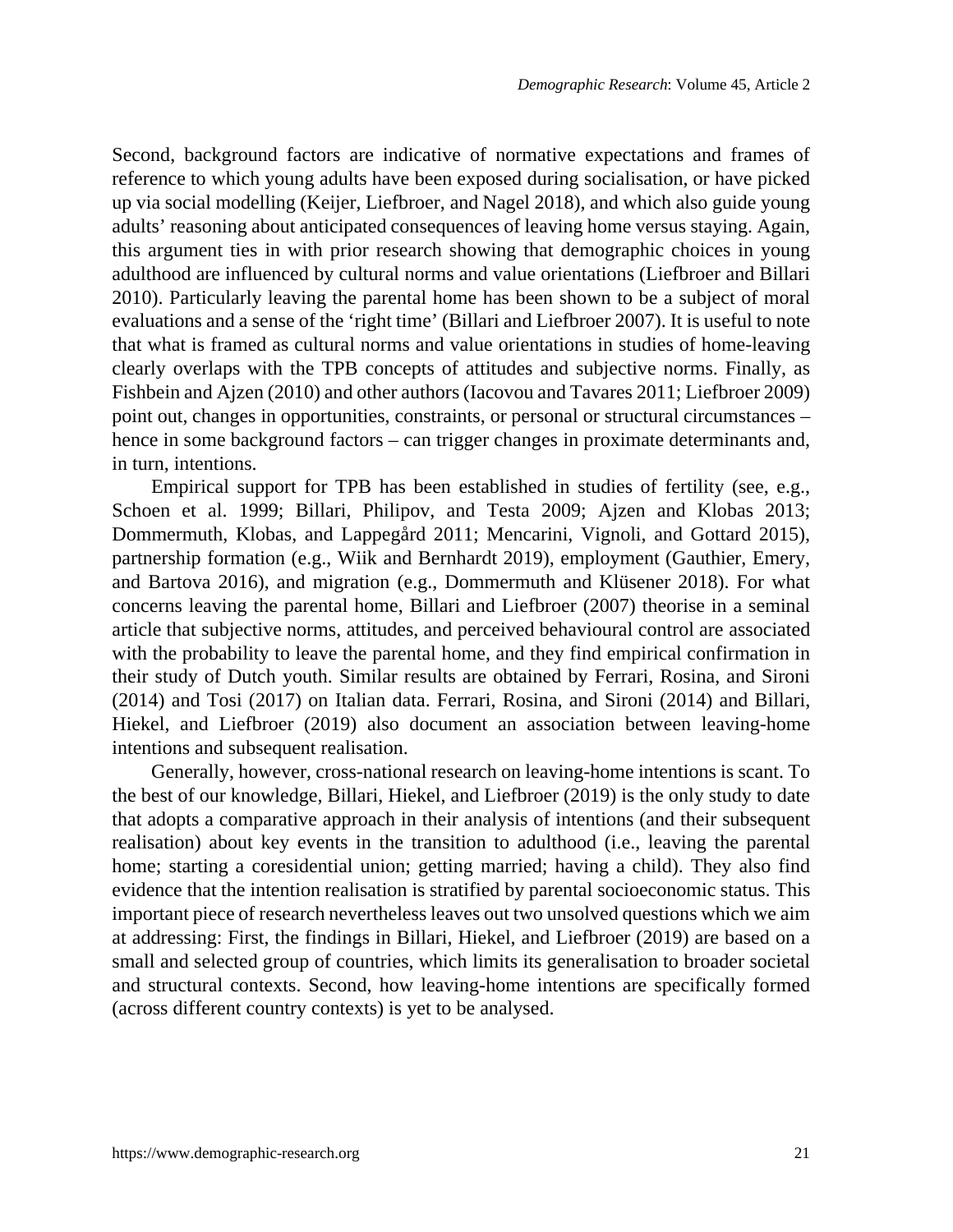#### **2.2 TPB and leaving-home intentions at the country level**

When comparing attitudes, subjective norms, and perceived behavioural control between young adults in different countries, we expect to find differences in the order of importance of each proximate determinant, depending on the country of residence. As such, we are conceptualising country of residence as a background factor within the TPB framework. Of course, a central tenet of cross-national demographic research has long been that structural and cultural factors located at the country level are main drivers of observed differences in intergenerational coresidence and the transition to adulthood (e.g., Schwanitz, Mulder, and Toulemon 2017; for a detailed review see Buchmann and Kriesi 2011). If intentions are indeed key determinants of behaviour, cross-national differences in intention formation are much more useful for understanding variation in patterns of coresidence between young adults and their parents. As Manning et al. (2014) note, intentions tap perceived desirability of a behaviour much better than the behaviour itself because the behaviour may not get realised due to constraints, whereas intentions may stay the same.

Importantly, TPB originally does not discuss the country context. We thus draw on the comparative leaving-home literature to distinguish two different reasons why differences in leaving-home intentions also likely exist between countries: opportunity structures and cultural norms (Reher 1998; Aassve et al. 2002; Billari 2004; Mandic 2008; Iacovou 2010; Liefbroer and Billari 2010; Vitali 2010; Schwanitz, Mulder, and Toulemon 2017). We argue that intention formation is not only situated within a personal context – as defined by gender, age, education, and employment, for example – but also within a broader national socioeconomic and cultural context. Our argument here reflects the clear finding from prior research that the role of young adults' individual characteristics for the decision-making process depends on the national context (e.g., Iacovou 2010; Schwanitz, Mulder, and Toulemon 2017). It is worth noting that while we consider these two factors conceptually separate, there is likely a complex interplay between opportunity structures and cultural norms, and their effects can hardly be disentangled from each other.

Opportunity structures at the country level create a scope for action (i.e., leaving the parental home) via welfare-state and policy environments; labour, housing, and credit markets; and educational systems (e.g., Aassve et al. 2002; Billari 2004; Mandic 2008; Vitali 2010). High levels of youth unemployment and precarious labour markets, for example, tend to make leaving home more difficult for young adults. Flexible and affordable housing markets, conversely, tend to make leaving home easier for young adults. Therefore, national opportunity structures might either support or constrain young adults' residential independence; intention formation likely reflects such contextual realities.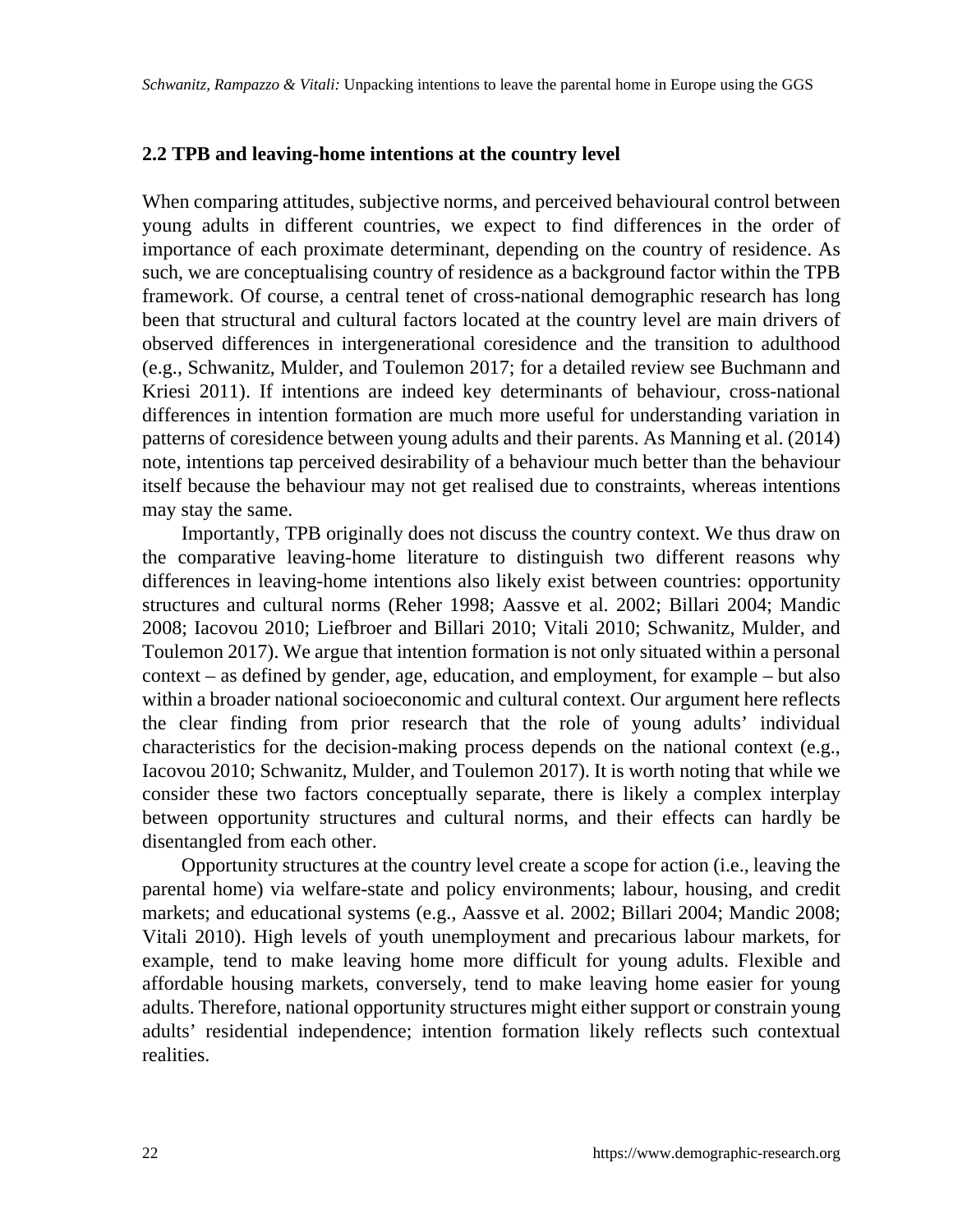Cultural norms at the country level provide cultural scripts for action (i.e., leaving the parental home) via age deadlines and strength of ties with the family of origin (Reher 1998; Billari 2004; Liefbroer and Billari 2010). Cultural norms and scripts shape young adults' aspirations and expectations vis-à-vis the why, when, and in what order the homeleaving (and other demographic events) shall occur; they are historically rooted, intergenerationally transmitted, and vary across European regions. In countries with weak family ties, for example, traditional family views are weaker, individual autonomy is favoured, and age deadlines for leaving home are oriented towards younger ages. In such contexts, residential independence may be more relevant for young adults' life plans, which in turn may make forming an intention to leave home more likely. The usefulness of these arguments is confirmed by research on cultural norms, kinship networks, and family ties (Nauck, Gröpler, and Yi 2017; Aassve, Arpino, and Billari 2013). For example, Aassve, Arpino, and Billari (2013) find that cultural norms, measured by what individuals consider an acceptable age limit for still living with parents, vary greatly across Europe and that differences across countries are explained by opportunity structures, while cultural factors are more important for explaining differences within countries.

#### **2.3 The present study**

In our study we include 12 Generations and Gender Survey (GGS) countries for which questions on leaving-home intentions were asked in wave 1 and for which we have information on at least two proximate determinants linked to the leaving-home decision: Austria, Belgium**,** Bulgaria, Czech Republic, France, Georgia, Germany, Italy, Lithuania, Norway, Romania, and Russia.<sup>[4](#page-8-0)</sup> Young adults in such countries differ considerably in their age at leaving the parental home: A 'latest-late' exit from the parental home is a peculiarity of Southern Europe, followed by Eastern and Western European countries, whereas we observe an 'earliest-early' residential independence in Northern Europe (Billari and Liefbroer 2010).

We expect that young adults in Italy and in the Eastern European countries, where difficulties in entering the labour, housing, or credit market are more pronounced than elsewhere in Europe, will report lower values of perceived behavioural control compared to peers in other countries. In other words, we expect young Italians and Eastern Europeans to perceive that structural barriers beyond their control impede them to achieve economic independence from the family or to find affordable housing. We also

<span id="page-8-0"></span><sup>&</sup>lt;sup>4</sup> Data for wave 1 was collected around 2005 and 2006 in most countries, although it was also collected slightly earlier in Italy (2003–2004) and Russia (2004) or slightly later in Austria, Belgium, and Norway (2007–2010) (Fokkema et al. 2016).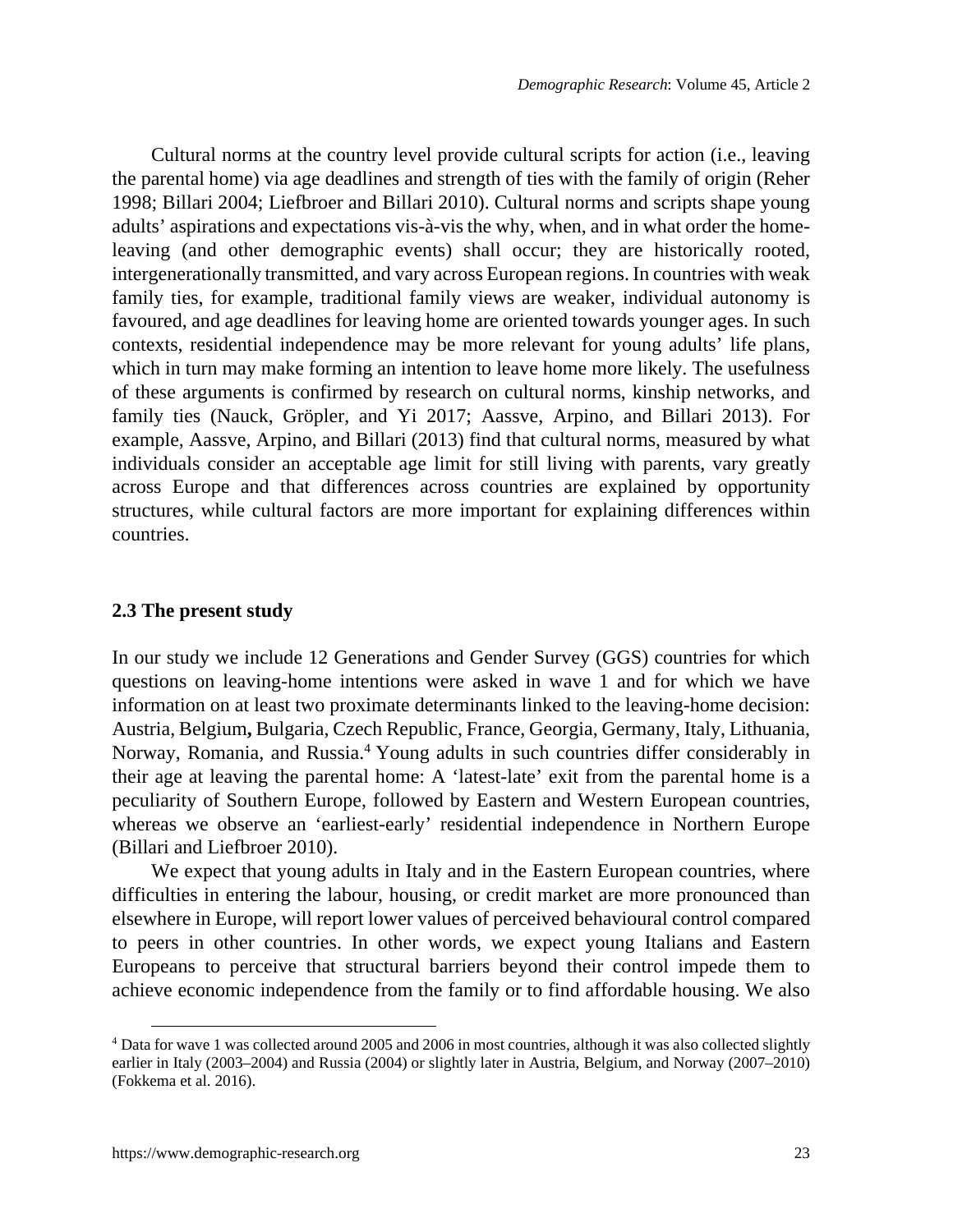expect young Italians and Eastern Europeans to report high values of subjective norms (i.e., to be more susceptible about the opinion of significant others regarding whether and when they shall leave the parental home) compared to young adults in Norway or Western Europe. This is because such societies are still more traditional. Indeed, to use Billari and Liefbroer's words (2007: 184–185), "in a traditional society in which social control and authority are still very important, one would expect a very strong impact of norms and networks on behaviour. In a modern, individualising society, in contrast, one would expect an increasing importance attached to individual beliefs about the advantages and disadvantages of leaving home and a reduction in the importance attached to norms." Instead, we expect young adults in Norway followed by Western Europe to report high values of attitudes towards leaving home (i.e., to put more weight on their own evaluation of advantages and disadvantages regarding whether and when to leave the parental home) because independence and freedom are valued more in contexts which are at an advanced stage of ideational change according to the second demographic transition (Billari 2004).

To sum up, we expect leaving-home intentions of young adults from Italy and Eastern Europe to be mostly influenced by (low) perceived behavioural control and subjective norms and less by attitudes. For young adults in Norway and, to a lesser extent, Western Europe, we expect leaving-home intentions to be mostly influenced by attitudes and by (high) perceived behavioural control, whereas we expect subjective norms to have less influence here than in other countries.

## **3. Data and methods**

### **3.1 Sample**

Our analyses are based on data from the first wave of the Generations and Gender Survey (GGS) (Generations and Gender Programme 2019; Gauthier, Cabaço, and Emery 2018) for 12 countries, to which we add data for Italy from the original Italian GGS component Famiglia e Soggetti Sociali.<sup>[5](#page-9-0)</sup> We selected respondents aged 18 to 34 currently living with at least one parent, without missing values on the dependent variable (i.e., intention to live separately from parents in the next three years), and who have never lived separately from their parents for at least three months after age 16. Thus, we also retain respondents with missing values on any of the three proximate determinants (i.e., attitudes  $(= 1.7\%)$ , subjective norms (= 7.7%), and perceived behavioural control (=  $9.4\%$ )), but we account for these missing observations by means of full information maximum likelihood estimation in the following analyses. We exclude Estonia, Hungary, the Netherlands, and

<span id="page-9-0"></span><sup>&</sup>lt;sup>5</sup> We use the Italian component because it contains more information on the measures of proximate determinants compared to the latest available harmonised Italian GGS data (V.4.3).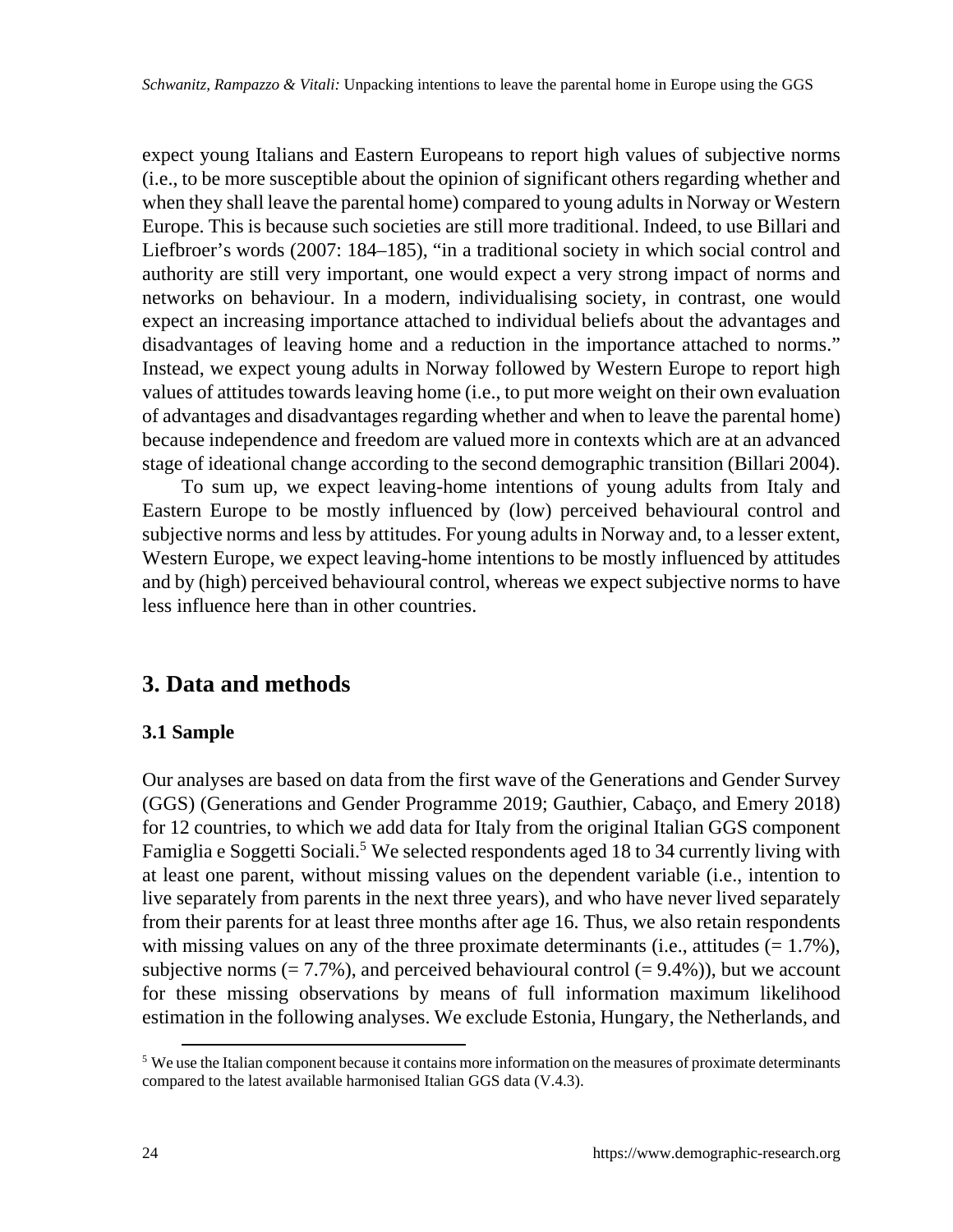Sweden from the sample because the variable measuring intentions to leave home was not included. We exclude Poland because only one TPB measure was included. This leaves us with a final sample size of 10,457 individuals.

#### **3.2 Measurement**

The dependent variable is the intention to leave home, which was measured by the question "Do you intend to start living separately from your parents within the next 3 years?" Respondents could answer on a four-point scale (definitely not, probably not, probably yes, and definitely yes) – except for Norway, where respondents could either answer yes or no. We thus create an overall binary measure of the leaving-home intention in which the answers probably not, definitely not, and no were coded as no  $(= 0)$ , and the answers probably yes, definitely yes, and yes were coded as yes  $(= 1)$ .

To measure the proximate determinants (i.e., attitudes towards living separately from the parents, subjective norms, and perceived behavioural control), we select a subset of items from the original battery of questions in the GGS (see also section '4.2. Attitudes, subjective norms, and perceived behavioural control'). Table A–1 in the Appendix reports the original battery of questions and their respective availability across all countries included in the first wave of GGS and the Italian GGS component Famiglia e Soggetti Sociali.

#### **3.3 Methods**

We use multi-group factor analysis to obtain factor scores and to compare the distribution of estimated means, variances, and correlations of the three proximate determinants (i.e., attitudes, subjective norms, and perceived behavioural control) between the 12 countries (Asparouhov and Muthén 2014). Differently from the standard (single-group) factor analysis, multi-group factor analysis allows us to estimate and compare means, variances, and covariances of the three latent factors between countries rather than obtaining a single mean for the pooled sample of countries. With this tool we can thus compare whether and how attitudes, subjective norms, and perceived behavioural control related to living separately from parents differ across the population of young adults in different countries.

The model with three factors  $\eta_1$ ,  $\eta_2$ , and  $\eta_3$  which are jointly normally distributed among individuals in each country  $g = 1, ..., G$  is formulated as follows: with means

$$
E(\eta_1) = \kappa_1^{(g)}, E(\eta_2) = \kappa_2^{(g)}, \text{ and } E(\eta_3) = \kappa_3^{(g)}, \tag{1}
$$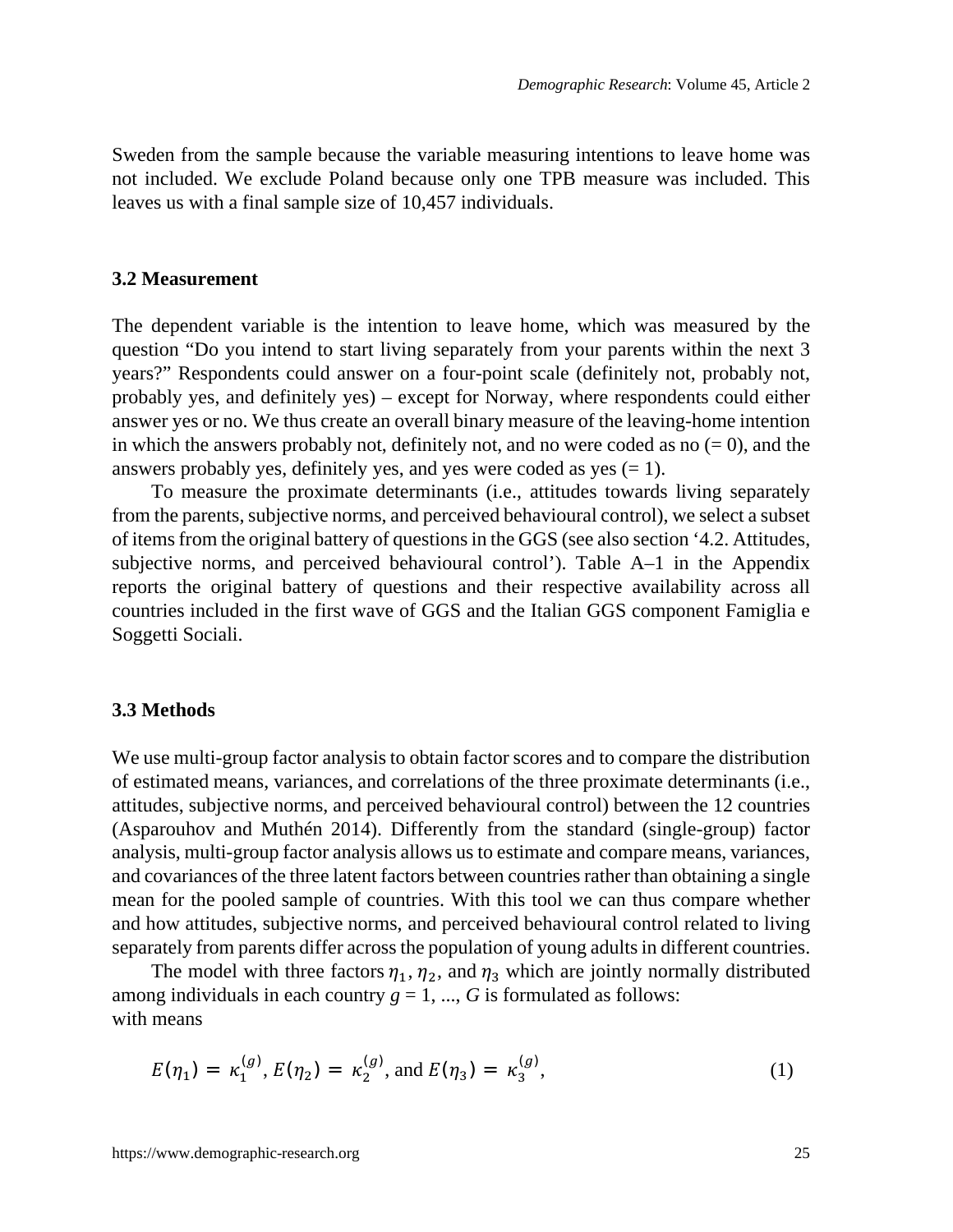*Schwanitz, Rampazzo & Vitali:* Unpacking intentions to leave the parental home in Europe using the GGS

variances

$$
var(\eta_1) = \varphi_1^{(g)}, var(\eta_2) = \varphi_2^{(g)}, \text{ and } var(\eta_3) = \varphi_3^{(g)}, \tag{2}
$$

and covariances

$$
cov(\eta_1, \eta_2) = \varphi_{12}^{(g)}, cov(\eta_1, \eta_3) = \varphi_{13}^{(g)}, \text{ and } cov(\eta_2, \eta_3) = \varphi_{23}^{(g)}.
$$
 (3)

The full invariance measurement model was chosen for practical purposes and builds on the GGS' cross-nationally comparable, theory-driven questionnaire (i.e., variables are measured in the same way and on the same scale across countries). It allows us to benchmark the estimated means of the three latent factors between the countries. For the results presented in Figure 1, Bulgaria (1) is the reference group with fixed factor means  $\kappa_1^{(1)}$ ,  $\kappa_2^{(1)}$ , and  $\kappa_3^{(1)}$  set equal to 0 and factor variances  $\varphi_1^{(1)}$ ,  $\varphi_2^{(1)}$ , and  $\varphi_3^{(1)}$  set equal to 1. The factor covariances  $\varphi_{12}^{(g)}$ ,  $\varphi_{13}^{(g)}$ , and  $\varphi_{23}^{(g)}$  are freely estimated in all countries.[6](#page-11-0) We used full information maximum likelihood estimation to handle missing data on the three proximate determinants (i.e., attitudes, subjective norms, and perceived behavioural control). Table A–2 additionally shows the standardised factor loadings for the pooled sample.

In a second step of analysis, we run logistic regression models to analyse how the three proximate determinants influence leaving-home intentions, in interaction with three key background factors (i.e., country, sex, and age).<sup>[7](#page-11-1)</sup> We thus assume more formally that  $Y_i$  has a binomial distribution

$$
Y_i \sim B(n_i, \pi_i), \tag{4}
$$

with binomial denominator  $n_i$  and probability  $\pi_i$ . Given individual data,  $n_i = 1$  for all *i*. The logit of the underlying probability  $\pi_i$  then is a linear function of the predictors

$$
logit(\pi_i) = x_i \beta , \qquad (5)
$$

where  $x_i$  is a vector of covariates and  $\beta$  is a vector of regression coefficients.

<span id="page-11-0"></span><sup>&</sup>lt;sup>6</sup> When performing the multi-group factor analysis, we choose Bulgaria as the reference country because its scores on the three latent factors are fairly close to the overall mean. We made comparisons between different benchmark countries (i.e., Austria, Norway, and Italy) by re-estimating the model with different reference categories. The results are, overall, similar to those presented in Figure 1 and available from the authors upon request.

<span id="page-11-1"></span><sup>&</sup>lt;sup>7</sup> This is because the two-step approach is computationally less demanding and also circumvents misspecification of the latent factors by the inclusion of the additional control variables.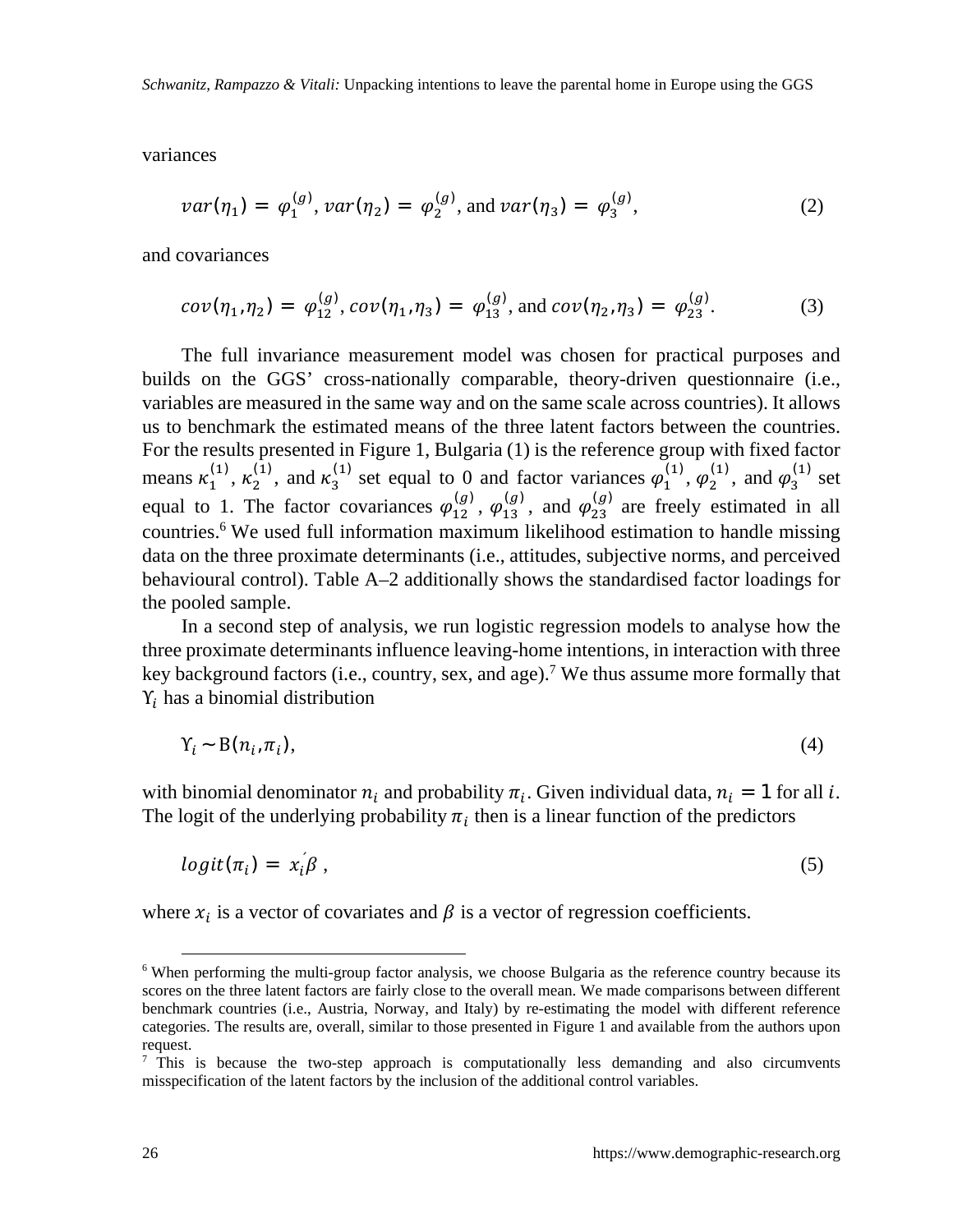As control variables in logistic regressions we include country of residence (Austria, Belgium, Bulgaria (ref.), Czech Republic, France, Georgia, Germany, Italy, Lithuania, Norway, Romania, Russia), sex  $(1 = male)$ , age, age squared, whether respondent has own children (= 1), partnership status (single (ref.), non-cohabiting partner, cohabiting partner, married), level of education (low, medium (ref.), high), employment status (employed/self-employed (ref.), student/in training, unemployed, inactive), whether respondent or his/her parents are limited in everyday activity  $(= 1)$ , number of siblings alive (0 (ref.), 1, 2 or more), and whether at least one parent has high educational attainment  $(= 1)$ . All these variables have a bearing on the home-leaving decision-making process (Aassve et al. 2002; Mulder, Clark, and Wagner 2002; Billari 2004; Billari and Liefbroer 2007; Iacovou 2010; Vitali 2010; Tosi 2017; Schwanitz, Mulder, and Toulemon 2017). We use the GGS' sample weights to adjust for sampling design in our analyses (Fokkema et al. 2016).

### **4. Results**

#### **4.1 A cross-national comparison of intentions to leave the parental home**

Table 1 reports a description of our sample by country, confirming cross-national differences in intergenerational coresidence highlighted by the previous literature on the transition to adulthood in Europe (see, e.g., Billari and Liefbroer 2010). The proportion of young adults aged 18 to 34 living with their parents ranges from 12.8% in Germany to over 40% in Italy, Bulgaria, and Georgia. The proportion of young adults intending to leave home is highest in Norway (85.3%), followed by Western European countries (France, Germany, Austria, and Belgium), and it is lowest in Italy (43.6%) and in Eastern European countries, in particular the Czech Republic (37%) and Georgia (34.8%). The cross-national differences in intentions to leave the parental home thus seem to follow a North–West/South–East gradient. Across countries, young adults living with parents tend to be single with no children, with the exception of Eastern European countries, where the shares of those already married or with at least one child are considerably higher than in the rest of the sample. Regarding employment status, in Bulgaria, Georgia, France, and Italy, higher shares of coresiding young adults are unemployed. For cross-country differences between those employed and those still studying or in training, there are less clear patterns. There are no other obvious socioeconomic or social background patterns at the country level.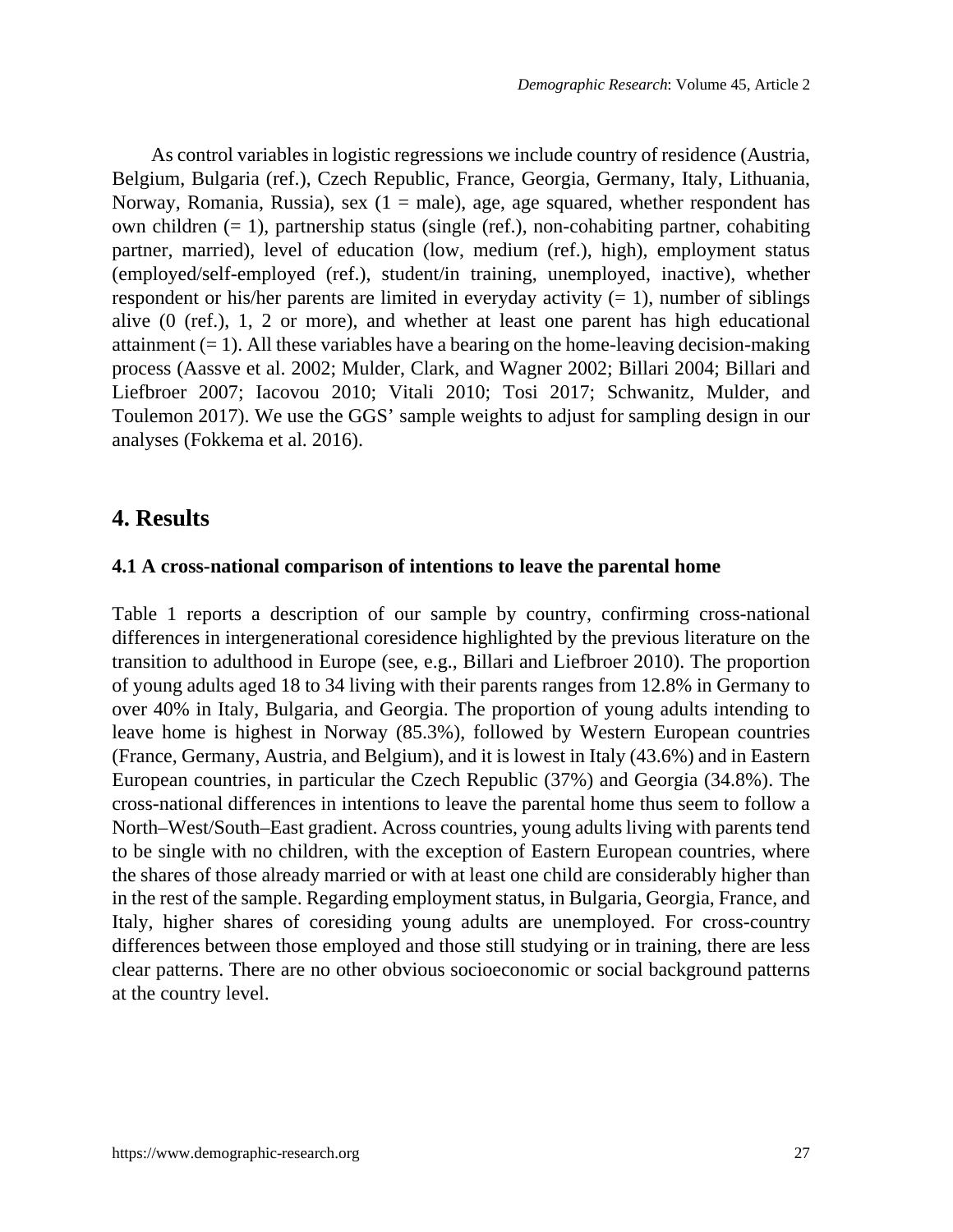|                                                                                                                                                                                                                                                                                                                                             | All countries   | $\frac{1}{2}$    | ₹                | BE        | Ж                | Æ               | 6G    | S                 | ⊌          | ╘               | RO              | RU      | ᄇ                |
|---------------------------------------------------------------------------------------------------------------------------------------------------------------------------------------------------------------------------------------------------------------------------------------------------------------------------------------------|-----------------|------------------|------------------|-----------|------------------|-----------------|-------|-------------------|------------|-----------------|-----------------|---------|------------------|
| Young adults living with parents (N.)                                                                                                                                                                                                                                                                                                       | 10,457          | 349              | 671              | 585       | 255              | 374             | 1,754 | 1,204             | 1,392      | 763             | 965             | 692     | 1,453            |
| % of overall sample                                                                                                                                                                                                                                                                                                                         | 36.3            | 12.9             | 34.9             | 34.6      | 12.8             | 24.2            | 43.5  | 38.5              | 56.2       | 28.2            | 39.0            | .<br>35 | 55.8             |
| % Intending to leave home                                                                                                                                                                                                                                                                                                                   | 46.8            | 85.3             | 55.8             | 55.6      | 64.6             | 64.9            | 40.7  | 37.0              | 34.8       | 48.6            | 44.0            | 45.6    | 43.6             |
| Male                                                                                                                                                                                                                                                                                                                                        | 58.5            | 58.6             | 61.8             | 60.3      | 59.6             | 56.3            | 59.0  | ∞<br>88           | 59.5       | 50.5            | 66.4            | 49.7    | 57.7             |
| 1 or more children                                                                                                                                                                                                                                                                                                                          | 9.2             |                  | 3.5              | $\bar{4}$ | 3.3              | $\frac{1}{2}$   | 14.7  | 5.7               | 18.6       | $\frac{1}{2}$   | 12.2            | 23.4    | $\overline{0}$   |
| Single                                                                                                                                                                                                                                                                                                                                      | 65.6            | 60.4             | 52.8             | 52.7      | 67.6             | 60.4            | 68.3  | 68.3              | 76.6       | $\overline{75}$ | 67.5            | 50.5    | 67.2             |
| Non-cohabiting partner                                                                                                                                                                                                                                                                                                                      | 24.1            | 36.9             | 42.5             | 44.8      | 30.5             | 36.8            | 15.7  | 25.0              | 1.8        | 13.9            | 177             | 27.2    | 32.8             |
| Cohabiting partner                                                                                                                                                                                                                                                                                                                          | 3.2             | $0.\overline{8}$ | ာ့               | ာ့        | 0.5              | Ξ               | 5.7   | $\overline{3}$ .1 | 8.4        | 2.6             | 2.3             | 5.2     | 0.0              |
| Married                                                                                                                                                                                                                                                                                                                                     | $\overline{71}$ | $\frac{1}{2}$    | $\infty$         | 0.6       | 4                | ≊               | 10.2  | 3.6               | 13.2       | 7.8             | 12.5            | 17.2    | $\overline{0}$ . |
| Median age                                                                                                                                                                                                                                                                                                                                  | 22              | 20               | ಸ                | 22        | $\overline{c}$   | $\overline{20}$ | 23    | ಸ                 | 23         | $\overline{c}$  | ಔ               | 22      | 24               |
| Education: Low                                                                                                                                                                                                                                                                                                                              | 26.8            | 72.8             | 20.3             | 17.4      | 10.4             | 20.9            | 27.7  | 38.1              | 11.3       | 29.4            | 26.9            | 15.2    | 34.9             |
| Education: Medium                                                                                                                                                                                                                                                                                                                           | 59.2            | 23.9             | 71.4             | 56.5      | 69.9             | 62.9            | 60.9  | 55.9              | 63.7       | 62.7            | 64.3            | 51.1    | 56.3             |
| Education: High                                                                                                                                                                                                                                                                                                                             | 14.0            | 3.2              | 8.3              | 26.2      | 19.6             | 16.3            | 11.4  | 6.0               | 25.0       | 7.9             | 8.7             | 33.7    | $\frac{8}{8}$    |
| Employed/self-employed                                                                                                                                                                                                                                                                                                                      | 42.9            | 48.5             | 64.9             | 41.0      | 32.8             | 24.2            | 47.8  | 37.2              | 29.7       | 29.0            | 54.3            | 51.7    | 43.8             |
| Unemployed                                                                                                                                                                                                                                                                                                                                  | 15.4            | 3.2              | 4.9              | 11.3      | $\overline{6}$   | 19.9            | 23.3  | 8.7               | 36.7       | 6.0             | 11.0            | 11.2    | 16.7             |
| Student/in training                                                                                                                                                                                                                                                                                                                         | 37.9            | 43.5             | 27.8             | 47.2      | 59.9             | 53.2            | 25.5  | 52.5              | 27.5       | 63.5            | 27.9            | 31.2    | 36.3             |
| Inactive                                                                                                                                                                                                                                                                                                                                    | 3.8             | 4.8              | Ю<br>۵i          | 0.5       | $\ddot{ }$       | 2.7             | 3.3   | 1.6               | 6.2        | 1.5             | 6.8             | ق<br>ທ່ | 3.2              |
| Limited in everyday activity                                                                                                                                                                                                                                                                                                                | 2.5             | 4.5              | ڢ                | 4.0       | 0.6              | 5.7             | 2.7   | 3.7               | 2.7        | 0.4             | $\overline{21}$ | rù.     |                  |
| Number of siblings: 0                                                                                                                                                                                                                                                                                                                       | 16.6            | 4.9              | 11.7             | 13.4      | 21.9             | 8.0             | 18.0  | 21.4              | 10.8       | $\overline{32}$ | 20.1            | 19.2    | 13.2             |
| Number of siblings: 1                                                                                                                                                                                                                                                                                                                       | 50.0            | 38.0             | 42.5             | 40.0      | 47.8             | 35.2            | 63.4  | 57.0              | 47.1       | 49.0            | 44.0            | 55.2    | 55.2             |
| Number of siblings: 2 or more                                                                                                                                                                                                                                                                                                               | 33.4            | 57.1             | 45.8             | 46.7      | 30.3             | 56.8            | 18.6  | 21.6              | $\ddot{a}$ | 18.5            | 35.9            | 25.7    | 31.6             |
| Parents have high education                                                                                                                                                                                                                                                                                                                 | 44.2            | 54.4             | 45.0             | 71.5      | 30.4             | 43.8            | 47.4  | 2<br>58.          | 50.9       | 57.6            | 36.6            | 56.5    | 11.2             |
| Parents limited in everyday activity                                                                                                                                                                                                                                                                                                        | 6.0             | 4.3              | $\overline{1}$ . | 8.4       | $0.\overline{8}$ | 3.1             | 5.9   | $\overline{8.1}$  | 4.7        | rú<br>Ń۰        | 20.2            | 4.4     | $\overline{0}$   |
| Motes: Unweighted N and weighted %, mean, or median. † We collapsed the GGS' response categories definitely yes, probably yes, and yes, and definitely not,<br>probably not, and no, respectively. NO = Norway, AT = Austria, B<br>Source: GGS wave 1 (2003-2010). Own calculations.<br>= Lithuania, RO = Romania, RU = Russia, IT = Italy. |                 |                  |                  |           |                  |                 |       |                   |            |                 |                 |         |                  |

**Table 1: Descriptive statistics of the sample (12 countries)**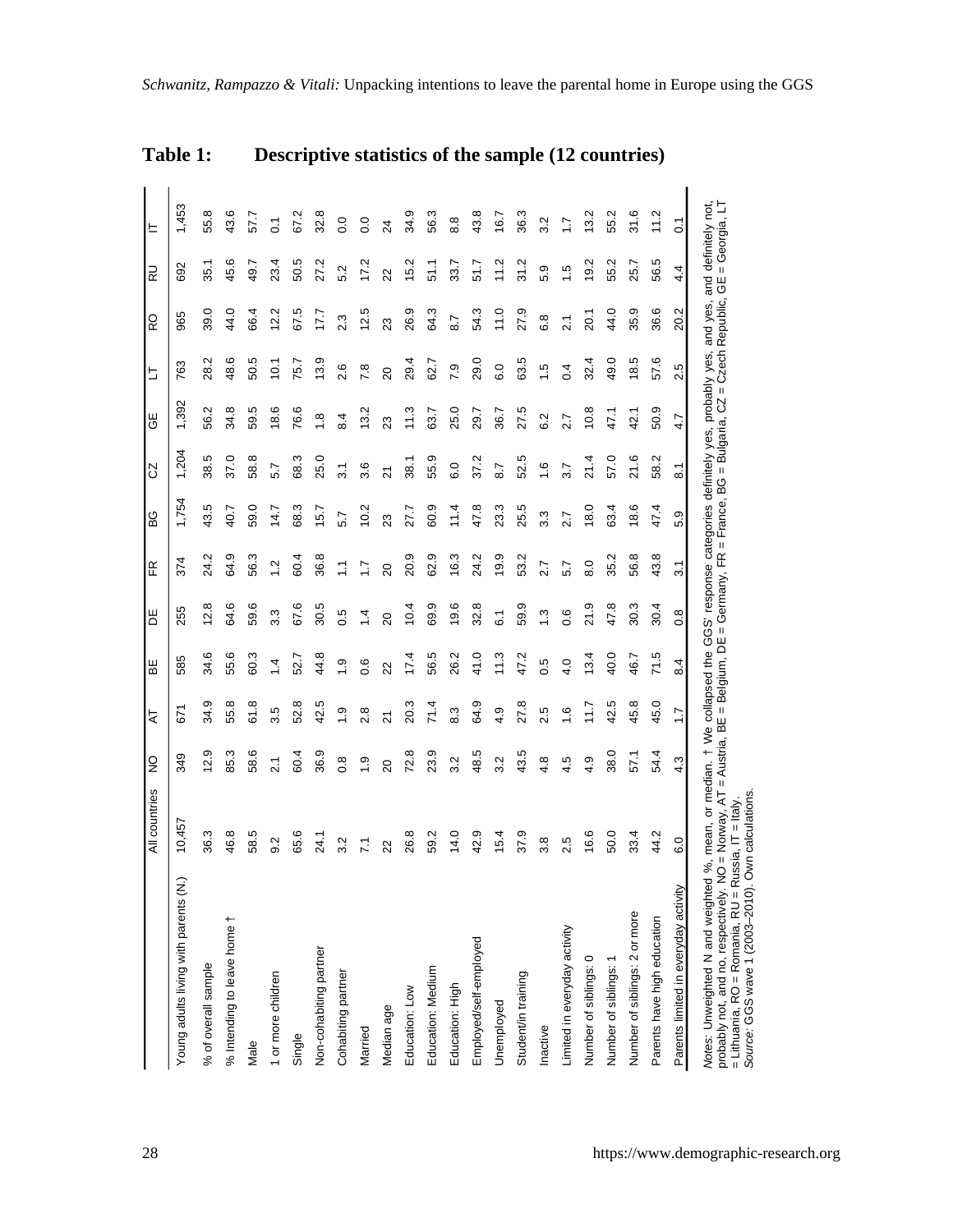#### **4.2 Attitudes, subjective norms, and perceived behavioural control**

Attitudes are measured by an index of three items related to the freedom one gains when living separately from parents with respect to the 'possibility to do what you want,' 'sexual life,' and 'joy and satisfaction you get from life.'<sup>[8](#page-14-0)</sup> Hence, effectively, our measure of attitudes is focused on the potential advantages related to self-realisation that one would expect from leaving the parental home (Cronbach's  $\alpha = 0.72$ ). Subjective norms are measured by an index of three items focusing on whether or not significant others (friends, parents, and other relatives) think the young adult should start living separately from their parents (Cronbach's  $\alpha = 0.89$ ). We exclude the item 'your children think that you should live separately from your parents,' which is inappropriate for our analyses given the age range of our sample (18 to 34; Table 1). Perceived behavioural control is measured by an index of three items focusing on structural factors impeding the transition out of the parental home, that is, the financial situation, work, and housing conditions (Cronbach's  $\alpha = 0.79$  $\alpha = 0.79$ ).<sup>9</sup>

Before running the multi-group factor analysis, for each of the three proximate determinants, the underlying items are recoded (and in the case of Norway rescaled $10$ ) so that higher scores indicate potential reasons for living separately from parents, in particular they indicate:

- 1) More positive attitudes towards leaving home (ranging from 1 to 5). Respondents who score high on the items measuring attitudes agree that living separately from parents gives them the possibility to do what they want, to have a sexual life, and to get joy and satisfaction from life. In other words, they expect to be better off if they were to leave the parental home and that living separately from parents would improve their freedom.
- 2) Stronger norms to live separately from parents (ranging from 1 to 5). Respondents who score high on the items measuring social norms agree that

<span id="page-14-0"></span><sup>&</sup>lt;sup>8</sup> In the original TPB framework, the measure of attitudes also includes the items 'your employment opportunities,' 'your financial situation,' and 'what people around you think of you' (Table A–1). We find that two items intended to measure attitudes ('your employment opportunities' and 'your financial situation') overlap (i.e., share a small amount of variance) with items relating to perceived behavioural control. This indicates that the items representing socioeconomic advantages and disadvantages are rather weakly related to the other items in the measure of attitudes; at the same time, they do not form a separate factor among the countries in the sample. Also, the communalities of these items (i.e., the amount of variance in common with the other items) are both relatively low overall and separately by country. Results from a factor analysis run on the original six items reported in Table A–1 confirm the existence of only one clear latent factor measuring attitudes towards independence linked to leaving the parental home (not shown but available from the authors). 9 Again, results from a factor analysis run on the original six items (including also 'your health,' 'your parent's health,' and 'you having a partner') confirm the existence of only one clear latent factor measuring structural barriers (not shown but available from the authors).

<span id="page-14-2"></span><span id="page-14-1"></span><sup>&</sup>lt;sup>10</sup> Scales for Norway originally ranged from 0 to 10 for all items and were rescaled accordingly.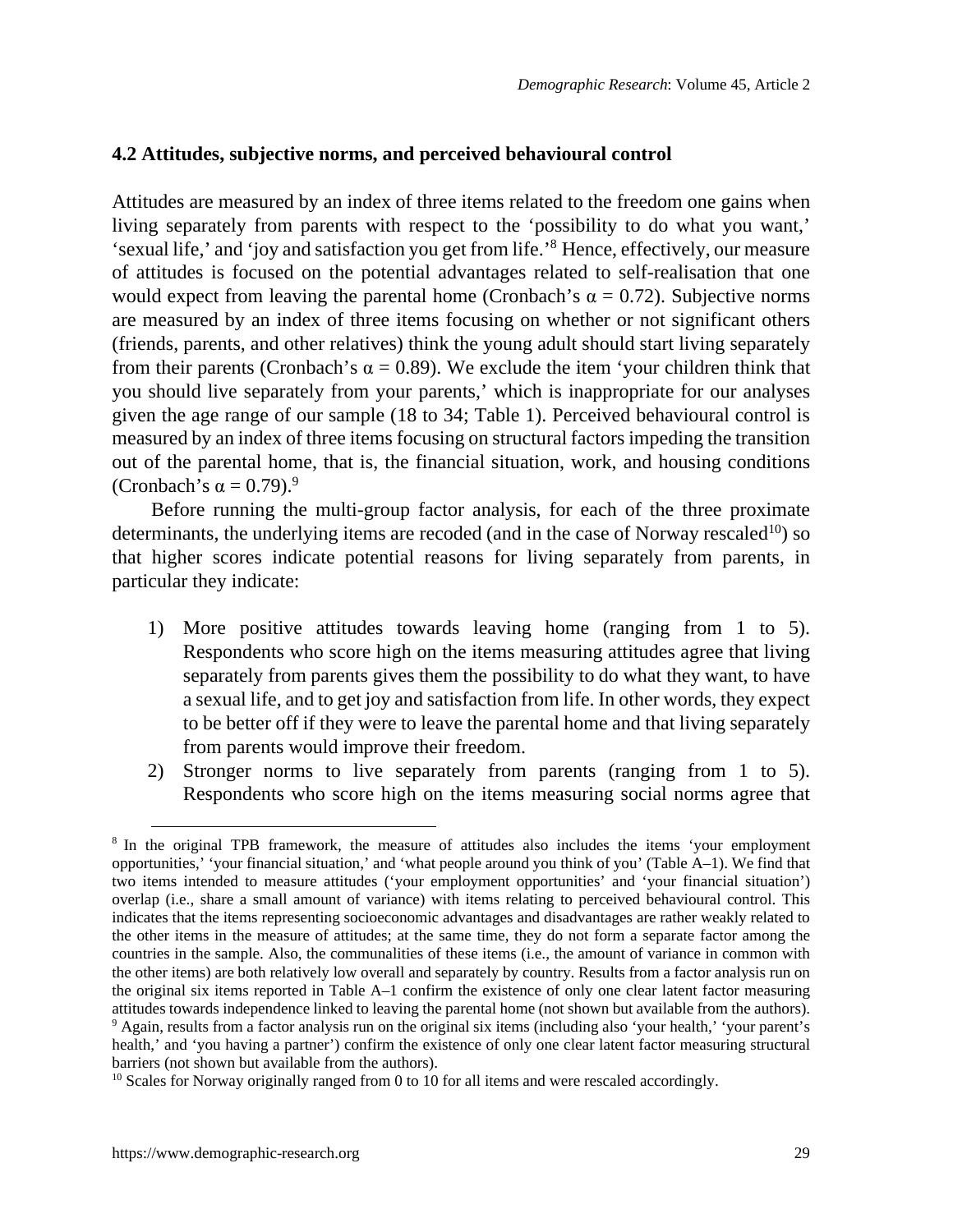friends, parents, and most other relatives think they should live separately from parents. In other words, they perceive pressure from others to leave the parental home.

3) More perceived behavioural control over the decision to live separately from parents (ranging from 1 to 4). Respondents who score high on the items measuring perceived behavioural control agree that the decision to leave the parental home does not depend (much) on their financial situation, work, or housing conditions. In other words, they do not perceive that the decision to leave the parental home depends on structural barriers.

Estimated means of the three factors from the multi-group factor analysis for each country are shown in Figure 1 (Table A–3 provides estimated variances and covariances of the three latent factors). In the figure, countries are color-coded into four groups: Northern, Western, Eastern, and Southern European. There is a fairly large variation in the estimated means of the three proximate determinants across the different countries in the sample, especially for subjective norms. Here, the difference between the highest and the lowest means is around 1.3 units. Overall, and as expected, there are also fairly clear geographical patterns in the means.

Attitudes towards living separately from parents are strongest in the Czech Republic, Romania, Russia, and Norway. In these countries, respondents are most likely to report that they expect positive benefits when leaving the parental home. At the other extreme we find Georgia, where attitudes are weaker than in any other country: In Georgia, respondents are least likely to report positive benefits associated with leaving the parental home. Belgium, Austria, and Bulgaria also score low in terms of attitudes towards living separately from parents. Attitudes represent the factor with the lowest variation across countries, where the difference between the highest and the lowest means is less than one unit, or less than one individual-level standard deviation of the factor.

Levels of subjective norms towards living independently from parents are low in all Western European countries; intermediate in Bulgaria, Czech Republic, Norway, and Lithuania; and high in Georgia, Russia, Romania, and Italy. Italy clearly stands out from all other countries, with young Italians being more likely to report that they experience more pressure to leave the parental home than their counterparts in all other countries.

Finally, levels of perceived behavioural control over the decision to live independently from parents are highest in Austria (i.e., young adults perceive to have most control over structural barriers to leaving home), a country in the sample with a stable institutional context for youth education and employment, and lowest in the Czech Republic (i.e., young adults perceive to have least control), a country in the sample characterised by low levels of public spending on youth education and employment and social assistance (Thévenon 2015). The cross-country pattern in the estimated means of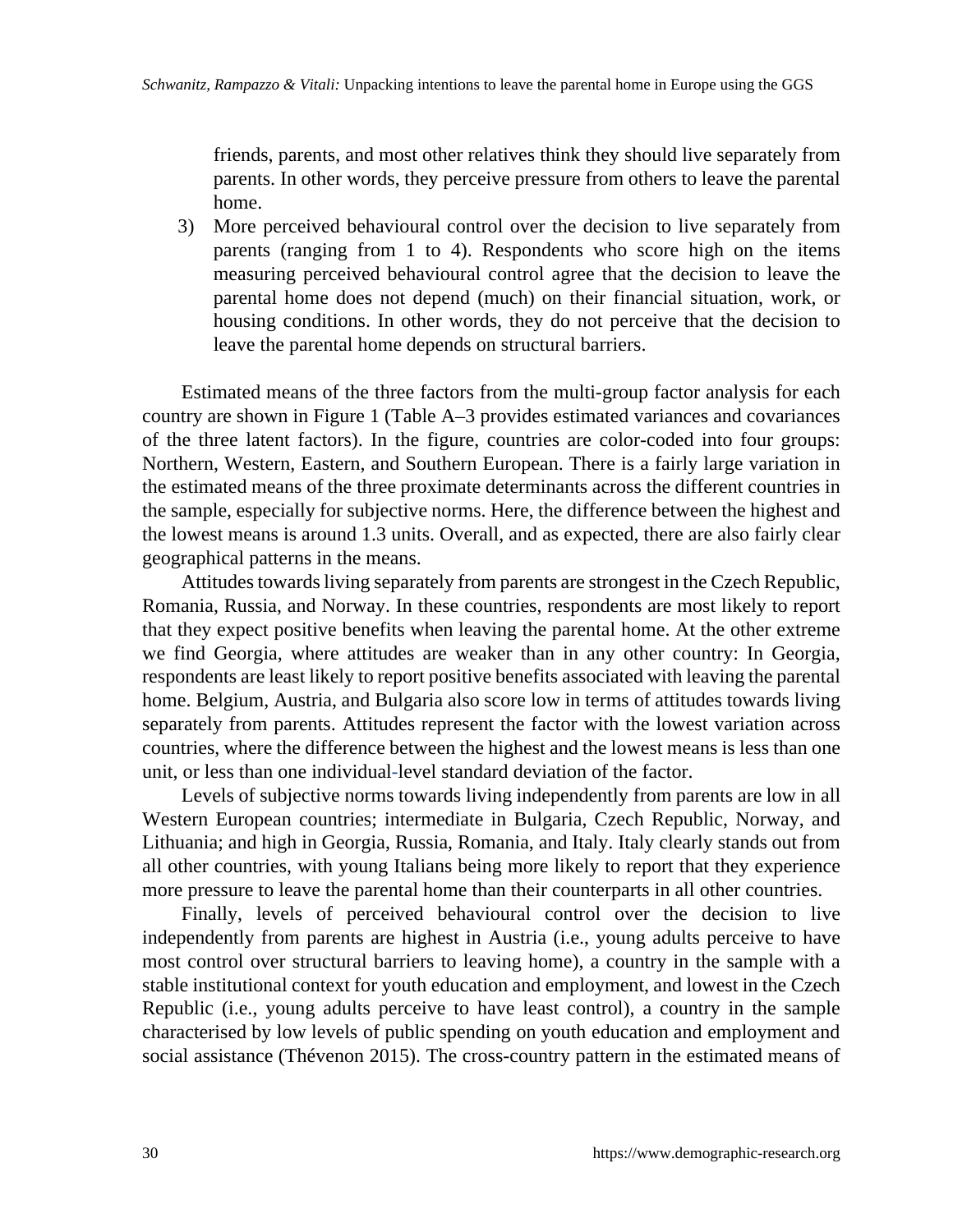perceived behavioural control does not support our expectation that young adults in the Eastern European countries and Italy tend to express lower levels of perceived behavioural control than young adults in Norway and Western Europe. This unexpected result might be due to the composition of young adults still living with parents across countries, and we further tackle this point in a robustness check, re-running the multigroup factor analysis on subsamples of younger adults (see section '4.4. Robustness checks'). The observed country patterns hold when different age restrictions are applied, hence suggesting that the age composition of our sample does not bias the results.



#### **Figure 1: Estimated means of attitudes, subjective norms, and perceived behavioural control, multi-group factor analysis**

*Notes:* 95% confidence intervals indicated by the coloured bars. TPB items for attitudes were not included in the French GGS. *Source:* GGS wave 1 (2003–2010). Own calculations.

#### **4.3 Proximate determinants of leaving-home intentions**

Logistic regression models are used to examine the association between the intention to leave home and its three proximate determinants (attitudes, subjective norms, and perceived behavioural control). In a first step, we run separate models for each factor (Tables 2, 3, and 4), controlling for basic socioeconomic variables and interactions with country (Model 1), sex (Model 2), and age (Model 3).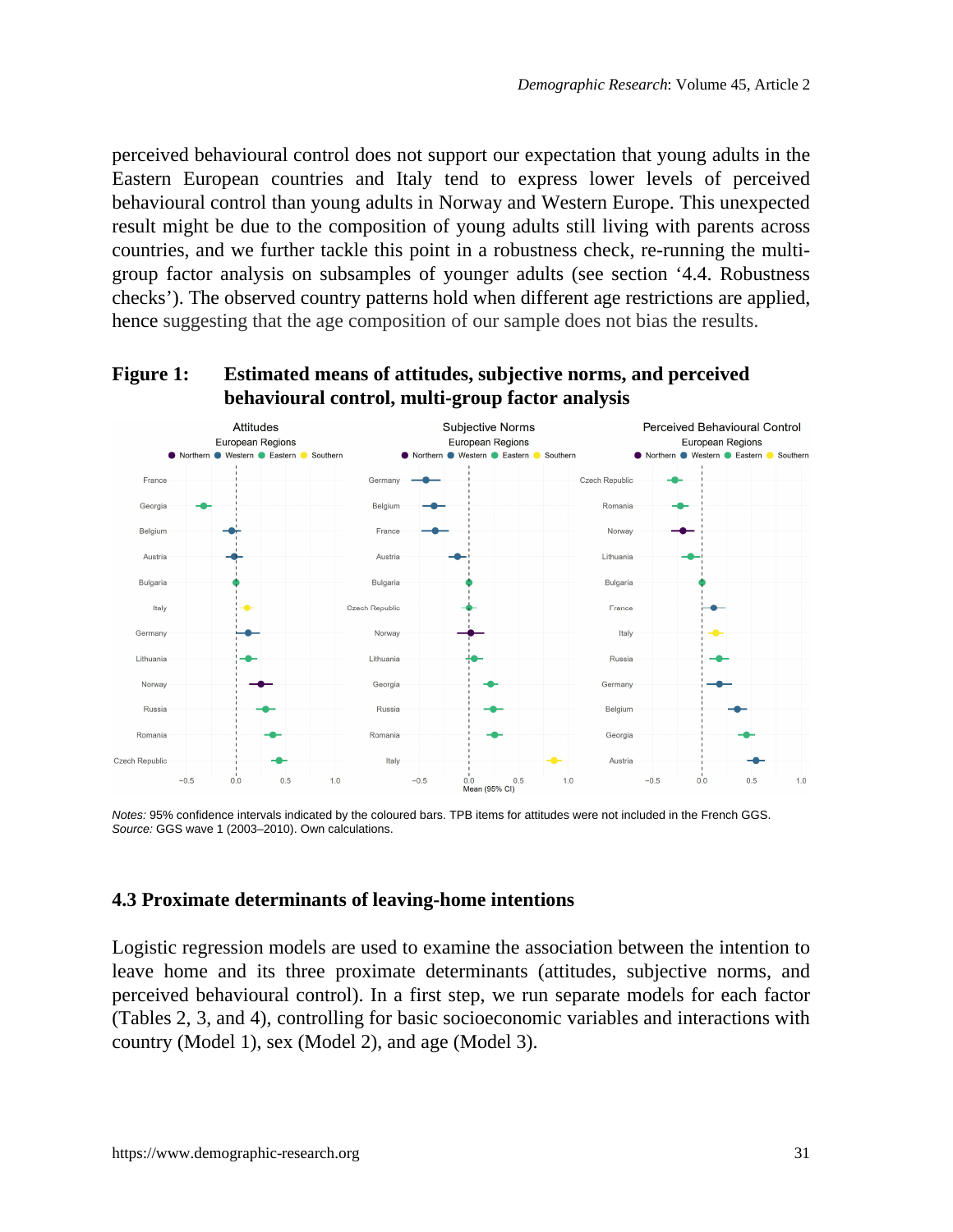|                         |         | Model 1          |         | Model 2          |         | Model 3          |
|-------------------------|---------|------------------|---------|------------------|---------|------------------|
|                         | B       | 95% CI           | B       | 95% CI           | B       | 95% CI           |
| <b>Attitudes</b>        | 1.34    | [1.16, 1.52]     | 1.32    | [1.20, 1.44]     | 0.73    | [0.27, 1.18]     |
| Country (ref. Bulgaria) |         |                  |         |                  |         |                  |
| Norway                  | 2.18    | [1.82, 2.54]     | 2.18    | [1.83, 2.53]     | 2.15    | [1.80, 2.50]     |
| Austria                 | 0.53    | [0.30, 0.77]     | 0.50    | [0.28, 0.72]     | 0.49    | [0.27, 0.71]     |
| Belgium                 | 0.54    | [0.29, 0.80]     | 0.40    | [0.18, 0.62]     | 0.37    | [0.16, 0.59]     |
| Germany                 | 1.17    | [0.78, 1.56]     | 1.13    | [0.78, 1.48]     | 1.11    | [0.76, 1.46]     |
| Czech Republic          | $-0.70$ | $[-0.91,-0.49]$  | $-0.76$ | $[-0.95,-0.57]$  | $-0.75$ | $[-0.94,-0.56]$  |
| Georgia                 | 0.14    | $[-0.04, 0.32]$  | 0.13    | $[-0.05, 0.32]$  | 0.13    | $[-0.05, 0.32]$  |
| Lithuania               | 0.48    | [0.27, 0.70]     | 0.49    | [0.28, 0.71]     | 0.49    | [0.28, 0.70]     |
| Romania                 | $-0.30$ | $[-0.51,-0.09]$  | $-0.30$ | $[-0.49,-0.10]$  | $-0.30$ | $[-0.50,-0.11]$  |
| Russia                  | $-0.22$ | $[-0.45, 0.01]$  | $-0.35$ | $[-0.59,-0.12]$  | $-0.36$ | $[-0.60,-0.13]$  |
| Italy                   | $-0.13$ | $[-0.33, 0.07]$  | $-0.16$ | $[-0.36, 0.04]$  | $-0.17$ | $[-0.37, 0.03]$  |
| Male                    | $-0.52$ | $[-0.62,-0.41]$  | $-0.53$ | $[-0.63,-0.42]$  | $-0.50$ | $[-0.61,-0.40]$  |
| Age                     | 0.61    | [0.46, 0.76]     | 0.63    | [0.48, 0.78]     | 0.61    | [0.46, 0.76]     |
| <b>Interactions</b>     |         |                  |         |                  |         |                  |
| Country * Attitudes     |         |                  |         |                  |         |                  |
| Norway                  | 0.15    | $[-0.49, 0.78]$  |         |                  |         |                  |
| Austria                 | 0.71    | [0.23, 1.18]     |         |                  |         |                  |
| Belgium                 | 1.34    | [0.72, 1.96]     |         |                  |         |                  |
| Germany                 | 1.16    | [0.16, 2.16]     |         |                  |         |                  |
| Czech Republic          | $-0.06$ | $[-0.34, 0.22]$  |         |                  |         |                  |
| Georgia                 | 0.14    | $[-0.12, 0.40]$  |         |                  |         |                  |
| Lithuania               | 0.13    | $[-0.22, 0.47]$  |         |                  |         |                  |
| Romania                 | 0.07    | $[-0.23, 0.36]$  |         |                  |         |                  |
| Russia                  | $-0.33$ | $[-0.66,-0.00]$  |         |                  |         |                  |
| Italy                   | $-0.18$ | $[-0.51, 0.14]$  |         |                  |         |                  |
| Sex * Attitudes         |         |                  | 0.14    | $[-0.63,-0.42]$  |         |                  |
| Age * Attitudes         |         |                  |         |                  | 0.03    | [0.01, 0.05]     |
| Constant                | $-8.19$ | $[-10.07,-6.31]$ | $-8.38$ | $[-10.26,-6.51]$ | $-8.17$ | $[-10.07,-6.27]$ |
| F(df)                   |         | 46.45 (38)       |         | 58.65 (29)       |         | 58.55 (29)       |
| N                       |         | 10,083           |         | 10,083           |         | 10,083           |

### **Table 2: Logistic regressions predicting intentions to leave home, attitudes**

*Notes:* 95% confidence interval in brackets [lower bound, upper bound]. TPB items for attitudes were not included in the French GGS.<br>Models control for age squared, whether respondent has own children, partnership status, respondent or his/her parents are limited in everyday activity, number of siblings, and whether at least one parent has high educational attainment.

*Source:* GGS wave 1 (2003–2010). Own calculations.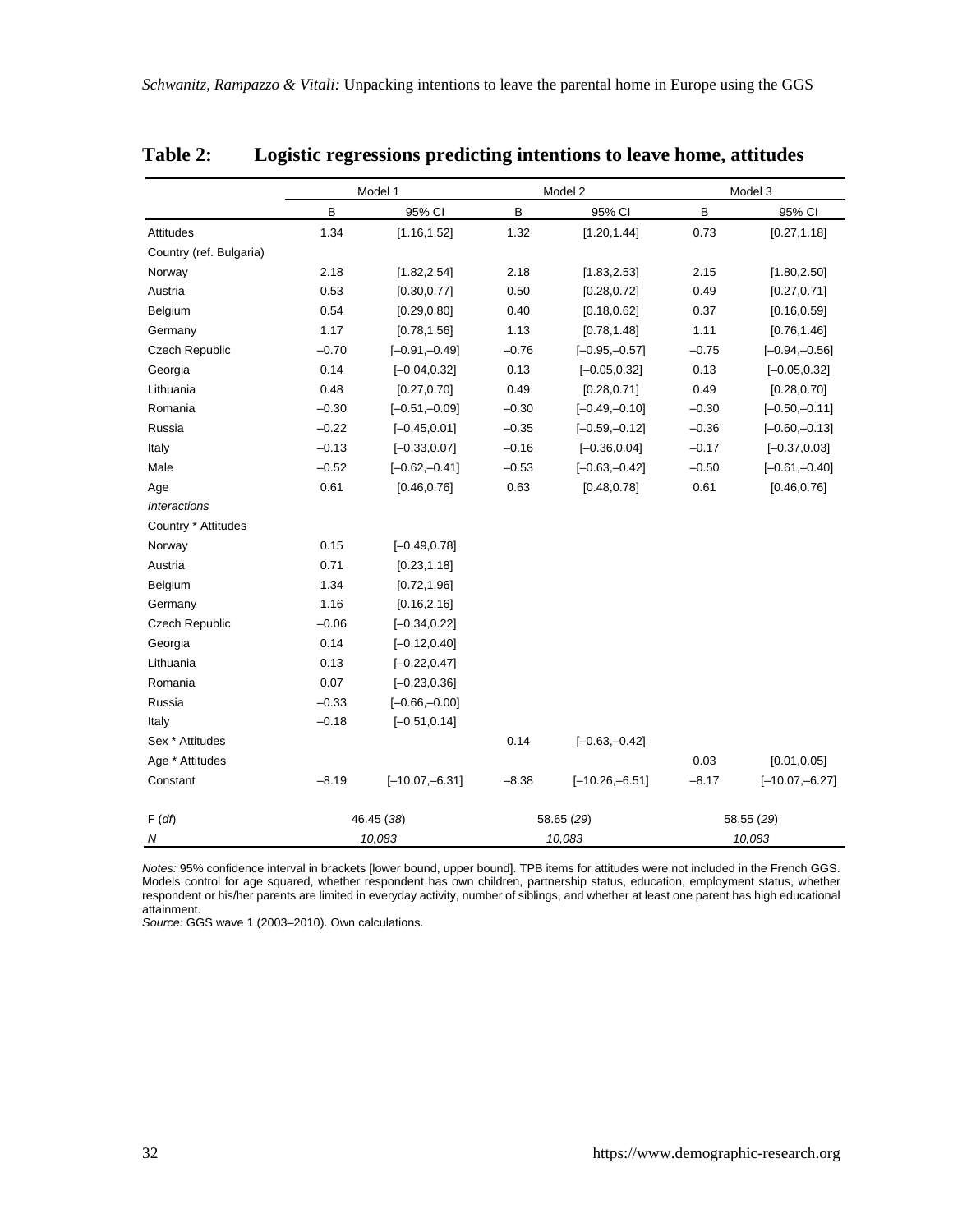|                                                      |         | Model 1          |         | Model 2         |         | Model 3         |
|------------------------------------------------------|---------|------------------|---------|-----------------|---------|-----------------|
|                                                      | B       | 95% CI           | B       | 95% CI          | B       | 95% CI          |
| Subjective norms                                     | 0.81    | [0.68, 0.94]     | 0.93    | [0.83, 1.01]    | 0.23    | $[-0.11, 0.57]$ |
| Country (ref. Bulgaria)                              |         |                  |         |                 |         |                 |
| Norway                                               | 2.28    | [1.89, 2.66]     | 2.36    | [1.99, 2.72]    | 2.30    | [1.95, 2.66]    |
| Austria                                              | 0.43    | [0.22, 0.65]     | 0.48    | [0.25, 0.70]    | 0.46    | [0.24, 0.69]    |
| Belgium                                              | 0.67    | [0.40, 0.95]     | 0.62    | [0.39, 0.86]    | 0.58    | [0.35, 0.81]    |
| Germany                                              | 1.53    | [0.96, 2.09]     | 1.51    | [1.14, 1.88]    | 1.45    | [1.09, 1.81]    |
| France                                               | 1.01    | [0.71, 1.30]     | 1.26    | [0.95, 1.58]    | 1.19    | [0.88, 1.50]    |
| Czech Republic                                       | $-0.35$ | $[-0.53,-0.17]$  | $-0.31$ | $[-0.49,-0.13]$ | $-0.32$ | $[-0.50,-0.14]$ |
| Georgia                                              | $-0.62$ | $[-0.81,-0.43]$  | $-0.48$ | $[-0.65,-0.31]$ | $-0.49$ | $[-0.66,-0.31]$ |
| Lithuania                                            | 0.39    | [0.19, 0.59]     | 0.41    | [0.20, 0.61]    | 0.40    | [0.19, 0.60]    |
| Romania                                              | $-0.17$ | $[-0.37, 0.04]$  | $-0.06$ | $[-0.24, 0.12]$ | $-0.07$ | $[-0.26, 0.11]$ |
| Russia                                               | $-0.20$ | $[-0.42, 0.02]$  | $-0.25$ | $[-0.47,-0.03]$ | $-0.27$ | $[-0.50,-0.05]$ |
| Italy                                                | $-1.00$ | $[-1.27,-0.72]$  | $-0.92$ | $[-1.12,-0.71]$ | $-0.95$ | $[-1.16,-0.74]$ |
| Male                                                 | $-0.44$ | $[-0.54,-0.34]$  | $-0.47$ | $[-0.57,-0.37]$ | $-0.45$ | $[-0.55,-0.35]$ |
| Age                                                  | 0.42    | [0.27, 0.56]     | 0.41    | [0.26, 0.55]    | 0.47    | [0.32, 0.62]    |
| <b>Interactions</b><br>Country * Subjective<br>norms |         |                  |         |                 |         |                 |
| Norway                                               | 0.07    | $[-0.30, 0.43]$  |         |                 |         |                 |
| Austria                                              | $-0.01$ | $[-0.29, 0.26]$  |         |                 |         |                 |
| Belgium                                              | 0.26    | [0.01, 0.52]     |         |                 |         |                 |
| Germany                                              | 0.21    | $[-0.34, 0.76]$  |         |                 |         |                 |
| France                                               | $-0.22$ | $[-0.48, 0.04]$  |         |                 |         |                 |
| Czech Republic                                       | 0.37    | [0.13, 0.61]     |         |                 |         |                 |
| Georgia                                              | 0.49    | [0.27, 0.71]     |         |                 |         |                 |
| Lithuania                                            | 0.09    | $[-0.16, 0.33]$  |         |                 |         |                 |
| Romania                                              | 0.46    | [0.20, 0.72]     |         |                 |         |                 |
| Russia                                               | $-0.02$ | $[-0.26, 0.22]$  |         |                 |         |                 |
| Italy                                                | 0.24    | $[-0.00, 0.49]$  |         |                 |         |                 |
| Sex * Subjective norms                               |         |                  | 0.10    | $[-0.01, 0.21]$ |         |                 |
| Age * Subjective norms                               |         |                  |         |                 | 0.03    | [0.02, 0.05]    |
| Constant                                             | $-5.37$ | $[-7.21, -3.54]$ | $-5.29$ | $[-7.12,-3.46]$ | $-5.90$ | $[-7.78,-4.04]$ |
| F(df)                                                |         | 43.47 (40)       |         | 54.04 (30)      |         | 53.66 (30)      |
| $\mathcal N$                                         |         | 10,457           |         | 10,457          |         | 10,457          |

### **Table 3: Logistic regressions predicting intentions to leave home, subjective norms**

*Note*: 95% confidence interval in brackets [lower bound, upper bound]. Models control for age squared, whether respondent has own<br>children, partnership status, education, employment status, whether respondent or his/her p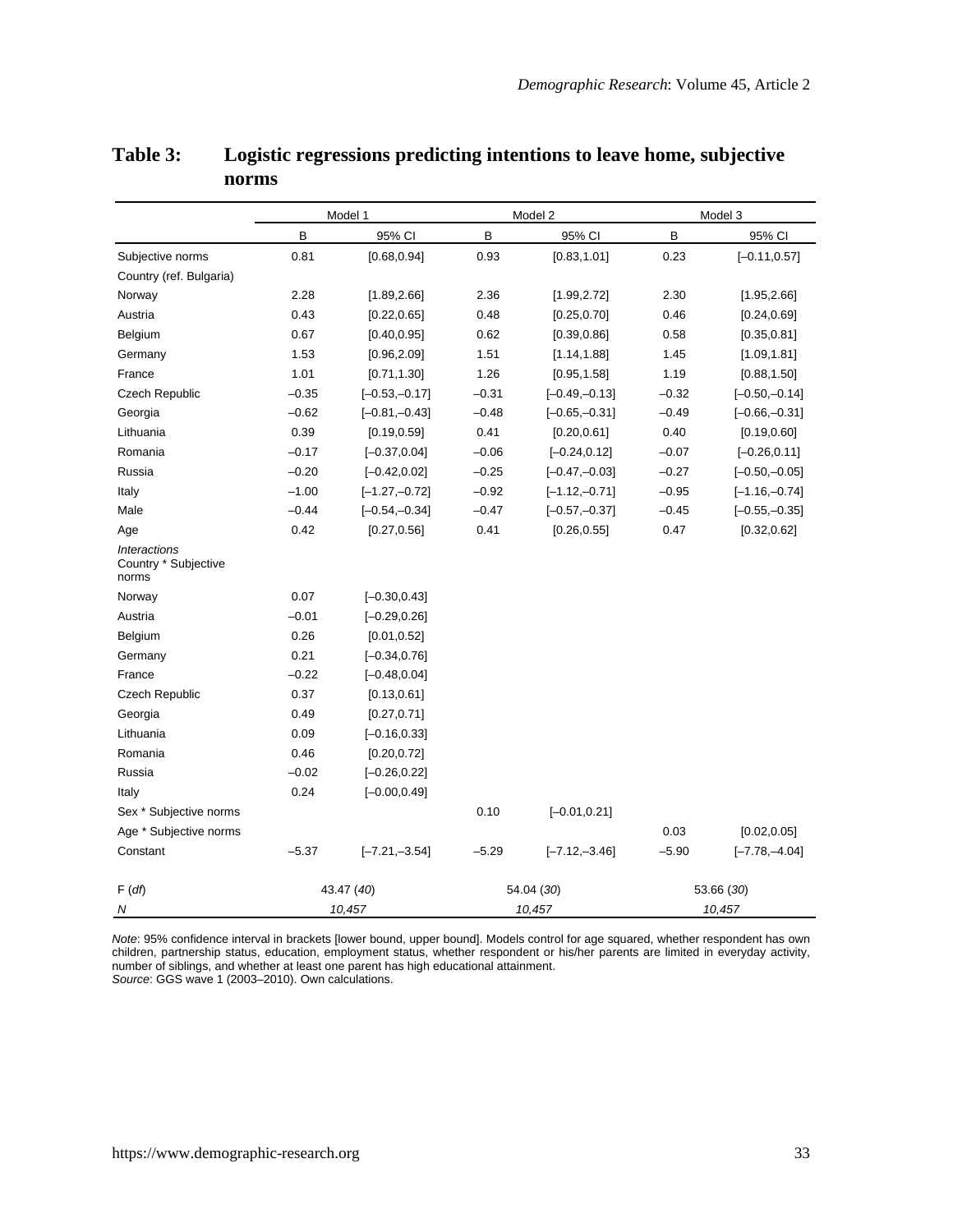|                                                                   |         | Model 1          |         | Model 2          |         | Model 3         |
|-------------------------------------------------------------------|---------|------------------|---------|------------------|---------|-----------------|
|                                                                   | B       | 95% CI           | B       | 95% CI           | B       | 95% CI          |
| Perceived behavioural control                                     | $-0.20$ | $[-0.31,-0.09]$  | 0.00    | $[-0.08, 0.08]$  | 0.53    | [0.25, 0.81]    |
| Country (ref. Bulgaria)                                           |         |                  |         |                  |         |                 |
| Norway                                                            | 2.23    | [1.87, 2.60]     | 2.12    | [1.78, 2.46]     | 2.12    | [1.78, 2.46]    |
| Austria                                                           | 0.49    | [0.24, 0.74]     | 0.37    | [0.16, 0.58]     | 0.35    | [0.15, 0.56]    |
| Belgium                                                           | 0.09    | $[-0.13, 0.32]$  | 0.18    | $[-0.02, 0.40]$  | 0.17    | $[-0.04, 0.38]$ |
| Germany                                                           | 1.09    | [0.72, 1.45]     | 1.06    | [0.70, 1.41]     | 1.03    | [0.68, 1.38]    |
| France                                                            | 0.88    | [0.61, 1.15]     | 0.89    | [0.62, 1.16]     | 0.87    | [0.60, 1.14]    |
| <b>Czech Republic</b>                                             | $-0.15$ | $[-0.32, 0.03]$  | $-0.23$ | $[-0.39,-0.06]$  | $-0.21$ | $[-0.38,-0.04]$ |
| Georgia                                                           | $-0.15$ | $[-0.31, 0.02]$  | $-0.21$ | $[-0.37,-0.04]$  | $-0.19$ | $[-0.35,-0.03]$ |
| Lithuania                                                         | 0.58    | [0.38, 0.78]     | 0.56    | [0.37, 0.76]     | 0.57    | [0.38, 0.77]    |
| Romania                                                           | 0.12    | $[-0.05, 0.30]$  | 0.14    | $[-0.03, 0.32]$  | 0.15    | $[-0.03, 0.32]$ |
| Russia                                                            | 0.06    | $[-0.14, 0.27]$  | 0.08    | $[-0.13, 0.28]$  | 0.07    | $[-0.13, 0.28]$ |
| Italy                                                             | $-0.11$ | $[-0.29, 0.08]$  | $-0.11$ | $[-0.29, 0.08]$  | $-0.12$ | $[-0.31, 0.06]$ |
| Male                                                              | $-0.51$ | $[-0.61,-0.42]$  | $-0.49$ | $[-0.59,-0.40]$  | $-0.50$ | $[-0.60,-0.41]$ |
| Age                                                               | 0.61    | [0.47, 0.75]     | 0.61    | [0.48, 0.75]     | 0.60    | [0.47, 0.74]    |
| <b>Interactions</b><br>Country * Perceived<br>behavioural control |         |                  |         |                  |         |                 |
| Norway                                                            | 0.59    | [0.14, 1.04]     |         |                  |         |                 |
| Austria                                                           | $-0.12$ | $[-0.40, 0.16]$  |         |                  |         |                 |
| Belgium                                                           | 0.35    | [0.10, 0.61]     |         |                  |         |                 |
| Germany                                                           | $-0.05$ | $[-0.54, 0.46]$  |         |                  |         |                 |
| France                                                            | 0.15    | $[-0.17, 0.46]$  |         |                  |         |                 |
| Czech Republic                                                    | 0.43    | [0.22, 0.65]     |         |                  |         |                 |
| Georgia                                                           | $-0.01$ | $[-0.16, 0.15]$  |         |                  |         |                 |
| Lithuania                                                         | 0.30    | [0.08, 0.52]     |         |                  |         |                 |
| Romania                                                           | $-0.03$ | $[-0.23, 0.17]$  |         |                  |         |                 |
| Russia                                                            | 0.20    | $[-0.02, 0.43]$  |         |                  |         |                 |
| Italy<br>Sex * Perceived behavioural                              | 0.04    | $[-0.16, 0.24]$  |         |                  |         |                 |
| control<br>Age * Perceived behavioural<br>control                 |         |                  | $-0.17$ | $[-0.27,-0.06]$  | $-0.03$ | $[-0.04,-0.02]$ |
| Constant                                                          | $-8.05$ | $[-9.77, -6.35]$ | $-8.13$ | $[-9.84, -6.43]$ | $-8.02$ | $[-9.73,-6.31]$ |
| F(df)                                                             |         | 27.75 (40)       |         | 36.17 (30)       |         | 36.59 (30)      |
| N                                                                 |         | 10,457           |         | 10,457           |         | 10,457          |

### **Table 4: Logistic regressions predicting intentions to leave home, perceived behavioural control**

*Notes:* 95% confidence interval in brackets [lower bound, upper bound]. Models control for age squared, whether respondent has own<br>children, partnership status, education, employment status, whether respondent or his/her number of siblings, and whether at least one parent has high educational attainment. *Source:* GGS wave 1 (2003–2010). Own calculations.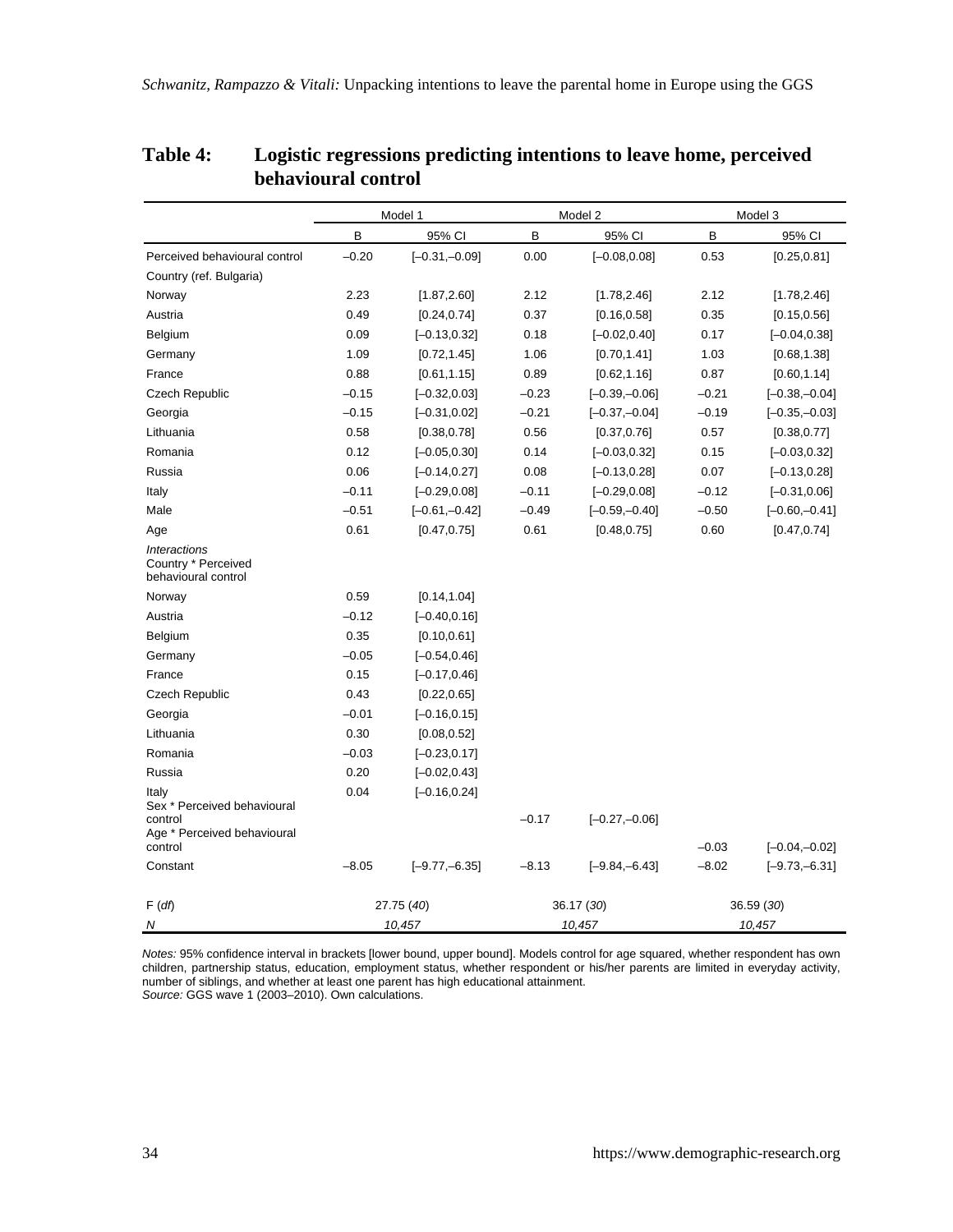Results from these separate models indicate that attitudes, subjective norms, and perceived behavioural control are in and of themselves relevant in explaining young adults' intentions to leave the parental home. Attitudes and subjective norms matter in the expected direction. There is a positive association between the perception that living separately from parents would improve freedom and the intention to leave the parental home (Table 2). Also, there is a positive association between perceived pressure from others and the intention to leave the parental home (Table 3). For perceived behavioural control, the results are overall more mixed: The main effect is negative, which means that the higher the perceived behavioural control, the lower leaving-home intentions are (Table 4, Model 1). This result might seem at odds with our expectations (i.e., that young adults who perceive to have control over their financial situation, work, and housing conditions would be more likely to intend to leave the parental home). Rather than being driven by objective measures of perceived behavioural control, which are included among the control variables in all models, our result seems to be due to the specified interactions. And indeed, if we include an interaction between perceived behavioural control and age (Table 4, Model 3), the main effect turns positive ( $b = 0.53$ , 95% CI = 0.25 to 0.81). Furthermore, the results for all three proximate determinants indicate that the association with the intention to leave home is different by country and stratified by age.

In a second step, we run pooled models for all factors (Table 5). Results from the pooled models indicate that when included simultaneously, all three proximate determinants result positive in explaining leaving-home intentions, also when control variables are included (Table 5, Models 1 and 2). Once interactions with country, sex, and age are included, the confidence intervals for subjective norms and perceived behavioural control intersect with 0 (Table 5, Model 3). Interpretation and comparison of logistic regression coefficients is not straightforward, however, for evaluating the change in probability that would occur for young adults upon a change in any of the proximate determinants. Figure 2 therefore reports the average predicted probabilities from Model 3 in Table 5, showing that the probability to intend to leave home increases with all three proximate determinants. Put differently, young adults have significantly lower probabilities of intending to leave home at low levels of attitudes, subjective norms, and perceived behavioural control and significantly higher probabilities of intending to leave home at high levels of attitudes, subjective norms, and perceived behavioural control. At below-average scores, perceived behavioural control results in a higher probability to intend to leave home, whereas attitudes and subjective norms are relatively more important for intention formation at above-average scores. However, overall the association between perceived behavioural control and intentions is rather flat.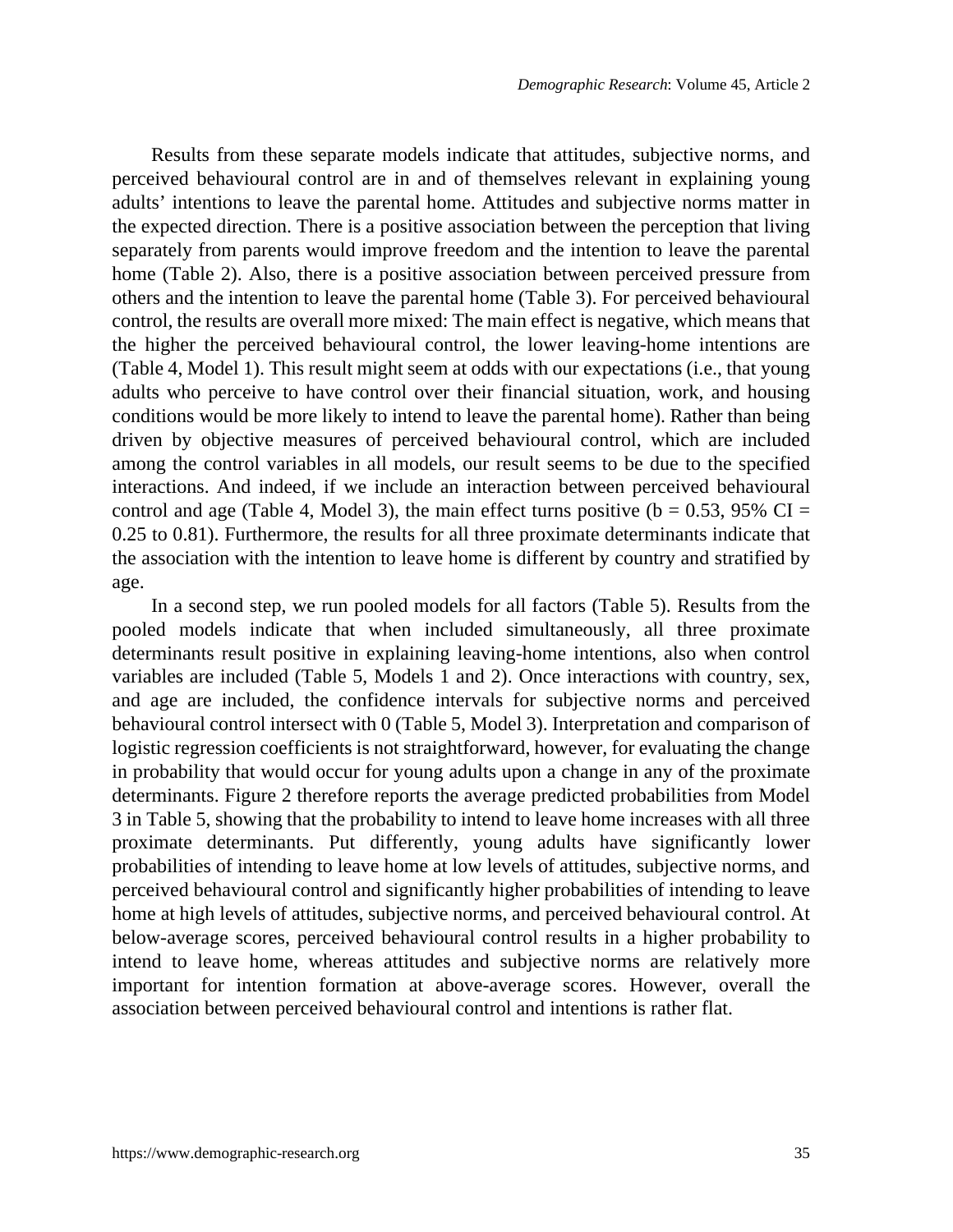|                                    |      | Model 1      |         | Model 2         |         | Model 3         |
|------------------------------------|------|--------------|---------|-----------------|---------|-----------------|
|                                    | B    | 95% CI       | B       | 95% CI          | B       | 95% CI          |
| Attitudes                          | 1.12 | [1.03, 1.20] | 1.12    | [1.02, 1.21]    | 1.05    | [0.50, 1.60]    |
| Subjective norms                   | 0.48 | [0.42, 0.54] | 0.68    | [0.61, 0.75]    | $-0.27$ | $[-0.69, 0.14]$ |
| Perceived behavioural control 0.23 |      | [0.18, 0.29] | 0.15    | [0.09, 0.22]    | 0.32    | $[-0.07, 0.71]$ |
| Country (ref. Bulgaria)            |      |              |         |                 |         |                 |
| Norway                             |      |              | 2.34    | [1.98, 2.70]    | 2.49    | [2.04, 2.94]    |
| Austria                            |      |              | 0.51    | [0.28, 0.75]    | 0.33    | [0.04, 0.63]    |
| Belgium                            |      |              | 0.66    | [0.43, 0.90]    | 0.57    | [0.25, 0.89]    |
| Germany                            |      |              | 1.41    | [1.04, 1.77]    | 1.33    | [0.74, 1.92]    |
| Czech Republic                     |      |              | $-0.68$ | $[-0.87,-0.48]$ | $-0.68$ | $[-0.90,-0.45]$ |
| Georgia                            |      |              | $-0.19$ | $[-0.38, 0.01]$ | $-0.25$ | $[-0.46,-0.03]$ |
| Lithuania                          |      |              | 0.42    | [0.20, 0.64]    | 0.38    | [0.16, 0.59]    |
| Romania                            |      |              | $-0.31$ | $[-0.51,-0.12]$ | $-0.43$ | $[-0.66,-0.21]$ |
| Russia                             |      |              | $-0.51$ | $[-0.75,-0.26]$ | $-0.38$ | $[-0.63,-0.13]$ |
| Italy                              |      |              | $-0.71$ | $[-0.93,-0.50]$ | $-0.84$ | $[-1.12,-0.57]$ |
| Male                               |      |              | $-0.45$ | $[-0.56,-0.34]$ | $-0.51$ | $[-0.62,-0.39]$ |
| Age                                |      |              | 0.48    | [0.32, 0.64]    | 0.52    | [0.35, 0.68]    |
| <b>Interactions</b>                |      |              |         |                 |         |                 |
| Country * Attitudes                |      |              |         |                 |         |                 |
| Norway                             |      |              |         |                 | 0.34    | $[-0.38, 1.05]$ |
| Austria                            |      |              |         |                 | 0.91    | [0.36, 1.47]    |
| Belgium                            |      |              |         |                 | 1.14    | [0.46, 1.81]    |
| Germany                            |      |              |         |                 | 0.84    | $[-0.22, 1.90]$ |
| Czech Republic                     |      |              |         |                 | $-0.07$ | $[-0.39, 0.25]$ |
| Georgia                            |      |              |         |                 | $-0.11$ | $[-0.40, 0.19]$ |
| Lithuania                          |      |              |         |                 | 0.13    | $[-0.26, 0.51]$ |
| Romania                            |      |              |         |                 | $-0.03$ | $[-0.37, 0.30]$ |
| Russia                             |      |              |         |                 | $-0.35$ | $[-0.70, 0.01]$ |
| Italy                              |      |              |         |                 | $-0.23$ | $[-0.62, 0.15]$ |
| Country * Subjective norms         |      |              |         |                 |         |                 |
| Norway                             |      |              |         |                 | 0.34    | $[-0.08, 0.75]$ |
| Austria                            |      |              |         |                 | $-0.18$ | $[-0.50, 0.15]$ |
| Belgium                            |      |              |         |                 | 0.17    | $[-0.12, 0.47]$ |
| Germany                            |      |              |         |                 | 0.25    | $[-0.35, 0.85]$ |
| Czech Republic                     |      |              |         |                 | 0.51    | [0.25, 0.77]    |
| Georgia                            |      |              |         |                 | 0.56    | [0.31, 0.79]    |
| Lithuania                          |      |              |         |                 | 0.08    | $[-0.20, 0.37]$ |
| Romania                            |      |              |         |                 | 0.54    | [0.27, 0.82]    |
| Russia                             |      |              |         |                 | 0.18    | $[-0.08, 0.43]$ |
| Italy                              |      |              |         |                 | 0.43    | [0.17, 0.68]    |

## **Table 5: Logistic regression predicting intentions to leave home, all factors included simultaneously**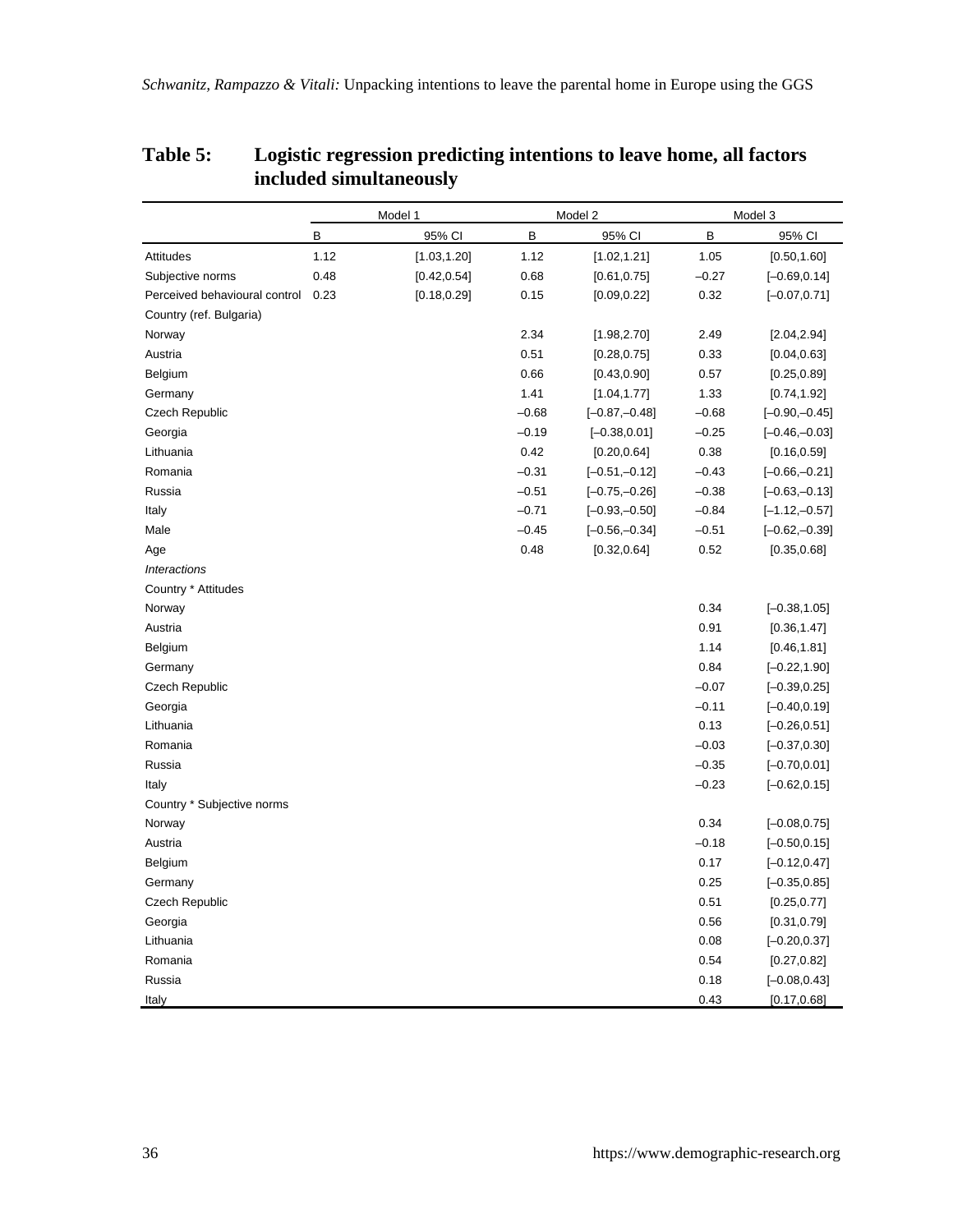|                                                                  |            | Model 1         |            | Model 2         |                 | Model 3                         |
|------------------------------------------------------------------|------------|-----------------|------------|-----------------|-----------------|---------------------------------|
|                                                                  | B          | 95% CI          | B          | 95% CI          | B               | 95% CI                          |
| Country * Perceived<br>behavioural control                       |            |                 |            |                 |                 |                                 |
| Norway                                                           |            |                 |            |                 | 0.67            | [0.13, 1.20]                    |
| Austria                                                          |            |                 |            |                 | 0.25            | $[-0.09, 0.59]$                 |
| Belgium                                                          |            |                 |            |                 | 0.38            | [0.06, 0.70]                    |
| Germany                                                          |            |                 |            |                 | 0.01            | $[-0.58, 0.61]$                 |
| <b>Czech Republic</b>                                            |            |                 |            |                 | 0.14            | $[-0.11, 0.40]$                 |
| Georgia                                                          |            |                 |            |                 | $-0.10$         | $[-0.29, 0.09]$                 |
| Lithuania                                                        |            |                 |            |                 | 0.11            | $[-0.14, 0.37]$                 |
| Romania                                                          |            |                 |            |                 | $-0.06$         | $[-0.31, 0.20]$                 |
| Russia                                                           |            |                 |            |                 | 0.09            | $[-0.17, 0.35]$                 |
| Italy                                                            |            |                 |            |                 | 0.08            | $[-0.17, 0.33]$                 |
| Sex * Attitudes                                                  |            |                 |            |                 | 0.02            | $[-0.16, 0.20]$                 |
| Sex * Subjective norms<br>Sex * Perceived behavioural<br>control |            |                 |            |                 | 0.15<br>$-0.02$ | [0.02, 0.28]<br>$[-0.15, 0.10]$ |
| Age * Attitudes                                                  |            |                 |            |                 | 0.00            | $[-0.02, 0.03]$                 |
| Age * Subjective norms<br>Age * Perceived behavioural            |            |                 |            |                 | 0.02            | [0.01, 0.04]                    |
| control                                                          |            |                 |            |                 | $-0.01$         | $[-0.02, 0.01]$                 |
| Constant                                                         | $-0.44$    | $[-0.49,-0.39]$ | $-6.45$    | $[-8.39,-4.50]$ | $-6.67$         | $[-8.65, -4.68]$                |
| F(df)                                                            | 449.32 (3) |                 | 60.78 (30) |                 | 29.23 (66)      |                                 |
| N                                                                | 10,083     |                 | 10,083     |                 | 10,083          |                                 |

#### **Table 5: (Continued)**

*Notes:* 95% confidence interval in brackets [lower bound, upper bound]. TPB items for attitudes were not included in the French GGS. Models 2 and 3 control for age squared, whether respondent has own children, partnership status, education, employment status, whether respondent or his/her parents are limited in everyday activity, number of siblings, and whether at least one parent has high educational attainment.

*Source:* GGS wave 1 (2003–2010). Own calculations.

Figures 3, 4, and 5 show the average predicted probabilities taking into account the interaction effects between each proximate determinant and country, sex, and age (Model 3 in Table 5). Again, perceived behavioural control appears to be a less important proximate determinant of leaving-home intentions: The line showing its association with leaving-home intentions is almost flat in all countries. Thus, respondents who score higher on this factor are only marginally more likely to intend to leave home. The relative importance of the other two proximate determinants depends on the country context. For Italy and most of Eastern Europe (Czech Republic, Georgia, Romania, and Russia), our results suggest that subjective norms are as important as attitudes in forming leavinghome intentions (Figure 3). Conversely, in the three Western European countries (Austria, Belgium, and Germany) but also Bulgaria and Lithuania, attitudes appear more important than subjective norms in determining leaving-home intentions: Above-average scores on attitudes result in a higher probability of intending to leave home relative to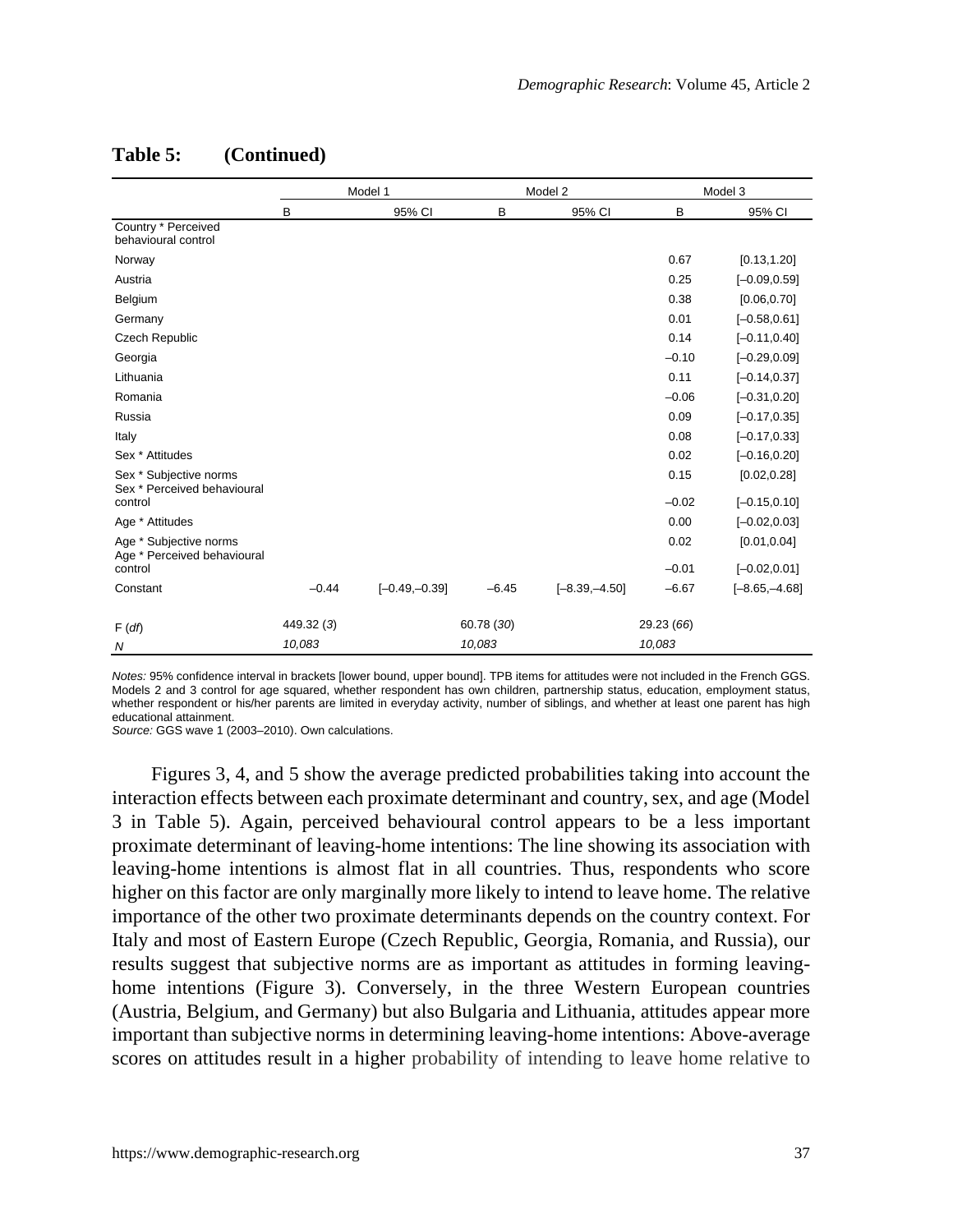above-average subjective norms. In general, the effect of the three proximate determinants is smaller in Italy and all Eastern European countries compared to the other countries in the sample. Norway appears quite different from all other countries. Here, attitudes and perceived behavioural control have a strong and remarkably similar association on leaving-home intentions, and subjective norms matter too, for those who score high on this factor.



### **Figure 2: Predicted probability of intending to leave the parental home by score on each proximate determinant**

*Notes:* 95% confidence intervals indicated by the coloured bars. Results based on Model 3 in Table 5. *Source:* GGS wave 1 (2003–2010). Own calculations.

For most countries, intentions appear not very strongly related to the individual score on perceived behavioural control, although the predicted probability of intending to leave home increases with the factor score (Figure 3). Similarly, we did not find evidence for any particular interaction between perceived behavioural control and sex (Figure 4) nor age (Figure 5).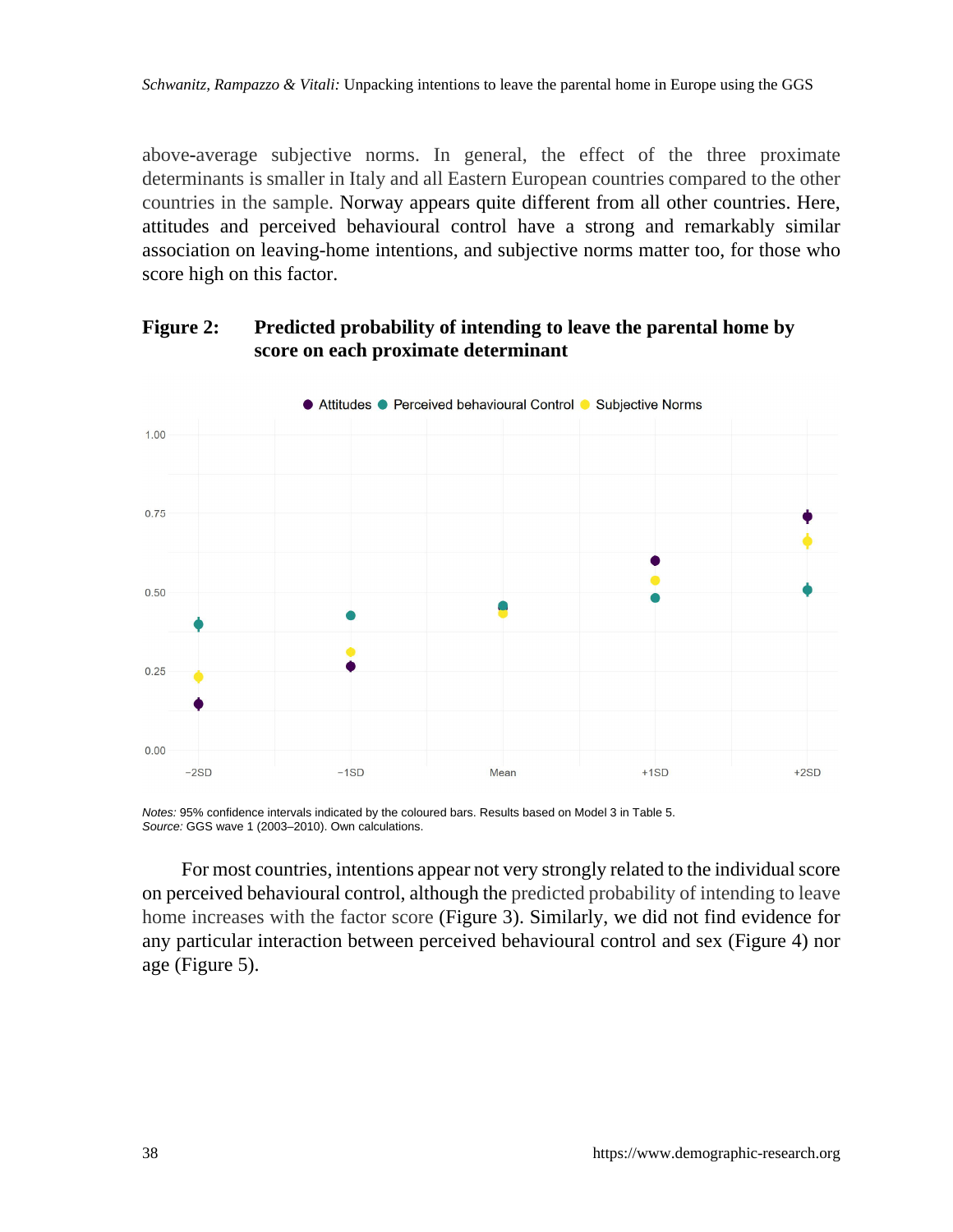

### **Figure 3: Predicted probability of intending to leave the parental home by score on each proximate determinant and country**

*Notes:* 95% confidence interval indicated by the lightly coloured bands. +/– 1/2 SD stands for 1/2 standard deviations above/below the mean. Results based on Model 3 in Table 5. *Source:* GGS wave 1 (2003–2010). Own calculations.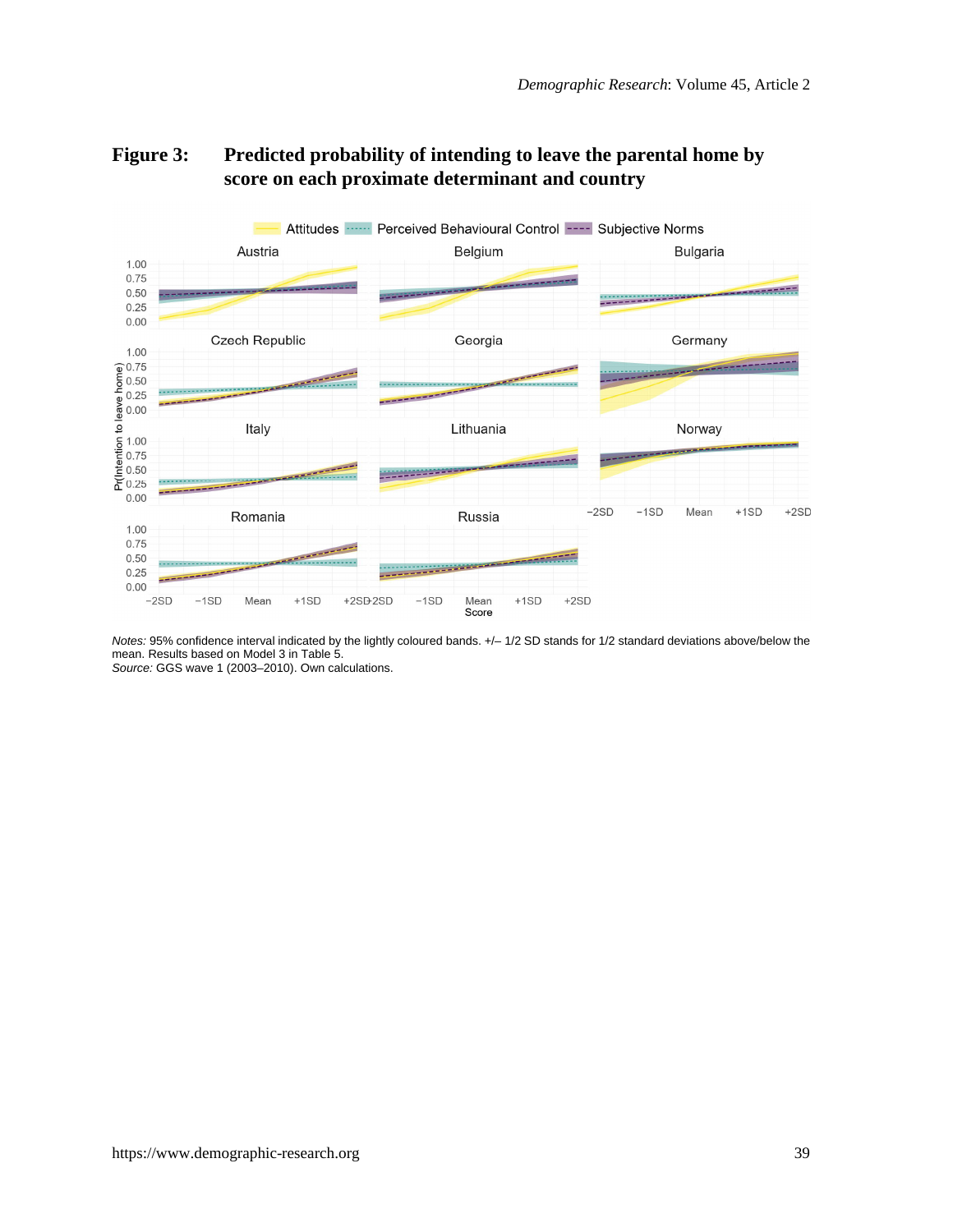### **Figure 4: Predicted probability of intending to leave the parental home by score on each proximate determinant and sex**



*Notes:* 95% confidence interval indicated by the lightly coloured bands.  $+/-1/2$  SD stands for 1/2 standard deviations above/below the mean. Results based on Model 3 in Table 5. *Source:* GGS wave 1 (2003–2010). Own calculations.

The analysis of sex differences suggests that for both men and women, attitudes are the most important proximate determinant of leaving-home intentions, followed by subjective norms. The differences between the two proximate determinants are slightly more pronounced for women than for men. Women also have a higher predicted probability of intending to leave home compared to men (Figure 4). The association between leaving-home intention and each proximate determinant are thus stronger than they are for men – recall that this is also implied by the positive coefficient for the interaction term for subjective norms and sex (if not for the respective interaction terms for attitudes and perceived behavioural control; Table 5).

The analysis of age differences suggests that the association between intentions and the three proximate determinants is age-graded. As Figure 5 illustrates, the relationship between leaving-home intention and the three proximate determinants initially increases with age, reaches a peak in the mid-twenties, and then decreases. In other words, for a given level of attitudes, subjective norms, and perceived behavioural control, the intention to leave home is higher in the mid-twenties. However, differences across age groups are slightly larger for subjective norms than for attitudes and the differences across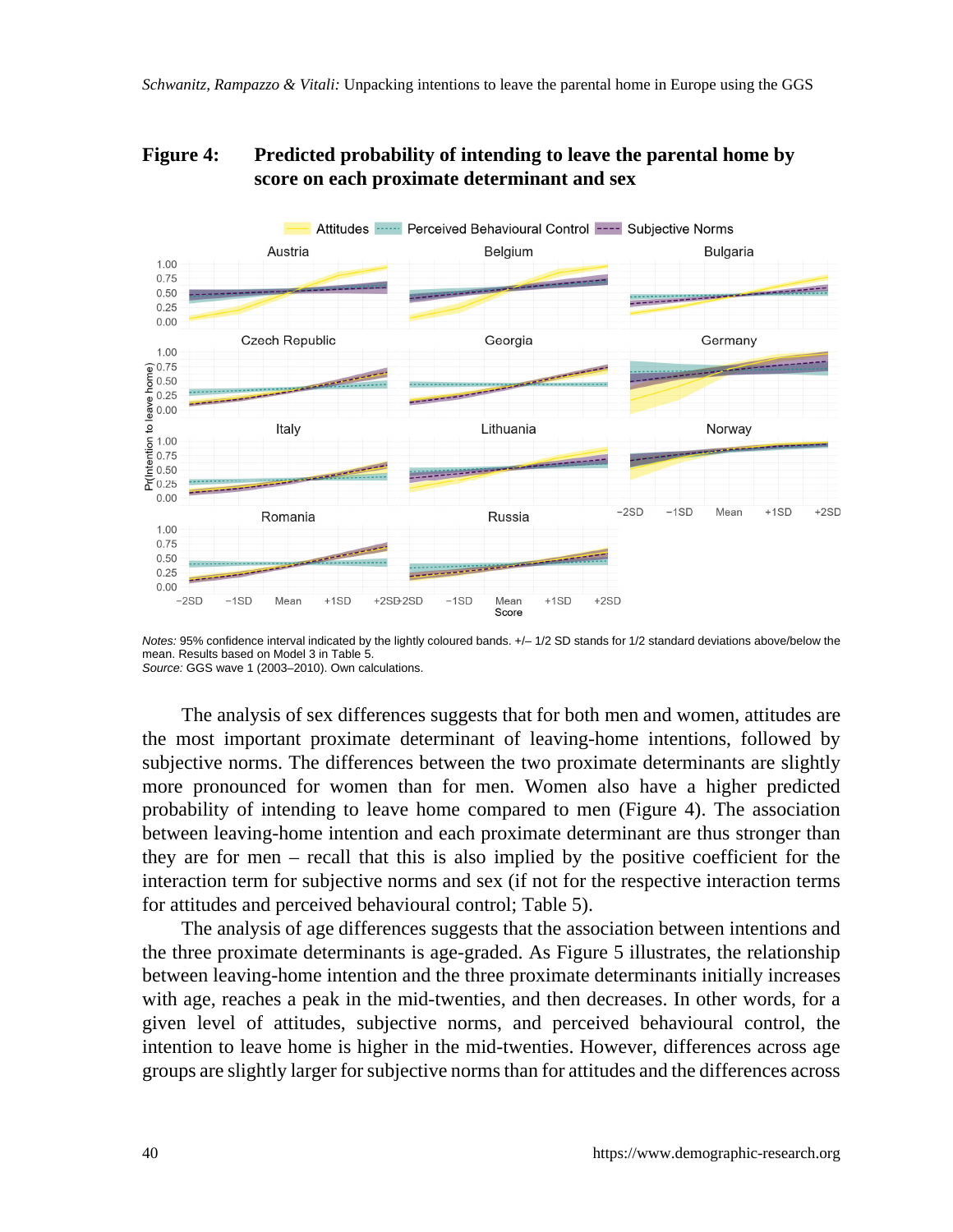age groups in attitudes and subjective norms play out on opposing sides of the factor spectrum.

### **Figure 5: Predicted probability of intending to leave the parental home by score on each proximate determinant and age**



*Notes:* 95% confidence interval indicated by the lightly coloured bands.  $+/-1/2$  SD stands for 1/2 standard deviations above/below the mean. Results based on Model 3 in Table 5. *Source:* GGS wave 1 (2003–2010). Own calculations.

#### **4.4 Robustness checks**

We assess the robustness of our main results by re-estimating all models (i.e., multi-group factor models, as well as logistic regressions for the separate and pooled models) for three different age-restricted sub-samples: (1) respondents aged between 18 and the median age at leaving home (by country), (2) respondents aged 18 to 24, and (3) respondents aged 18 to 22. The results are robust to these checks. Specifically, the average marginal effects (AMEs) for attitudes, subjective norms, and perceived behavioural control from the final model among the full sample and the different subsamples are very similar (Table 6).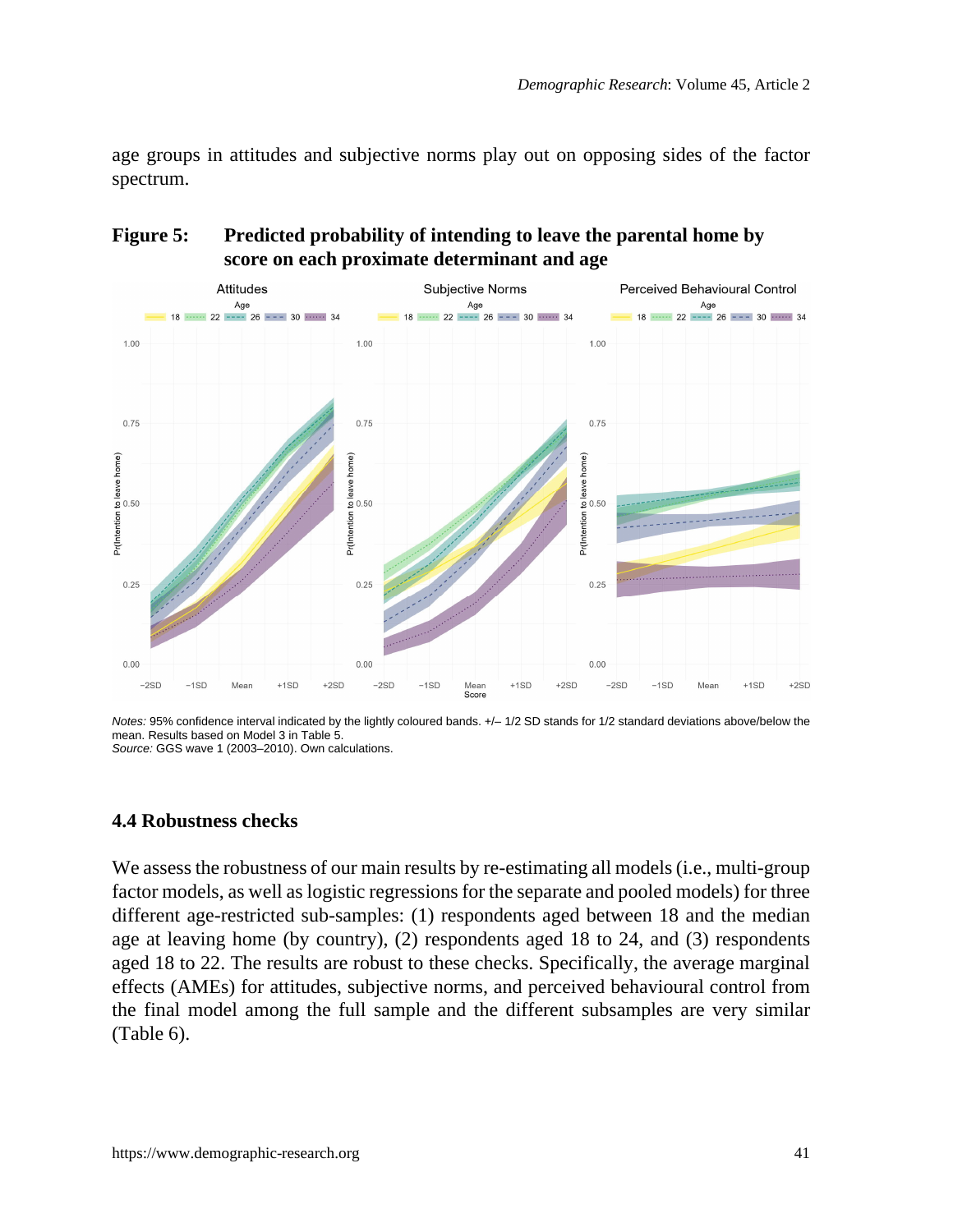| Sample                        | AME  | 95% CI       |
|-------------------------------|------|--------------|
| 18-34 (N. 10,083)             |      |              |
| Attitudes                     | 0.20 | [0.19; 0.22] |
| Subjective norms              | 0.11 | [0.10; 0.13] |
| Perceived behavioural control | 0.03 | [0.02; 0.04] |
| 18-Median age (N. 7,327)      |      |              |
| Attitudes                     | 0.21 | [0.19; 0.23] |
| Subjective norms              | 0.11 | [0.10; 0.13] |
| Perceived behavioural control | 0.04 | [0.03; 0.05] |
| 18-24 (N. 6,832)              |      |              |
| Attitudes                     | 0.20 | [0.18; 0.22] |
| Subjective norms              | 0.11 | [0.09; 0.12] |
| Perceived behavioural control | 0.04 | [0.02; 0.05] |
| 18-22 (N. 5,577)              |      |              |
| <b>Attitudes</b>              | 0.21 | [0.19; 0.23] |
| Subjective norms              | 0.11 | [0.09; 0.12] |
| Perceived behavioural control | 0.05 | [0.03;0.07]  |

#### **Table 6: Comparison of average marginal effects (AMEs) across agerestricted samples**

*Notes:* 95% confidence interval in brackets [lower bound, upper bound]. AMEs based on Model 3 in Table 5. *Source:* GGS wave 1 (2003–2010). Own calculations.

# **5. Conclusion**

The purpose of this paper was to comparatively examine young adults' intentions to leave home and the drivers behind them, using data from the Generations and Gender Survey (GGS) in 12 European countries and drawing on the theory of planned behaviour (TPB) as a theoretical framework. Our objective was to better understand the decision-making process preceding the first move out of the parental home. In particular, we were interested in cross-national patterns and differences because young adults' decisionmaking and intention formation are embedded in the wider sociocultural and institutional country context. Our analyses have shown that the formation of intentions to leave home appears to differ across national contexts.

First, leaving-home intentions vary across countries. The age–sex–country patterns emerging from our analysis indicate that young adults in the Western and Northern European countries more often express an intention to leave the parental home than their counterparts in Italy or Eastern European countries. Also, women more often than men express an intention to leave the parental home. The geography of leaving-home intentions hence maps the geography of actual behaviours established in previous research (see, e.g., Billari and Liefbroer 2010). We know from prior research that life course transitions, such as leaving the parental home, are typically made at certain ages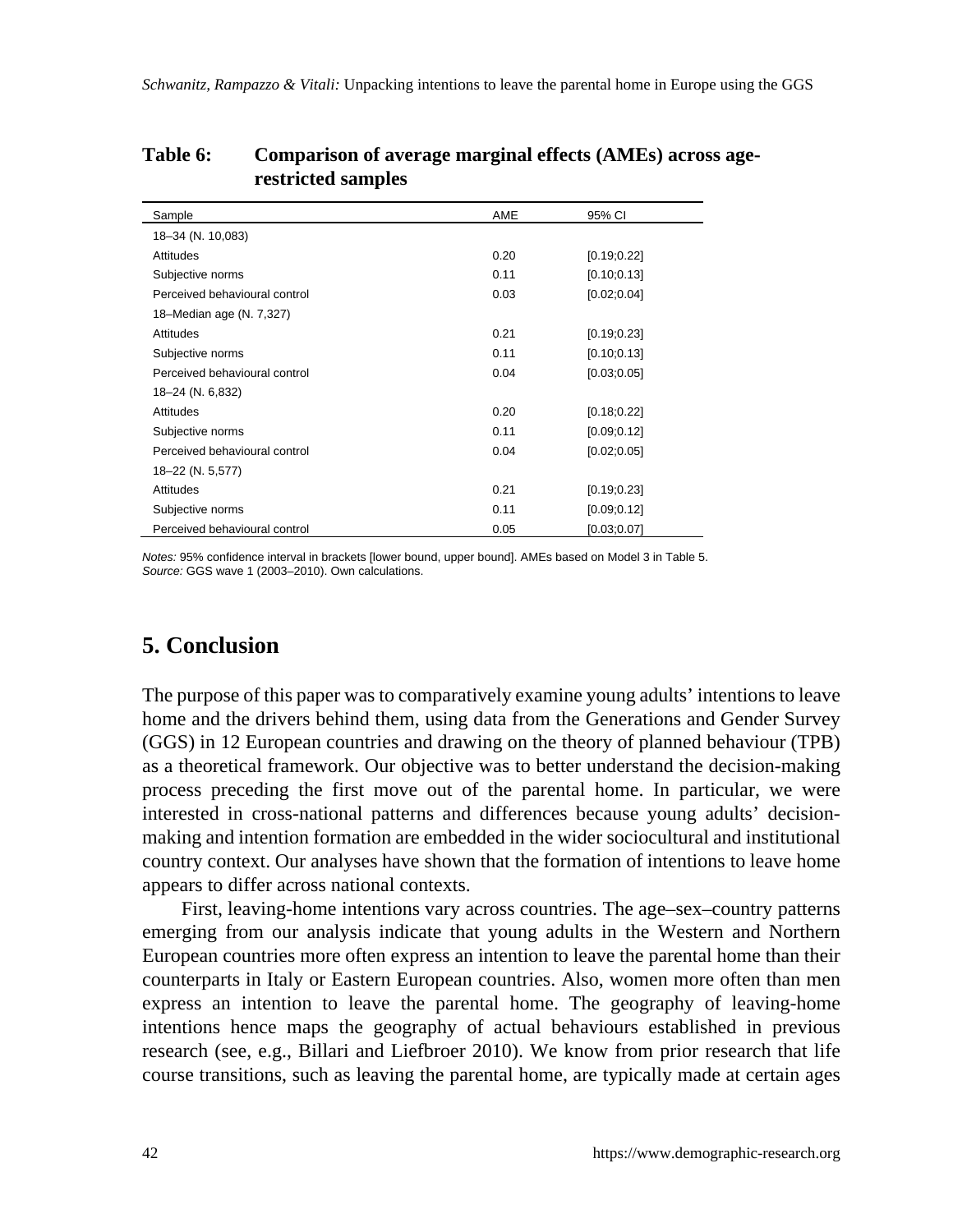partly because of sociocultural norms but also because of age-graded institutional structures (e.g., Aassve, Cottini, and Vitali 2013; Billari and Liefbroer 2010).

Second, the results from our multi-group factor analyses indicate that young adults across different countries report different levels of proximate determinants (i.e., attitudes, subjective norms; and perceived behavioural control). For attitudes, cross-country variability is lowest, indicating that young adults are relatively similar in expecting to be better off once they leave the parental home – the exception being Georgia, a country characterised by high rates of coresidence with parents, even among young adults with children and coresiding partners (Gierveld, Dykstra, and Schenk 2012). For subjective norms, cross-country variability more clearly follows a North–West/South–East divide: In line with our expectations, young adults in Italy and most of the Eastern European countries experience more pressure to leave the parental home than peers in other countries. For perceived behavioural control, our expectation that young adults in the Eastern European countries and Italy tend to perceive more structural barriers is not met. Our robustness checks suggest that the reason for this unexpected finding is not the age selection of those young adults still living in the parental home across countries.

Third, the results from our regression analyses indicate that all three proximate determinants – both separately and jointly – play a role for leaving-home intention formation. However, subjective norms and attitudes result as more important than perceived behavioural control. In other words, leaving-home intentions are influenced by both the perception that living separately from parents would improve young adults' freedom and the perceived pressure from significant others to leave home. The influence of perceived behavioural control on leaving-home intentions is, by comparison, weaker: Young adults' perceptions of structural barriers exert a distinct but smaller influence on leaving-home intentions compared to measures of economic resources like employment status, educational attainment, or parental background. Taken together, our comparative analyses have presented new evidence – generally consistent with the theoretical predictions of the TPB and prior research literature on home-leaving – and added to the efficacy of the TPB for demographic research on the transition to adulthood.

Furthermore, we document interesting country and age differences in how important attitudes and subjective norms are for the intention formation vis-à-vis leaving home. On the one hand, our results point to cross-national variation in the importance of attitudes: They are crucial for young adults' intention to leave the parental home in general, but in Western European countries their role is paramount to that of subjective norms. By contrast, in most of the Eastern European countries (but not Bulgaria and Lithuania) and Italy subjective norms are much more on par with attitudes regarding intention formation. Again, this is in line with the notion of a historically stronger emphasis on autonomy and individualism in Western European countries (Reher 1998; Billari and Liefbroer 2010), but it also empirically supports the argument that social norms are still an important (if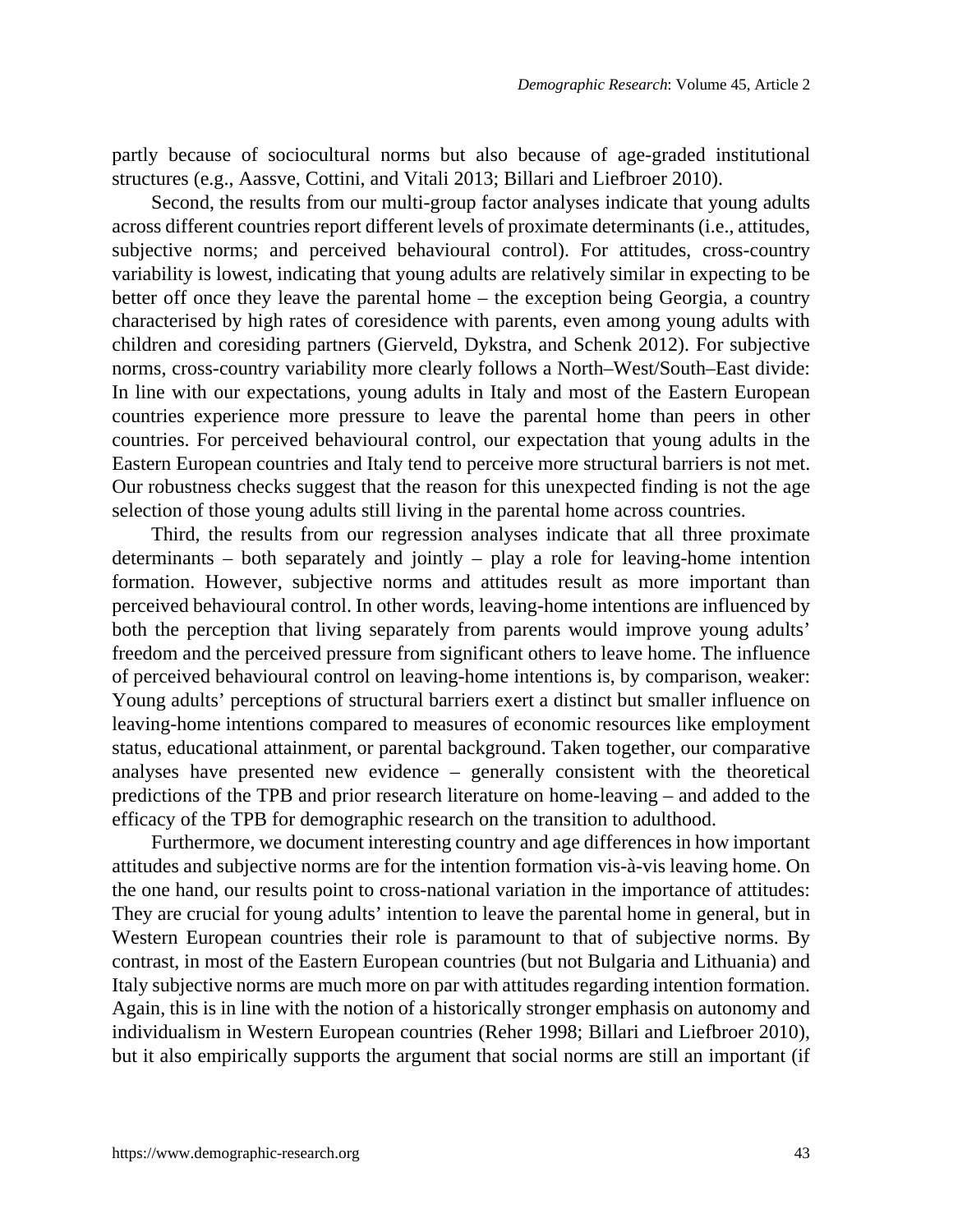context-specific) correlate of demographic decision-making and the organisation of the life course (Liefbroer and Billari 2010). Of course, 'country' subsumes a complex mix of structural, institutional, economic, and cultural settings, and we encourage future research to disentangle their impact on proximate determinants and subsequently intention formation. On the other hand, our results point to differences in the shape of the relationship between attitudes and subjective norms and the intention to leave home by age. Thus, the perception that living separately from parents would improve young adults' freedom and the perceived pressure from significant others to leave home positively affects intention formation prior to only age 25. This could be due to either change over the life course or a discrepancy between people of different ages. We leave it to future research to examine whether these differences represent mostly age or cohort changes.

The results regarding perceived behavioural control were overall surprising, given the importance of young adults' actual ability – in terms of socioeconomic resources and background (e.g., Avery, Goldscheider, and Speare 1992; Kerckhoff and Macrae 1992; Mulder, Clark, and Wagner 2002; Aassve et al. 2002; Billari 2004; Iacovou 2010; Aassve, Cottini, and Vitali 2013; Schwanitz, Mulder, and Toulemon 2017; Billari, Hiekel, and Liefbroer 2019) – for home-leaving and the correlation between actual and perceived ability to realise demographic intentions (Ajzen 1991). We cannot categorically exclude measurement error of this TPB component as the questions ask about how much the decision to leave home depends on a given factor and not if young adults have control over a factor (see for a similar argument Ajzen and Klobas 2013). And yet, compared to other key events in the transition to adulthood (i.e., getting married or having the first child), leaving the parental home may also generally be more subject to practices of intergenerational support and assistance. Parents routinely provide financial help and a "safety net" (Swartz 2009) during the transition to adulthood. If true, this could explain why perceived behavioural control is not important for leaving home for the first time, although it is for other demographic decision-making such as fertility (e.g., Dommermuth, Klobas, and Lappegård 2011; Mencarini, Vignoli, and Gottard 2015).

A limitation of our methodological approach could also be that omitted variables confound the relationship between proximate determinants and leaving-home intention. We included several well-established factors for the home-leaving decision-making process as control variables in our analyses but leave out others that are more difficult to measure with the GGS data, such as degree of urbanisation of the place of residence.

Our findings underscore the importance of cross-national comparative research on leaving-home intentions for understanding individuals' first exit from the parental home. The distinction between attitudes, subjective norms, and perceived behavioural control is a promising strategy for future research. We therefore propose that demographic research on the transition to adulthood puts a stronger focus on young adults' motivations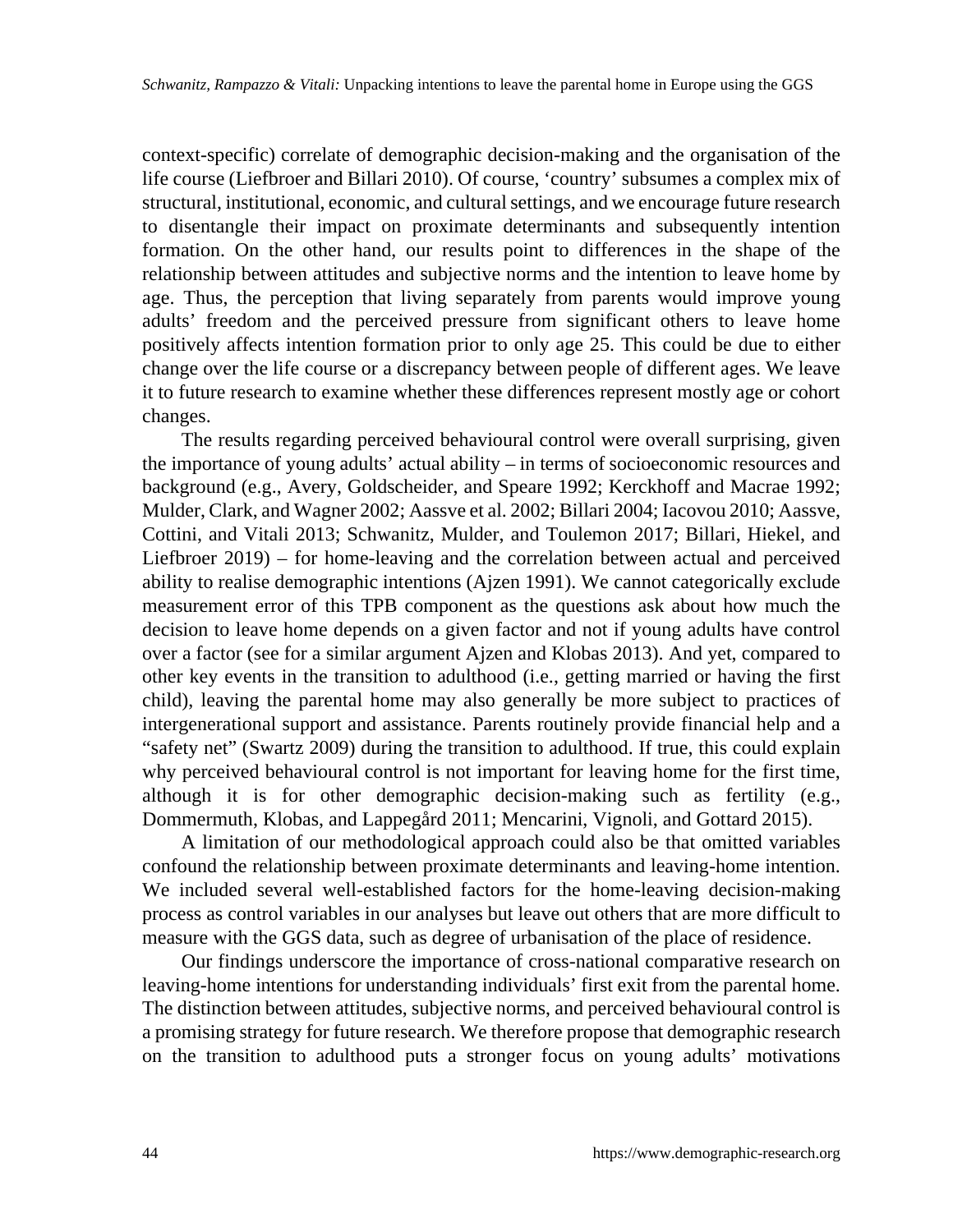underlying the first exit from the parental home. GGS represents a unique source of data for studying the transition out of the parental home for young adults in Europe. Respondents who are still living with their parents are asked about their intentions to live separately from parents in the next three years, as well as about attitudes, subjective norms, and perceived behaviour control related to the decision to live independently. At present, 12 countries allow to study whether intentions reported in the first wave are realised in a follow-up panel (see e.g., Ferrari, Rosina, and Sironi 2014; Billari, Hiekel, and Liefbroer 2019). With prospective new rounds of the GGS 2020 this approach can be generalised to even more countries and other types of demographic decisions. By widening the analytical focus, we could gain a more nuanced understanding of the transition to adulthood and its key markers.

## **6. Acknowledgements**

Katrin Schwanitz's research leading to these results has received funding from the European Union's Horizon 2020 research and innovation programme under grant agreement No 730998, InGRID-2 – Integrating Research Infrastructure for European expertise on Inclusive Growth from data to policy.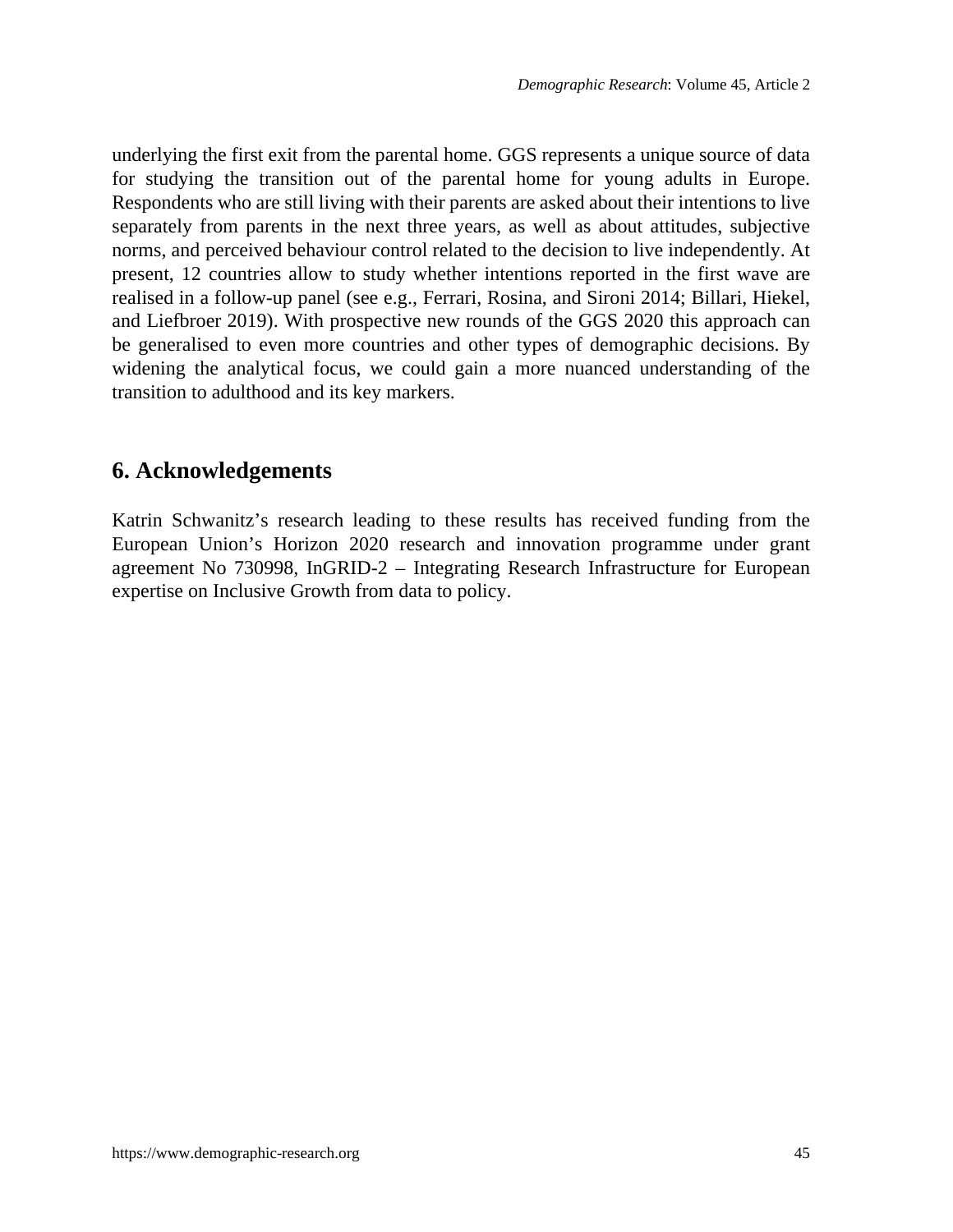## **References**

- Aassve, A., Arpino, B., and Billari, F.C. (2013). Age norms on leaving home: Multilevel evidence from the European Social Survey. *Environment and Planning A* 45(2): 383–401. [doi:10.1068/a4563](https://doi.org/10.1068/a4563).
- Aassve, A., Billari, F.C., Mazzuco, S., and Ongaro, F. (2002). Leaving home: A comparative analysis of ECHP data. *Journal of European Social Policy* 12(4): 259–275. [doi:10.1177/a028430.](https://doi.org/10.1177/a028430)
- Aassve, A., Cottini, E., and Vitali, A. (2013). Youth prospects in a time of economic recession. *Demographic Research* 29(36): 949–962. [doi:10.4054/DemRes.2013.](https://doi.org/10.4054/DemRes.2013.29.36) [29.36.](https://doi.org/10.4054/DemRes.2013.29.36)
- Ajzen, I. (1991). The theory of planned behavior. *Organizational Behavior and Human Decision Processes* 50(2): 179–211. [doi:10.1016/0749-5978\(91\)90020-T](https://doi.org/10.1016/0749-5978(91)90020-T).
- Ajzen, I. (2011) The theory of planned behaviour: Reactions and reflections. *Psychology and Health* 26(9): 1113–1127. [doi:10.1080/08870446.2011.613995](https://doi.org/10.1080/08870446.2011.613995).
- Ajzen, I. and Klobas, J. (2013). Fertility intentions: An approach based on the theory of planned behavior. *Demographic Research* 29(8): 203–232. [doi:10.4054/DemRes.](https://doi.org/10.4054/DemRes.2013.29.8) [2013.29.8](https://doi.org/10.4054/DemRes.2013.29.8).
- Asparouhov, T. and Muthén, B. (2014). Multiple-group factor analysis alignment. *Structural Equation Modeling: A Multidisciplinary Journal* 21(4): 495–508. [doi:10.1080/10705511.2014.919210](https://doi.org/10.1080/10705511.2014.919210).
- Avery, R., Goldscheider, F., and Speare, A. (1992). Feathered nest/gilded cage: Parental income and leaving home in the transition to adulthood. *Demography* 29(3):375– 388. [doi:10.2307/2061824](https://doi.org/10.2307/2061824).
- Billari, F.C. and Liefbroer, A. C. (2007). Should I stay or should I go? The impact of age norms on leaving home. *Demography* 44(1): 181–198. [doi:10.1353/dem.](https://doi.org/10.1353/dem.2007.0000) [2007.0000](https://doi.org/10.1353/dem.2007.0000).
- Billari, F.C., Philipov, D., and Testa, M.R. (2009). Attitudes, norms and perceived behavioural control: Explaining fertility intentions in Bulgaria. *European Journal of Population* 25(4): 439–465. [doi:10.1007/s10680-009-9187-9](https://doi.org/10.1007/s10680-009-9187-9).
- Billari, F.C. (2004). Becoming an adult in Europe: A macro (/micro) –demographic perspective. *Demographic Research* S3(2): 13–44. [doi:10.4054/DemRes.2004.](https://doi.org/10.4054/DemRes.2004.S3.2) [S3.2](https://doi.org/10.4054/DemRes.2004.S3.2).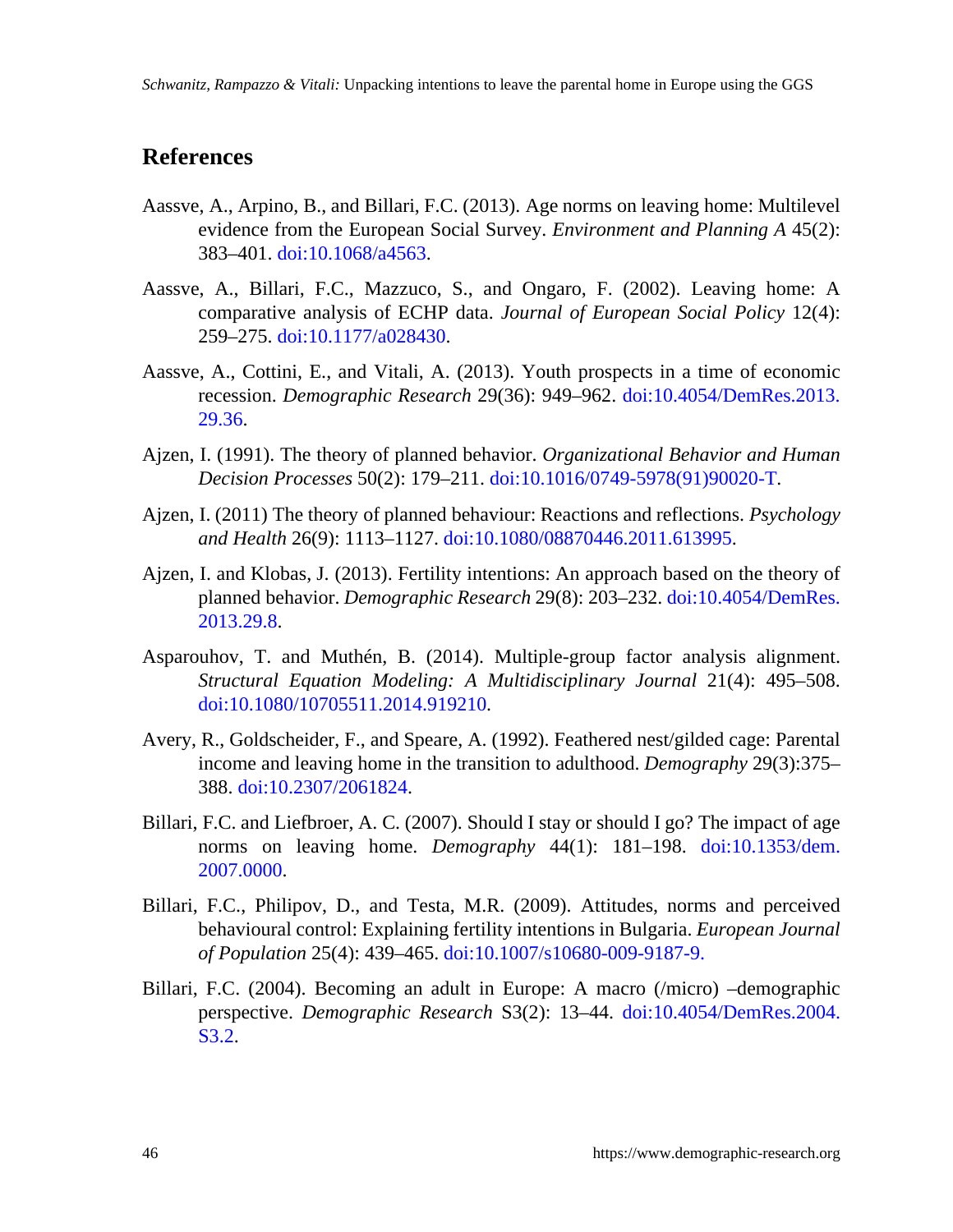- Billari, F.C. and Liefbroer, A.C. (2010). Towards a new pattern of transition to adulthood? *Advances in Life Course Research* 15(2–3): 59–75. [doi:10.1016/](https://doi.org/10.1016/j.alcr.2010.10.003) [j.alcr.2010.10.003.](https://doi.org/10.1016/j.alcr.2010.10.003)
- Billari, F.C., Hiekel, N., and Liefbroer, A.C. (2019). The social stratification of choice in the transition to adulthood. *European Sociological Review* 35(5): 599–615. doi:10.1093/esr/jcz025.
- Buchmann, M.C. and Kriesi, I. (2011). Transition to adulthood in Europe. *Annual Review of Sociology* 37(1): 481–503. [doi:10.1146/annurev-soc-081309-150212](https://doi.org/10.1146/annurev-soc-081309-150212).
- Dommermuth, L. and Klüsener, S. (2018). Formation and realisation of moving intentions across the adult life course. *Population, Space and Place* 25(5): e2212. [doi:10.1002/psp.2212](https://doi.org/10.1002/psp.2212).
- Dommermuth, L., Klobas, J., and Lappegård, T. (2011). Now or later? The theory of planned behavior and timing of fertility intentions. *Advances in Life Course Research* 16(1): 42–53. [doi:10.1016/j.alcr.2011.01.002](https://doi.org/10.1016/j.alcr.2011.01.002).
- Ferrari, G., Rosina, A., and Sironi, E. (2014). Beyond good intentions: The decisionmaking process of leaving the family of origin in Italy. Milan: Carlo F. Dondena Centre for Research on Social Dynamics (Dondena Working Paper WP–060).
- Fishbein, M. and Ajzen, I. (2010). Predicting and changing behavior: The reasoned action approach. New York: Psychology Press. [doi:10.4324/9780203838020](https://doi.org/10.4324/9780203838020).
- Fishbein, M. and I. Ajzen. (1975). Belief, attitude, intention and behavior: An introduction to theory and research. Reading, MA: Addison–Wesley.
- Fokkema, T., Kveder, A., Hiekel, N., Emery, T., and Liefbroer, A.C. (2016). Generations and Gender Programme Wave 1 data collection: An overview and assessment of sampling and fieldwork methods, weighting procedures, and cross-sectional representativeness. *Demographic Research* 34(18): 499–524. [doi:10.4054/Dem](https://doi.org/10.4054/DemRes.2016.34.18) [Res.2016.34.18.](https://doi.org/10.4054/DemRes.2016.34.18)
- Furstenberg Jr, F.F. (2010). On a new schedule: Transitions to adulthood and family change. *The Future of Children* 20(1): 67–87. [doi:10.1353/foc.0.0038](https://doi.org/10.1353/foc.0.0038).
- Gauthier, A.H. (2007). Becoming a young adult: An international perspective on the transitions to adulthood. *European Journal of Population* 23(3–4): 217–223. [doi:10.1007/s10680-007-9130-x.](https://doi.org/10.1007/s10680-007-9130-x)
- Gauthier, A.H., Cabaço, S.L.F., and Emery, T. (2018). Generations and Gender Survey study profile. *Longitudinal and Life Course Studies* 9(4): 456–465. [doi:10.14301/](https://doi.org/10.14301/llcs.v9i4.500) [llcs.v9i4.500.](https://doi.org/10.14301/llcs.v9i4.500)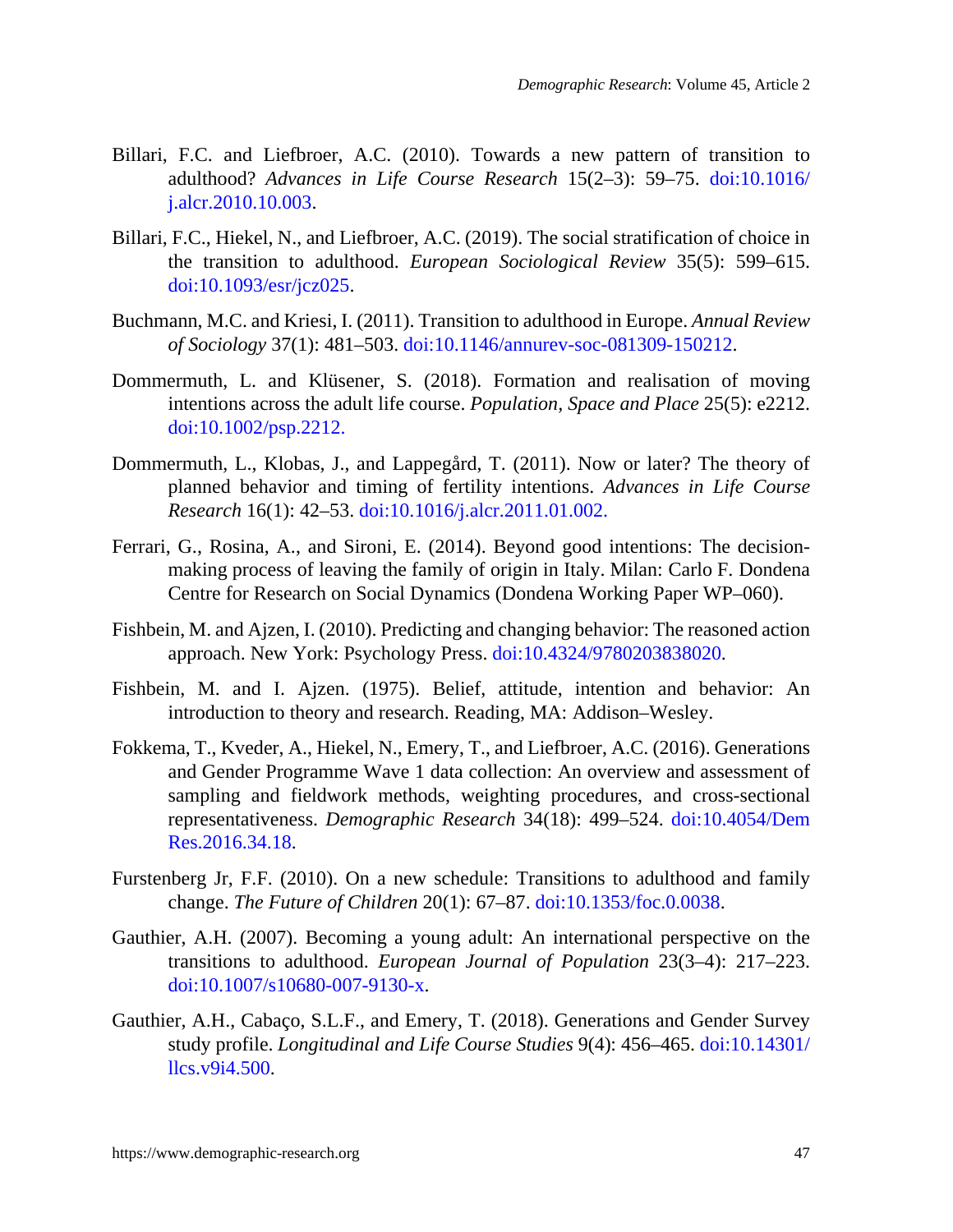- Gauthier, A.H., Emery, T., and Bartova, A. (2016). The labour market intentions and behaviour of stay-at-home mothers in Western and Eastern Europe. *Advances in Life Course Research* 30: 1–15. [doi:10.1016/j.alcr.2015.12.002](https://doi.org/10.1016/j.alcr.2015.12.002).
- Generations and Gender Programme (2019). Generations and Gender Survey (GGS) Wave 1. *DANS*. [doi:10.17026/dans-z5z-xn8g](https://doi.org/10.17026/dans-z5z-xn8g).
- Gierveld, J., Dykstra, P.A., and Schenk, N. (2012). Living arrangements, intergenerational support types and older adult loneliness in Eastern and Western Europe. *Demographic Research* S11(7): 167–200. [doi:10.4054/DemRes.2012.](https://doi.org/10.4054/DemRes.2012.27.7) [27.7.](https://doi.org/10.4054/DemRes.2012.27.7)
- Iacovou, M. (2010). Leaving home: Independence, togetherness and income. *Advances in Life Course Research* 15(4): 147–160. [doi:10.1016/j.alcr.2010.10.004](https://doi.org/10.1016/j.alcr.2010.10.004).
- Iacovou, M. and Tavares, L.P. (2011). Yearning, learning and conceding: Reasons men and women change their childbearing intentions. *Population and Development Review* 37(1): 89–123. [doi:10.1111/j.1728-4457.2011.00391.x](https://doi.org/10.1111/j.1728-4457.2011.00391.x).
- Keijer, M.G., Liefbroer, A.C., and Nagel, I. (2018). Adolescents' expectations about the timing of family life events: Unraveling the role of value transmission and modeling. *Journal of Family Issues* 39(15): 3755–3777. doi:10.1177/0192513X1 8792654.
- Kerckhoff, A.C. and Macrae, J. (1992). Leaving the parental home in Great Britain: A comparative perspective. *The Sociological Quarterly* 33(2): 281–301. [doi:10.1111/j.1533-8525.1992.tb00376.x](https://doi.org/10.1111/j.1533-8525.1992.tb00376.x).
- Liefbroer, A.C. (2009). Changes in family size intentions across young adulthood: A life– course perspective. *European Journal of Population* 25(4): 363–386. [doi:10.1007/](https://doi.org/10.1007/s10680-008-9173-7) [s10680-008-9173-7](https://doi.org/10.1007/s10680-008-9173-7).
- Liefbroer, A.C. and Billari, F.C. (2010). Bringing norms back in: A theoretical and empirical discussion of their importance for understanding demographic behaviour. *Population, Space and Place* 16(4): 287–305. [doi:10.1002/psp.552](https://doi.org/10.1002/psp.552).
- Mandic, S. (2008). Home-leaving and its structural determinants in Western and Eastern Europe: An exploratory study. *Housing Studies* 23(4): 615–637. [doi:10.1080/](https://doi.org/10.1080/02673030802112754) [02673030802112754](https://doi.org/10.1080/02673030802112754).
- Manning, W.D., Smock, P.J., Dorius, C., and Cooksey, E. (2014). Cohabitation expectations among young adults in the United States: Do they match behavior? *Population Research and Policy Review* 33(2): 287–305. [doi:10.1007/s11113-](https://doi.org/10.1007/s11113-013-9316-3) [013-9316-3](https://doi.org/10.1007/s11113-013-9316-3).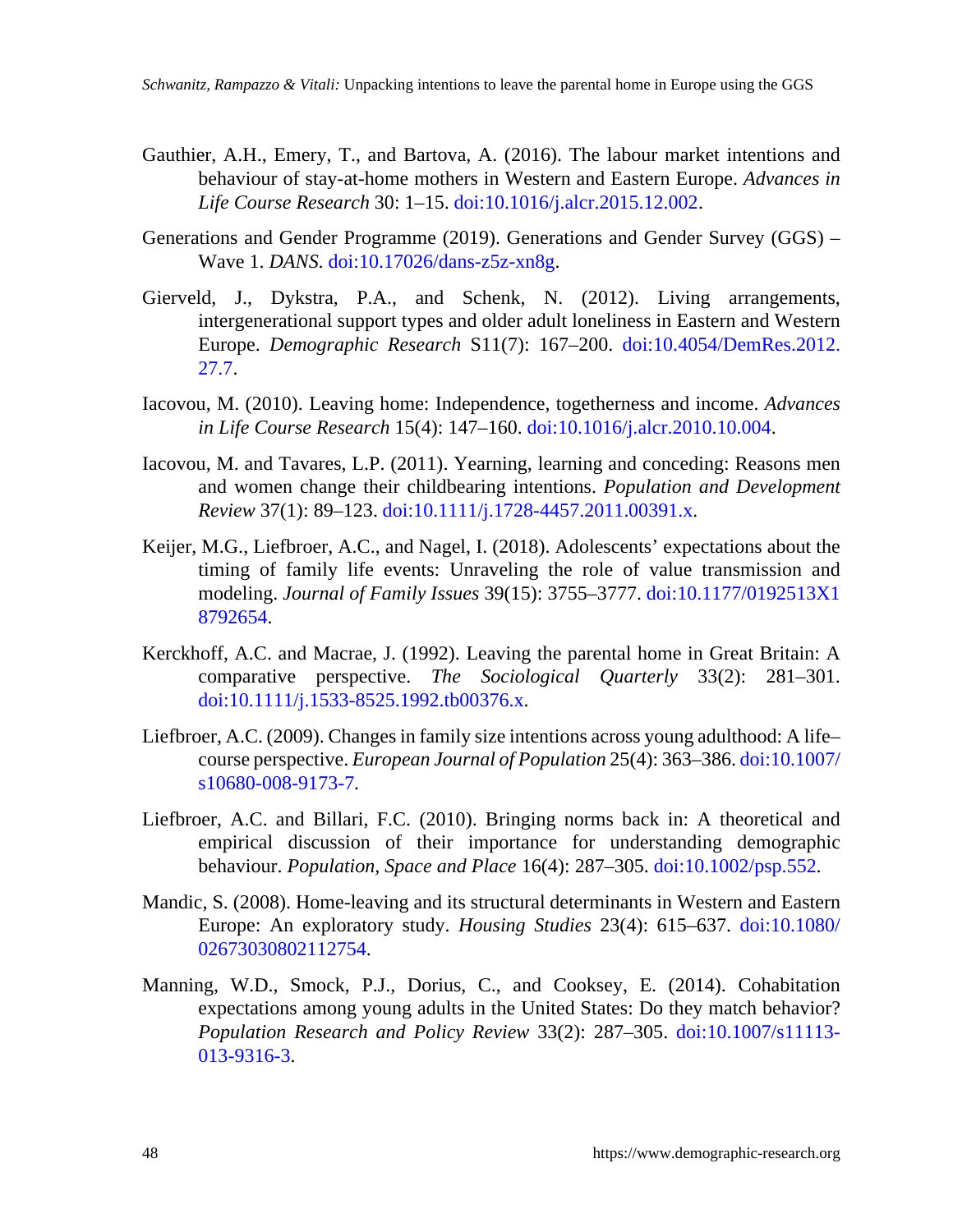- Mencarini, L., Vignoli, D., and Gottard, A. (2015). Fertility intentions and outcomes: Implementing the Theory of Planned Behavior with graphical models. *Advances in Life Course Research* 23: 14–28. [doi:10.1016/j.alcr.2014.12.004.](https://doi.org/10.1016/j.alcr.2014.12.004)
- Mulder, C.H., Clark, W.A.V., and Wagner, M. (2002). A comparative analysis of leaving home in the United States, the Netherlands and West Germany. *Demographic Research* 7(17): 565–592. [doi:10.4054/DemRes.2002.7.17.](https://doi.org/10.4054/DemRes.2002.7.17)
- Nauck, B., Gröpler, N., and Yi, C.-C. (2017). How kinship systems and welfare regimes shape leaving home: A comparative study of the United States, Germany, Taiwan, and China. *Demographic Research* 36(38): 1109–1148. [doi:10.4054/DemRes.](https://doi.org/10.4054/DemRes.2017.36.38) [2017.36.38](https://doi.org/10.4054/DemRes.2017.36.38).
- Reher, D.S. (1998). Family ties in Western Europe: Persistent contrasts. *Population and Development Review* 24(2): 203–234. [doi:10.2307/2807972.](https://doi.org/10.2307/2807972)
- Schoen, R., Astone, N.M., Kim, Y.J., Nathanson, C.A., and Fields, J.M. (1999). Do fertility intentions affect fertility behavior? *Journal of Marriage and the Family* 61(3): 790–799. [doi:10.2307/353578.](https://doi.org/10.2307/353578)
- Schwanitz, K., Mulder, C.H., and Toulemon, L. (2017). Differences in leaving home by individual and parental education among young adults in Europe. *Demographic Research* 37(63): 1975–2010. [doi:10.4054/DemRes.2017.37.63.](https://doi.org/10.4054/DemRes.2017.37.63)
- Stone, J., Berrington, A., and Falkingham, J. (2011). The changing determinants of UK young adults' living arrangements. *Demographic Research* 25(20): 629–666. doi:10.4054/DemRes.2011.25.20.
- Swartz, T.T. (2009). Intergenerational family relations in adulthood: Patterns, variations, and implications in the contemporary United States. *Annual Review of Sociology* 35(1): 191–212. [doi:10.1146/annurev.soc.34.040507.134615](https://doi.org/10.1146/annurev.soc.34.040507.134615).
- Thévenon, O. (2015). *Aid policies for young people in Europe and the OECD countries*. Families and Societies Working Paper Series (WP–34–2015). [http://www.familiesandsocieties.eu/?page\\_id=131.](http://www.familiesandsocieties.eu/?page_id=131)
- Tosi, M. (2017). Age norms, family relationships, and home-leaving in Italy. *Demographic Research* 36(9): 281–316. [doi:10.4054/DemRes.2017.36.9](https://doi.org/10.4054/DemRes.2017.36.9).
- Vitali, A. (2010). Regional differences in young Spaniards' living arrangement decisions: A multilevel approach. *Advances in Life Course Research* 15(2–3): 97–108. [doi:10.1016/j.alcr.2010.04.003.](https://doi.org/10.1016/j.alcr.2010.04.003)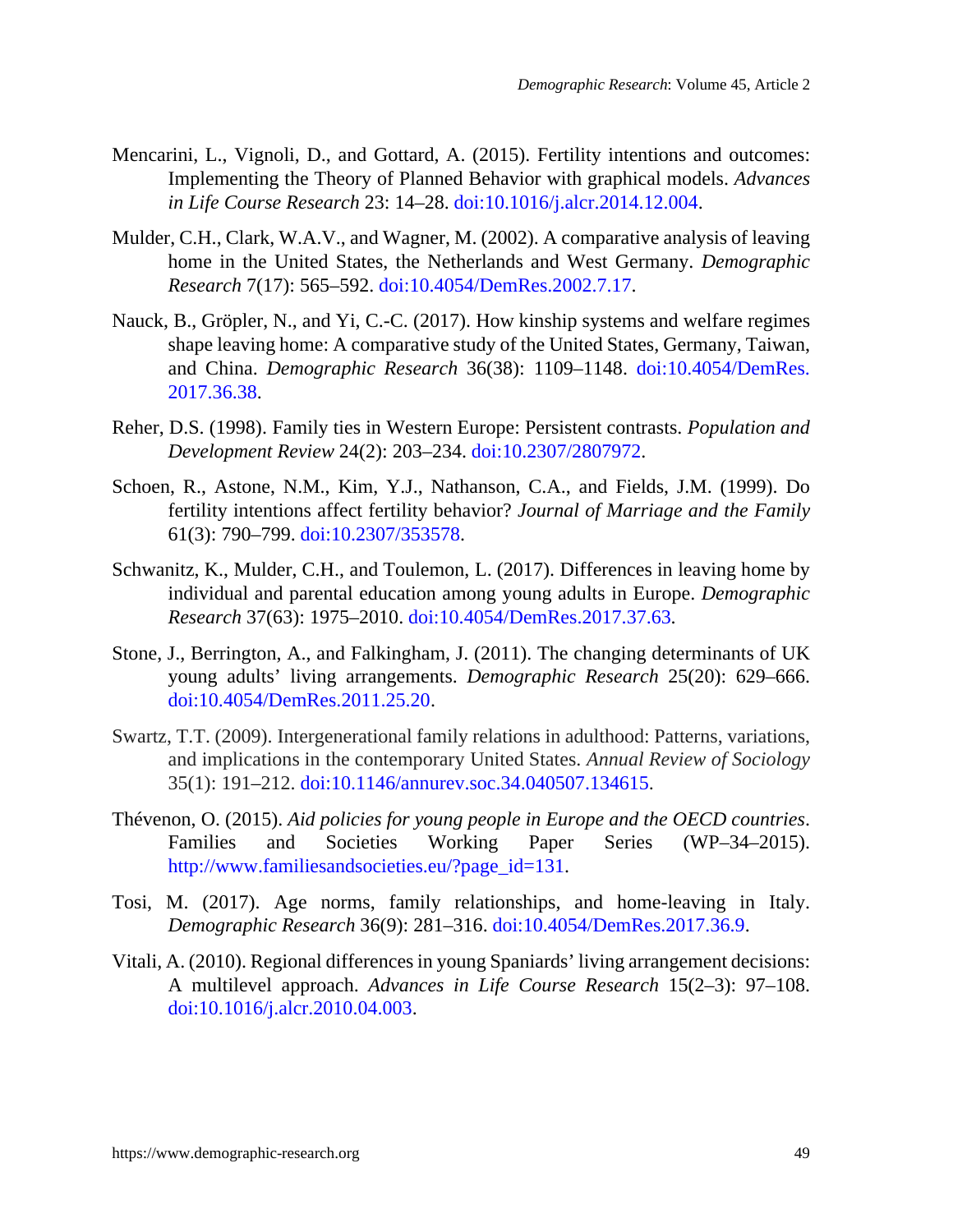Wiik, K.A., and Bernhardt, E. (2019). Gendered expectations: Expected consequences of union formation across Europe. *Journal of Family Studies 25*(2): 214–231. [doi:10.1080/13229400.2016.1237883](https://doi.org/10.1080/13229400.2016.1237883).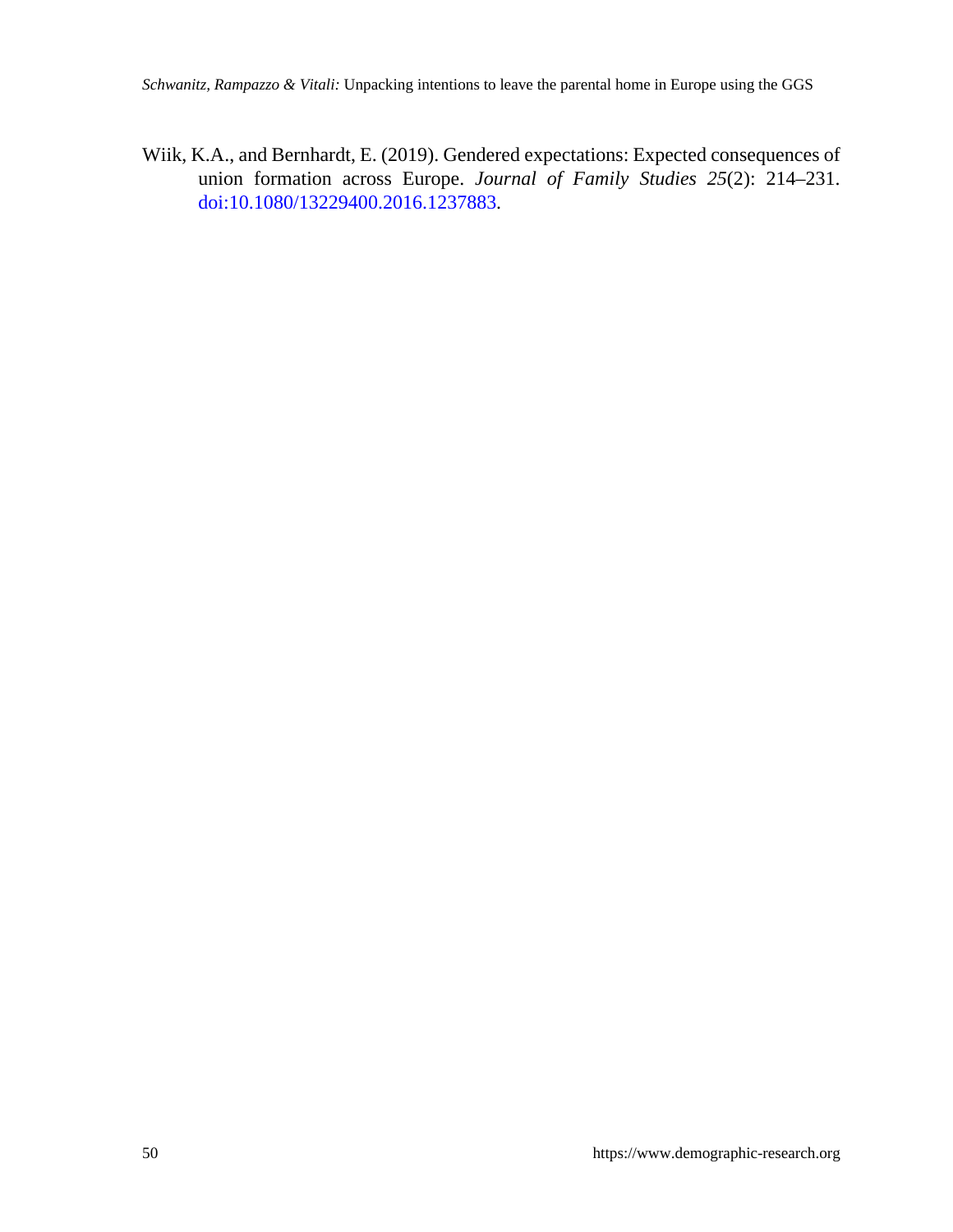i,

# **Appendix**

| Variable              | Details                                                                                 | Country       |    |   |   |   |   |   |     |   |   |        |   |   |   |   |                    |   |
|-----------------------|-----------------------------------------------------------------------------------------|---------------|----|---|---|---|---|---|-----|---|---|--------|---|---|---|---|--------------------|---|
|                       |                                                                                         | $\frac{1}{2}$ | 56 | 4 | ₩ | 뷤 | Æ | ž | ပ္က | S | Ш | U<br>U | 긒 | ь | 군 | Q | $\frac{1}{\alpha}$ | ᄂ |
| a5118                 | parents within the next 3 years in<br>Intention to live separately from<br>wave 1       |               | ×  |   |   |   |   | × |     |   | × |        | × |   |   |   |                    |   |
|                       | Effect living separately from parents (ranging from 1 = much better to 5 = much worse): |               |    |   |   |   |   |   |     |   |   |        |   |   |   |   |                    |   |
| $a5119$ _a            | Possibility do what you want                                                            | ↘             |    |   | ↘ |   | × | × |     |   | × |        | × |   | × |   |                    |   |
| $a-$ b                | Employment opportunities                                                                |               |    |   |   |   | × |   |     |   | × |        | × |   | × |   |                    |   |
| $a5119$ <sub>-C</sub> | <b>Financial situation</b>                                                              |               |    |   |   |   | × |   |     |   | × |        | × |   | × |   |                    |   |
| $a5119-d$             | Sexual life                                                                             |               |    |   |   |   | × | × |     |   | × |        | × |   | × |   |                    |   |
| a5119_e               | What people around you think of<br><b>DOK</b>                                           |               |    |   |   |   | × | × |     |   | × |        | × |   | × |   |                    |   |
| 19119                 | Joy and satisfaction you get from life                                                  |               |    |   |   |   | × |   |     |   | × |        | × |   | × |   |                    |   |
|                       | Other's opinion (ranging from 1 = strongly agree to 5 = strongly disagree):             |               |    |   |   |   |   |   |     |   |   |        |   |   |   |   |                    |   |
| a5122a                | Most friends think R should live<br>separately from parents                             | ↘             |    |   |   |   |   |   |     |   | × |        | × |   | × |   |                    |   |
| $a5122_b$             | Parents think R should live<br>separately from parents                                  |               |    |   |   |   |   |   |     |   | × |        | × |   | × |   |                    | × |
| a5122_b_1701          | Mother thinks R should live<br>separately from parents                                  | ×             | ×  | × | × | × | × | × | ×   | × | × | ×      | × | × | × | × | ×                  |   |
| a5122_b_1702          | Father thinks R should live<br>separately from parents                                  | ×             | ×  | × | × | × | × | × | ×   | × | × | ×      | × | × | × | × | ×                  |   |
| a5122c                | Most other relatives R should live<br>separately from parents                           |               |    |   |   |   |   | × |     |   | × |        | × |   | × |   |                    |   |
| $a5122_d$             | Children think R should live<br>separately from parents                                 |               | ×  | × |   |   |   | × |     |   | × |        | × |   | × |   |                    |   |

## **Table A–1: GGS TPB item availability by country**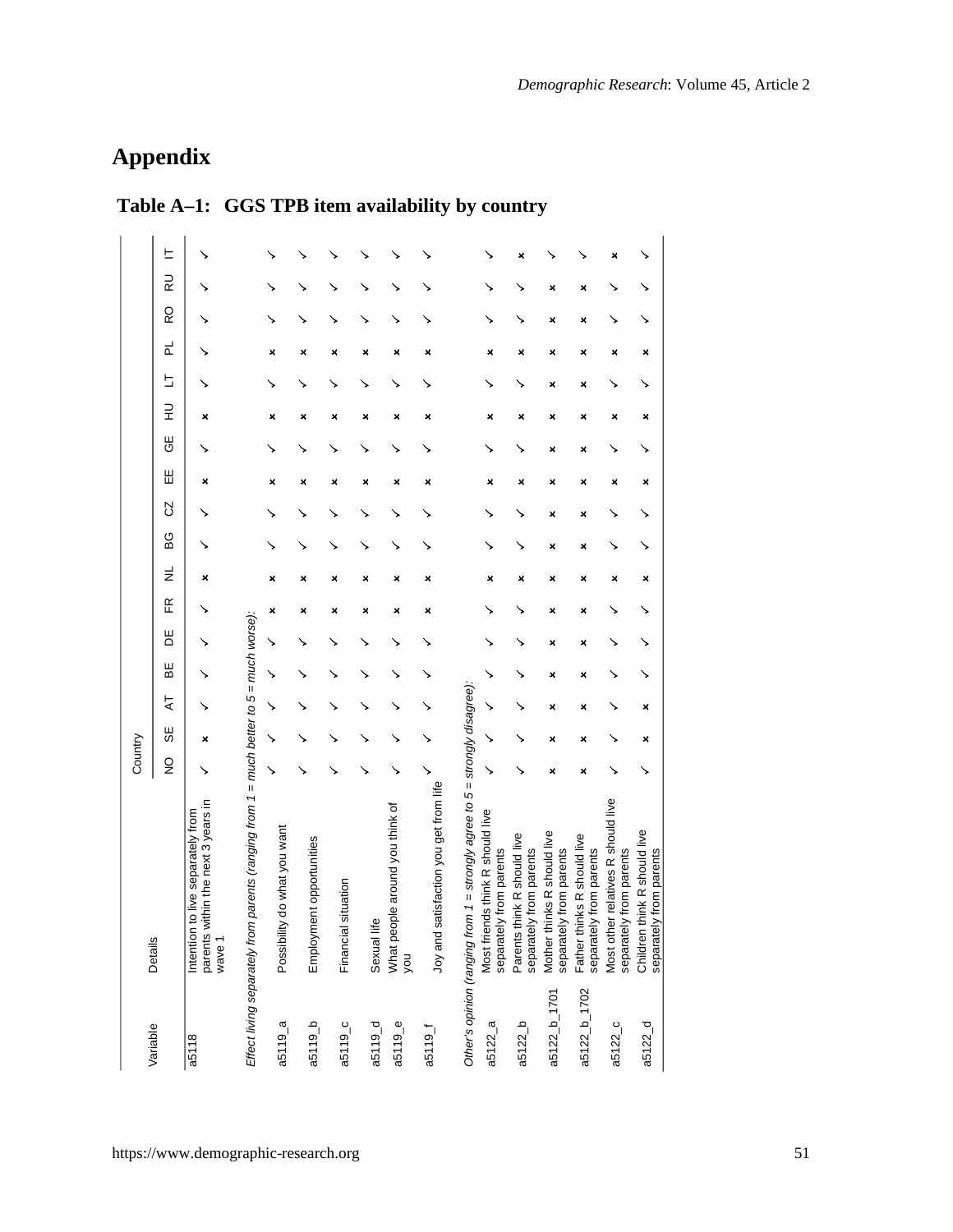|  | Table A-1: (Continued) |
|--|------------------------|
|--|------------------------|

|                      |                                                                                                                                                                                                                                                                                                                                                                                                                            | Country |    |   |   |   |   |   |     |    |        |        |        |   |   |   |    |  |
|----------------------|----------------------------------------------------------------------------------------------------------------------------------------------------------------------------------------------------------------------------------------------------------------------------------------------------------------------------------------------------------------------------------------------------------------------------|---------|----|---|---|---|---|---|-----|----|--------|--------|--------|---|---|---|----|--|
| Variable             | <b>Details</b>                                                                                                                                                                                                                                                                                                                                                                                                             | ş       | 56 | 4 | 빎 | 빔 | Æ | ž | မ္မ | CZ | Ш<br>Ш | ⊎<br>ს | ⊇<br>} | S | 리 | Q | RU |  |
|                      | Decision living separately from parents depends on (ranging from 1 = not at all to 4 = a great deal):                                                                                                                                                                                                                                                                                                                      |         |    |   |   |   |   |   |     |    |        |        |        |   |   |   |    |  |
| a5120 a              | Financial situation                                                                                                                                                                                                                                                                                                                                                                                                        |         |    |   |   |   |   |   |     |    |        |        |        |   |   |   |    |  |
| a5120 b              | Work                                                                                                                                                                                                                                                                                                                                                                                                                       |         |    |   |   |   |   |   |     |    |        |        |        |   |   |   |    |  |
| a5120 c              | Housing conditions                                                                                                                                                                                                                                                                                                                                                                                                         |         |    |   |   |   |   |   |     |    |        |        |        |   |   |   |    |  |
| a5120 d              | Health                                                                                                                                                                                                                                                                                                                                                                                                                     |         |    |   |   |   |   |   |     |    |        |        |        |   |   |   |    |  |
| $a5120$ <sub>e</sub> | Parents' health                                                                                                                                                                                                                                                                                                                                                                                                            |         |    |   |   |   |   |   |     |    |        |        |        |   |   |   |    |  |
| a5120 <sub>1</sub>   | Having a partner                                                                                                                                                                                                                                                                                                                                                                                                           |         |    |   |   |   |   |   |     |    |        |        |        |   |   |   |    |  |
|                      | Note: NO = Norway, SE = Sweden, AT = Austria, BE = Belgium, DE = Germany, FR = France, NL = Netherlands, BG = Bulgaria, CZ = Czech Republic, EE = Estonia,<br>GE = Georgia, HU = Hungary, LT = Lithuania, PL = Poland, RO = Romania, RU = Russia, IT = Italy. ✔ available; ★ not available.<br>Source: GGS wave 1 (2003-2010). The data for Italy comes from the original Italian component 'Famiglia e Soggetti Sociali'. |         |    |   |   |   |   |   |     |    |        |        |        |   |   |   |    |  |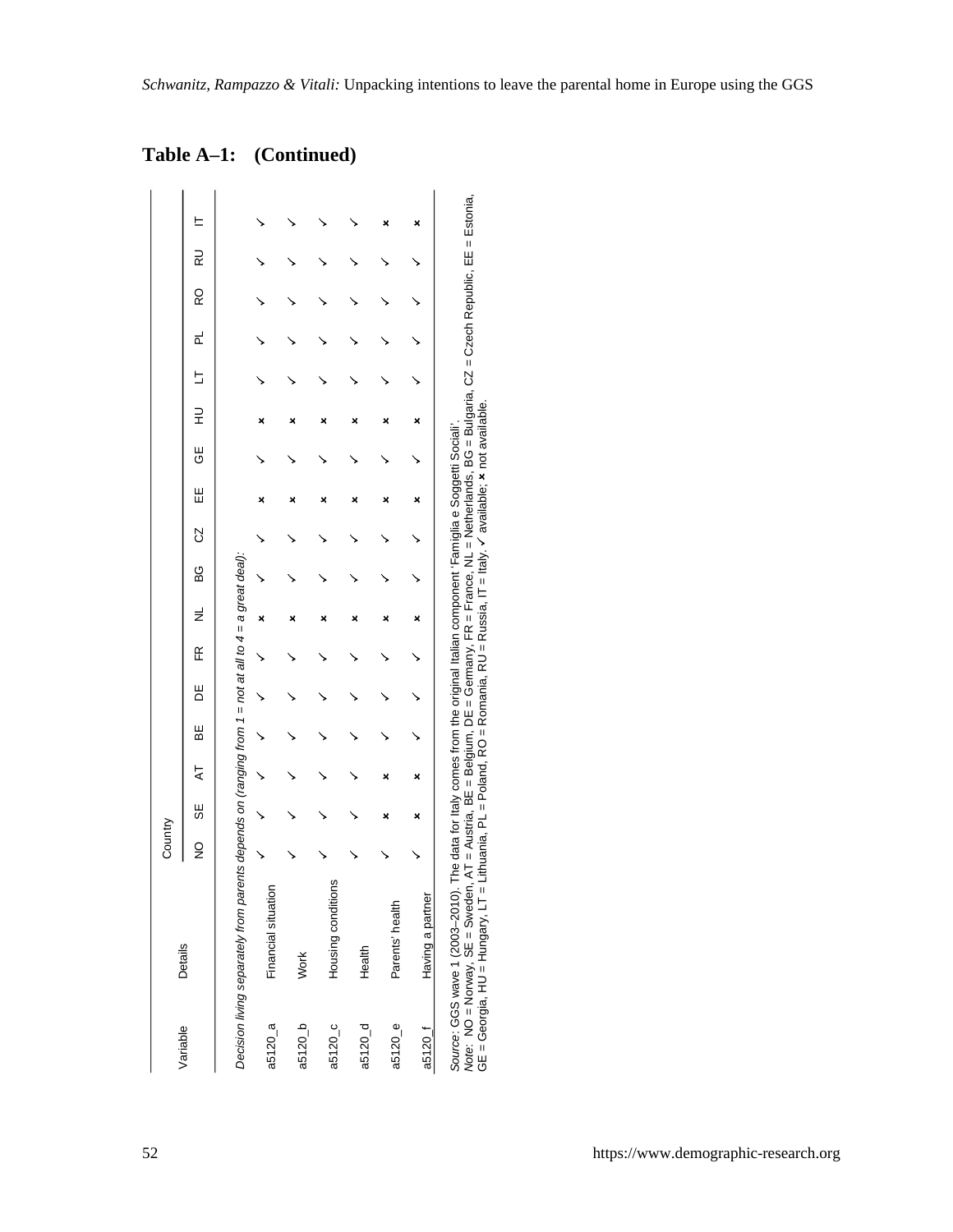|               | Attitudes:<br>freedom                              | Living separately from parents improves your                                                                                         |                                                    | Subjective norms:<br>parents | Pressure from others to live separately from |                                      | to living separately from parents | Perceived behavioural control: Structural barriers                                                                                             |                                                                                                                                                                     |
|---------------|----------------------------------------------------|--------------------------------------------------------------------------------------------------------------------------------------|----------------------------------------------------|------------------------------|----------------------------------------------|--------------------------------------|-----------------------------------|------------------------------------------------------------------------------------------------------------------------------------------------|---------------------------------------------------------------------------------------------------------------------------------------------------------------------|
|               |                                                    | parents during the next 3 years, do you think<br>If you were to start live separately from your<br>this would be better or worse for |                                                    | your friends<br>- Most of    | æ<br>parents<br>$-\gamma_{\text{our}}$       | - Most of<br>your other<br>relatives |                                   | or not to start to live separately from your parents<br>How much would the decision on whether to start<br>during the next 3 years depend on ? |                                                                                                                                                                     |
| Country       | possibility to do life<br>what you want<br>–<br>Te | your sexual                                                                                                                          | me joy and<br>you get from<br>satisfaction<br>life | separately from parents t    | think that it is about time for you to live  |                                      | situation<br>financial<br>Tool    | -your work                                                                                                                                     | your housing<br>conditions                                                                                                                                          |
| $\frac{1}{2}$ | 0.62                                               | 0.64                                                                                                                                 | 0.74                                               | 0.82                         | 0.87                                         | 0.94                                 | 0.82                              | 0.68                                                                                                                                           | 0.62                                                                                                                                                                |
| ᅕ             | 0.55                                               | 0.57                                                                                                                                 | 0.68                                               | 0.74                         | 0.80                                         | 0.90                                 | 0.79                              | 0.64                                                                                                                                           | 0.59                                                                                                                                                                |
| B₩            | 0.55                                               | 0.58                                                                                                                                 | 0.68                                               | 0.83                         | 0.88                                         | 0.94                                 | 0.82                              | 0.68                                                                                                                                           | 0.63                                                                                                                                                                |
| 片             | 0.51                                               | 0.54                                                                                                                                 | 0.64                                               | 0.79                         | 0.85                                         | 0.93                                 | 0.80                              | 0.65                                                                                                                                           | 0.60                                                                                                                                                                |
| Æ             |                                                    | į                                                                                                                                    |                                                    | 0.83                         | 0.88                                         | 0.94                                 | 0.84                              | 0.71                                                                                                                                           | 0.66                                                                                                                                                                |
| 6G            | 0.68                                               | 0.70                                                                                                                                 | 0.79                                               | 0.78                         | 0.84                                         | 0.92                                 | 0.86                              | 0.73                                                                                                                                           | 0.68                                                                                                                                                                |
| S             | 0.61                                               | 0.64                                                                                                                                 | 0.74                                               | 0.76                         | 0.82                                         | 0.91                                 | 0.81                              | 0.67                                                                                                                                           | 0.61                                                                                                                                                                |
| ĞΕ            | 0.64                                               | 0.67                                                                                                                                 | 0.76                                               | 0.76                         | 0.82                                         | 0.91                                 | 0.88                              | 0.78                                                                                                                                           | 0.73                                                                                                                                                                |
| Ь             | 0.60                                               | 0.62                                                                                                                                 | 0.73                                               | 0.74                         | 0.81                                         | 0.90                                 | 0.85                              | 0.72                                                                                                                                           | 0.67                                                                                                                                                                |
| RO            | 0.63                                               | 0.65                                                                                                                                 | 0.75                                               | 0.74                         | 0.80                                         | 0.90                                 | 0.82                              | 0.68                                                                                                                                           | 0.63                                                                                                                                                                |
| RU            | 0.63                                               | 0.65                                                                                                                                 | 0.75                                               | 0.79                         | 0.85                                         | 0.93                                 | 0.84                              | 0.72                                                                                                                                           | 0.66                                                                                                                                                                |
| ᄂ             | 0.53                                               | 0.55                                                                                                                                 | 0.66                                               | 0.72                         | 0.79                                         | 0.89                                 | 0.85                              | 0.72                                                                                                                                           | 0.67                                                                                                                                                                |
|               |                                                    | Source: GGS wave 1 (2003-2010).Own calculations.                                                                                     |                                                    |                              |                                              |                                      |                                   |                                                                                                                                                | Notes: † The Italian 'Famiglia e Soggetti Sociali' omits the item "other relatives" and asks about mothers' and fathers' opinions separately, which we used for the |

## **Table A–2: Standardised factor loadings for a 3-factor multi-group factor analysis (N = 10,457)**

factor construction. For France only available factors are included. All standardised factor loadings had significant z-values (p < .001). NO⊿ Norway, AT = Austria,<br>BE = Belgium, DE = Germany, FR = France, BG = Bulgaria, *Notes:* † The Italian 'Famiglia e Soggetti Sociali' omits the item "other relatives" and asks about mothers' and fathers' opinions separately, which we used for the factor construction. For France only available factors are included. All standardised factor loadings had significant z-values (p < .001). NO = Norway, AT = Austria, BE = Belgium, DE = Germany, FR = France, BG = Bulgaria, CZ = Czech Republic, GE = Georgia, LT = Lithuania, RO = Romania, RU = Russia, IT = Italy.